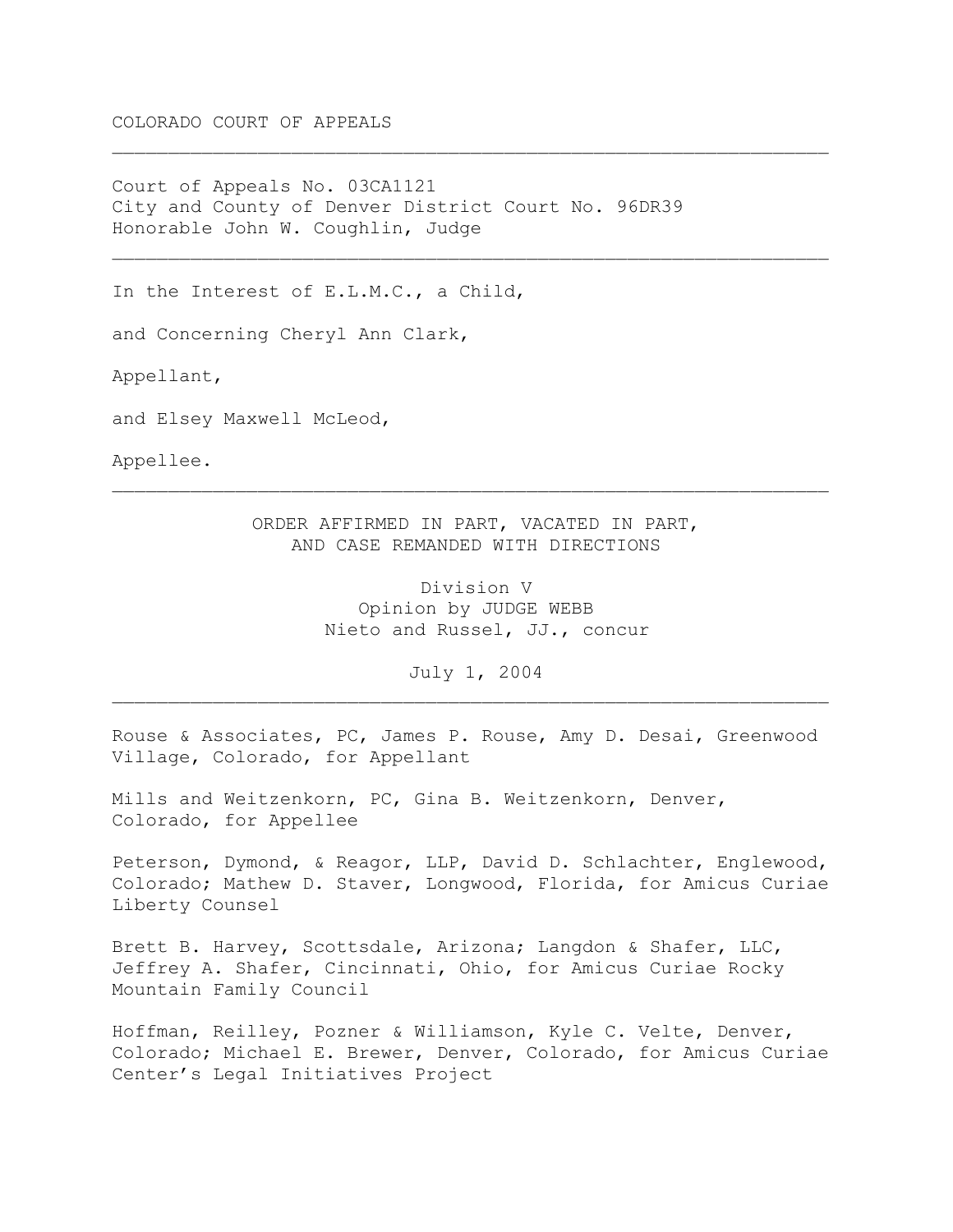Willoughby Law Firm, LLC, Kimberly R. Willoughby, Denver, Colorado; Shannon Minter, Courtney Joslin, San Francisco, California, for Amicus Curiae National Center for Lesbian Rights

Heather R. Hanneman, Denver, Colorado; Mark Silverstein, Denver, Colorado, for Amicus Curiae American Civil Liberties Union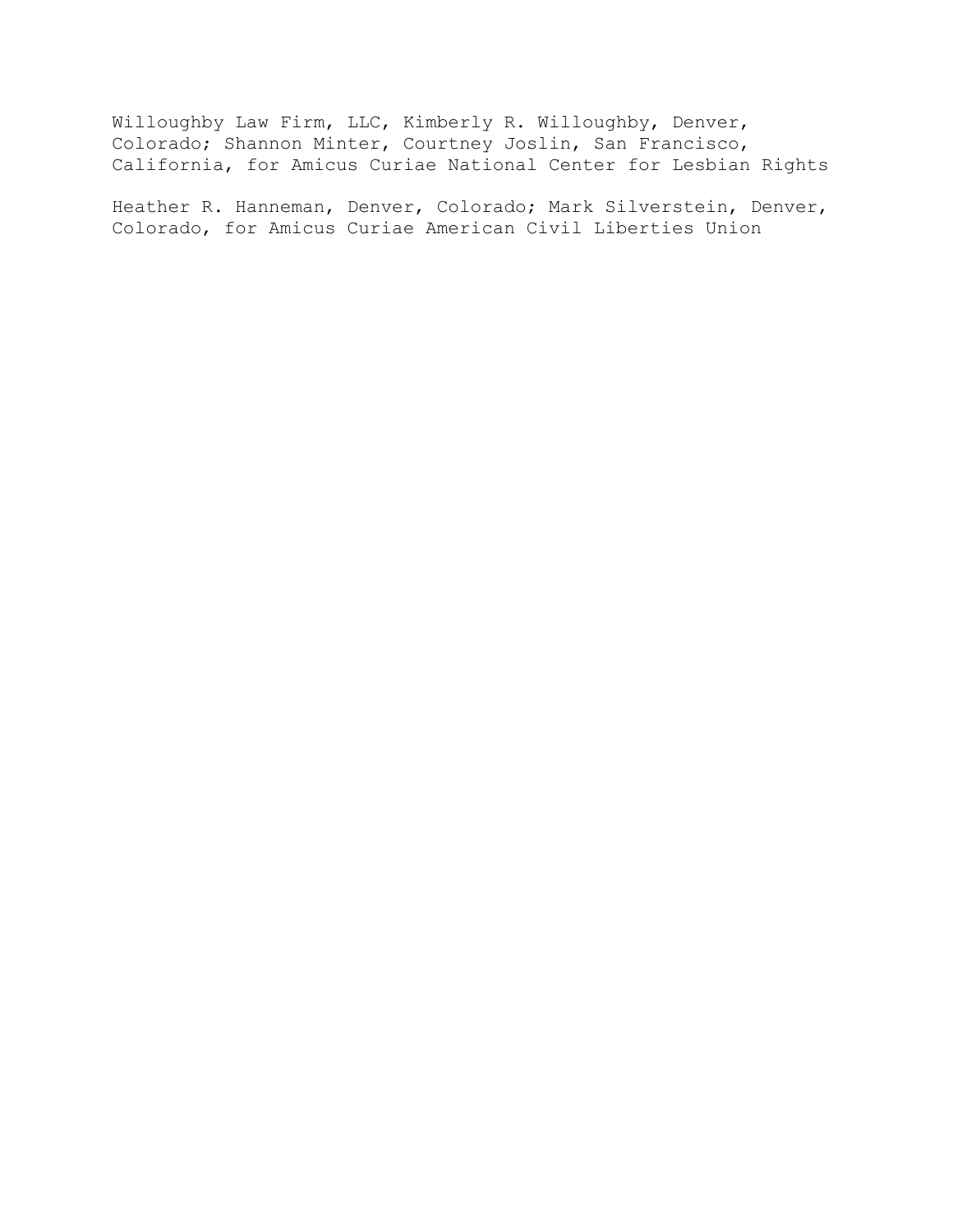In this proceeding concerning statutory allocation of parental responsibilities for E.L.M.C., a minor child, Cheryl Ann Clark, the child's adoptive mother, appeals the trial court's order awarding joint parental responsibilities, except for religion and dental care, to Elsey Maxwell McLeod, Clark's former domestic partner. Clark also appeals the order's prohibition against her exposing E.L.M.C. to "religious upbringing or teaching . . . that can be considered homophobic."

This case illustrates the evolving nature of parenthood. See N.A.H. v. S.L.S., 9 P.3d 354, 359 (Colo. 2000)("Parenthood in our complex society comprises much more than biological ties, and litigants increasingly are asking courts to address issues that involve delicate balances between traditional expectations and current realities."); see also Troxel v. Granville, 530 U.S. 57, 63, 120 S.Ct. 2054, 2059, 147 L.Ed.2d 49 (2000)("The demographic changes of the past century make it difficult to speak of an average American family.").

Clark relies primarily on Troxel, supra. There, the Supreme Court held a state grandparent visitation statute unconstitutional, as applied, because the order for grandparent visitation unjustifiably interfered with the natural mother's due process right to make decisions concerning the care, custody, and control of her children.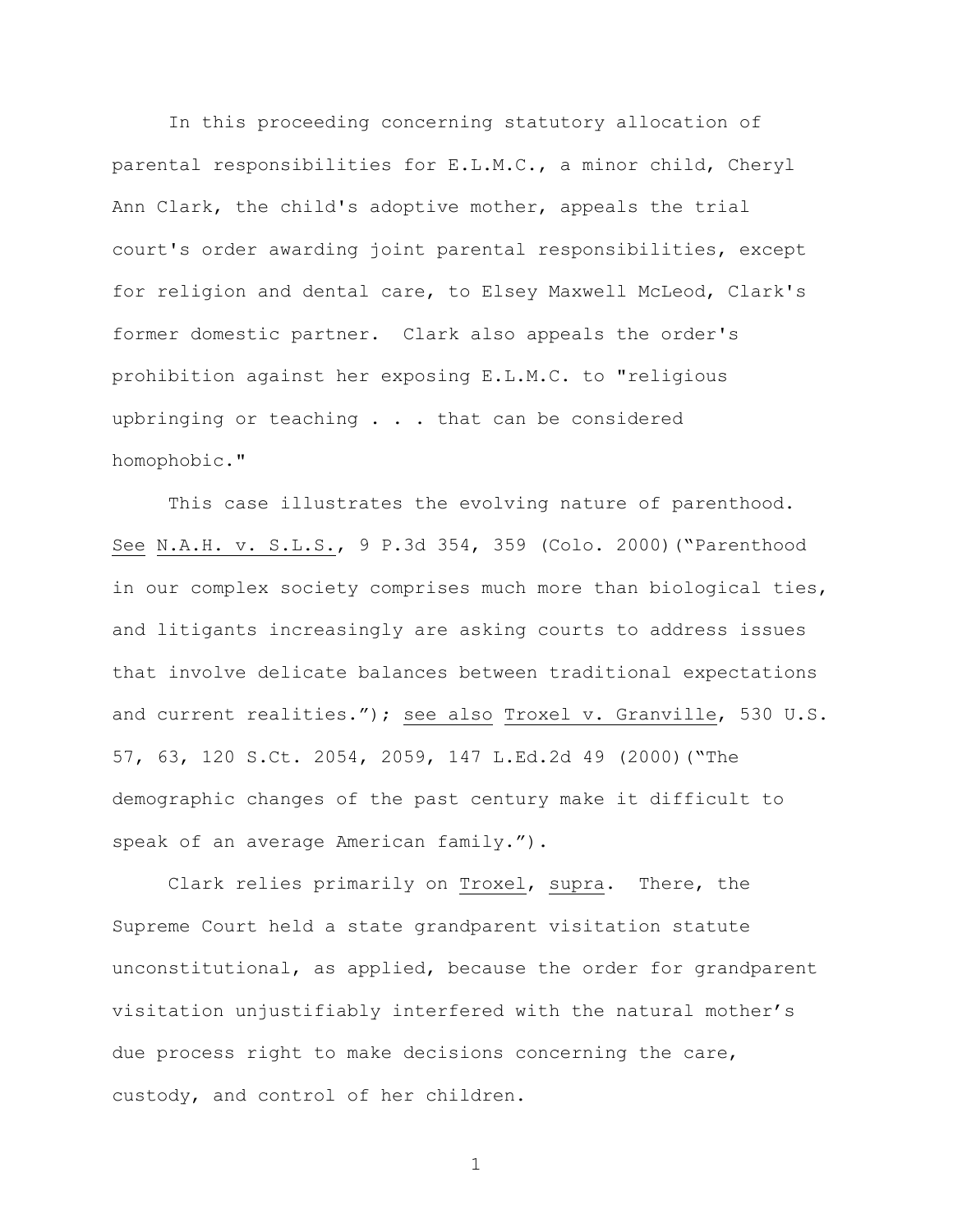Hence, we consider whether here, in light of Troxel, the trial court's award of joint parental responsibilities to McLeod, neither a natural nor an adoptive parent, under §§ 14- 10-123, 14-10-123.4, and 14-10-124(1.5), C.R.S. 2003, unconstitutionally interferes with Clark's fundamental right as the fit, legal parent to make decisions regarding E.L.M.C. We affirm the trial court's parental responsibilities allocation on the basis that McLeod had become E.L.M.C.'s psychological parent, E.L.M.C.'s continuous recognition of McLeod as a parent almost from birth, E.L.M.C.'s age -- nine years when the trial court entered permanent orders -- and the risk of emotional harm to her inherent in Clark's parenting plan, which curtailed and then terminated McLeod's court-ordered parenting time. Whether a child's best interests could justify subordinating a legal parent's constitutional rights to the claim of a nonparent seeking parental responsibilities, without the threat of emotional harm, is a question we leave for another day.

We also consider whether the prohibition against homophobic religious teachings impermissibly invades Clark's rights to control the religious upbringing of E.L.M.C. under the Free Exercise Clause of the First Amendment to the United States Constitution and its Colorado counterpart. We vacate the order as to this limitation and remand this aspect of the case to the trial court for findings required by § 14-10-130(1), C.R.S.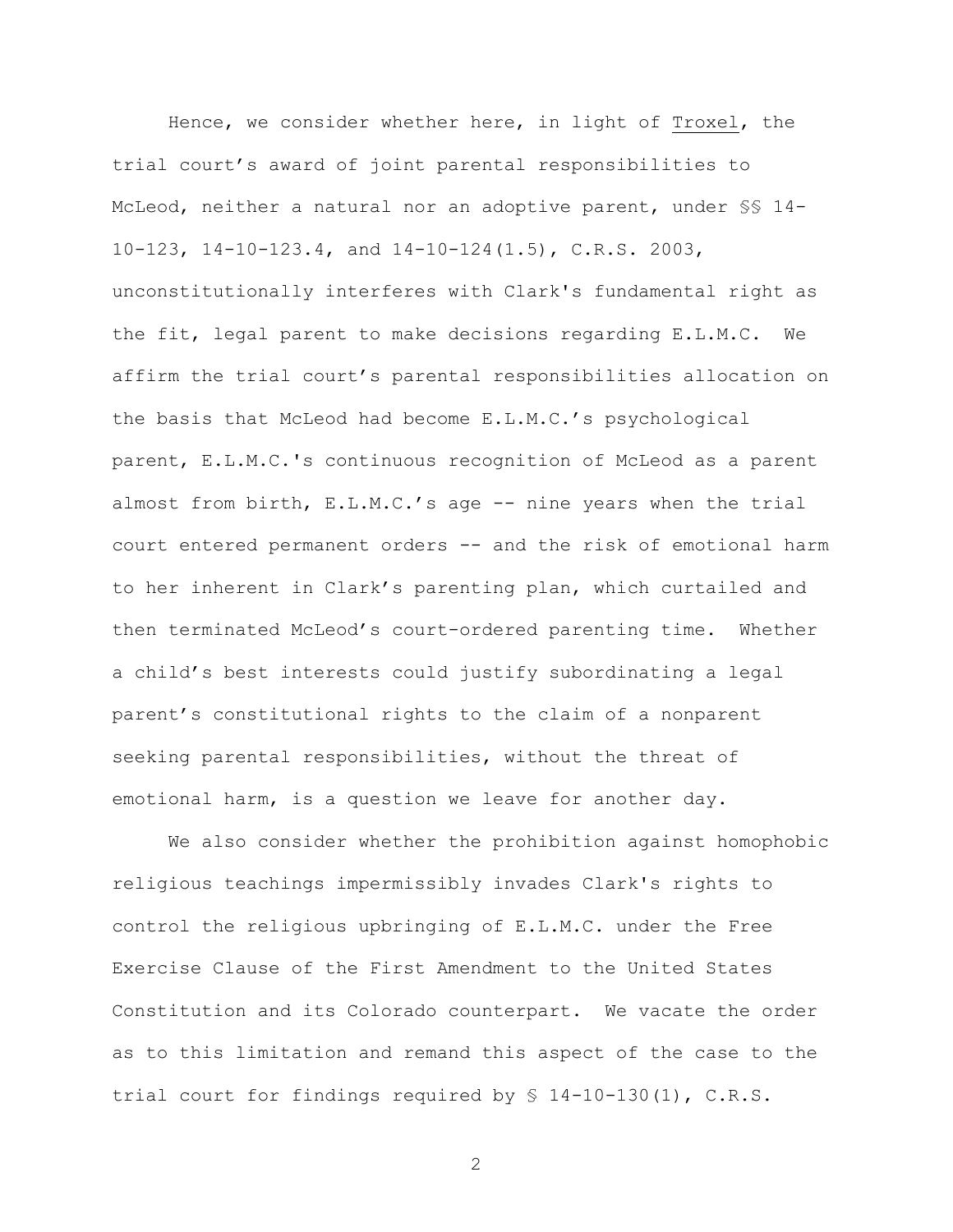2003, which are also necessary to resolve the First Amendment issue.

Table of Contents

- I. Facts
- II. Legal Framework A. In re Custody of C.C.R.S. B. Troxel v. Granville C. Level of Scrutiny
- III. Jurisdiction
	- A. Legal Relationship
	- B. Incident to Dissolution Proceedings
	- C. Exclusive Physical Care
	- D. Petition Within Six Months
- IV. Allocation of Parental Responsibilities A. Federal Constitutional Considerations B. Parental Unfitness and Harm C. The Psychological Parent Doctrine and Harm D. Trial Court Findings and Record
- V. Religious Upbringing

(This Table of Contents and the section headings throughout this opinion are offered solely for the convenience of the reader and do not control or modify the substance of each section.)

### I. Facts

The trial court found, with record support, the following facts. Clark and McLeod lived in a committed relationship for eleven years before this action; they owned a home in joint tenancy, had a commitment ceremony, and discussed having a child through in vitro fertilization or by adoption. In 1994, Clark began the process of applying for the adoption of a child from China.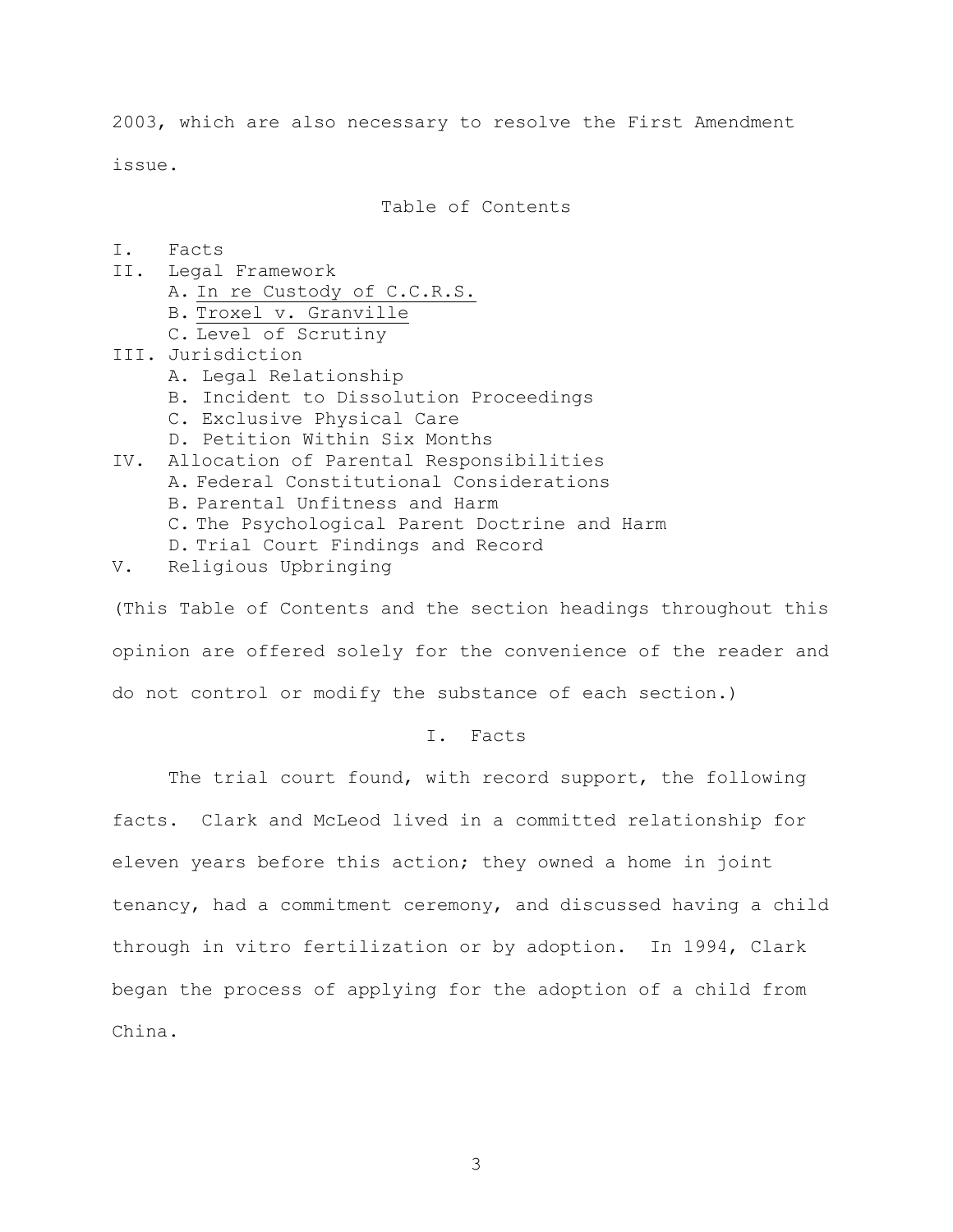The social worker who performed the background check for the adoption indicated China would not permit an adoption by a same-sex couple. For this reason, the adoption papers were made out in the name of Clark alone. However, Clark and McLeod traveled to China together, where Clark adopted E.L.M.C., who was then about six months old.

Shortly thereafter, Colorado recognized Clark's adoption of E.L.M.C. Clark and McLeod sent an "arrival announcement" to friends:

[E.L.M.C.] was born in the Hunan providence of the People's Republic of China. She lived the first six months of her life in the Yue Yang Children's Welfare Home in Yue Yang, China. She now lives with two adoring moms. [McLeod] and [Clark] live in Denver, Colorado.

The couple filed a joint "Petition for Custody" under § 14-10-123 with Clark as a parent and McLeod as a nonparent in 1996. The petition for custody stated:

Co-Petitioners have lived together for the past six and one-half years as a couple. They had a commitment ceremony on July 31, 1993. They carefully discussed having a family together. Clark's plans to adopt [E.L.M.C.] included an intention to have [E.L.M.C.] raised by Clark and McLeod as one family with two parents.

The joint trial brief submitted in support of the petition for custody stated, in pertinent part:

[E.L.M.C.] considers each of the Co-Petitioners to be a parent; she refers to McLeod as "mommy" and Clark as "momma." She looks to both Co-Petitioners for love, affection and nurturance. Co-Petitioners have shared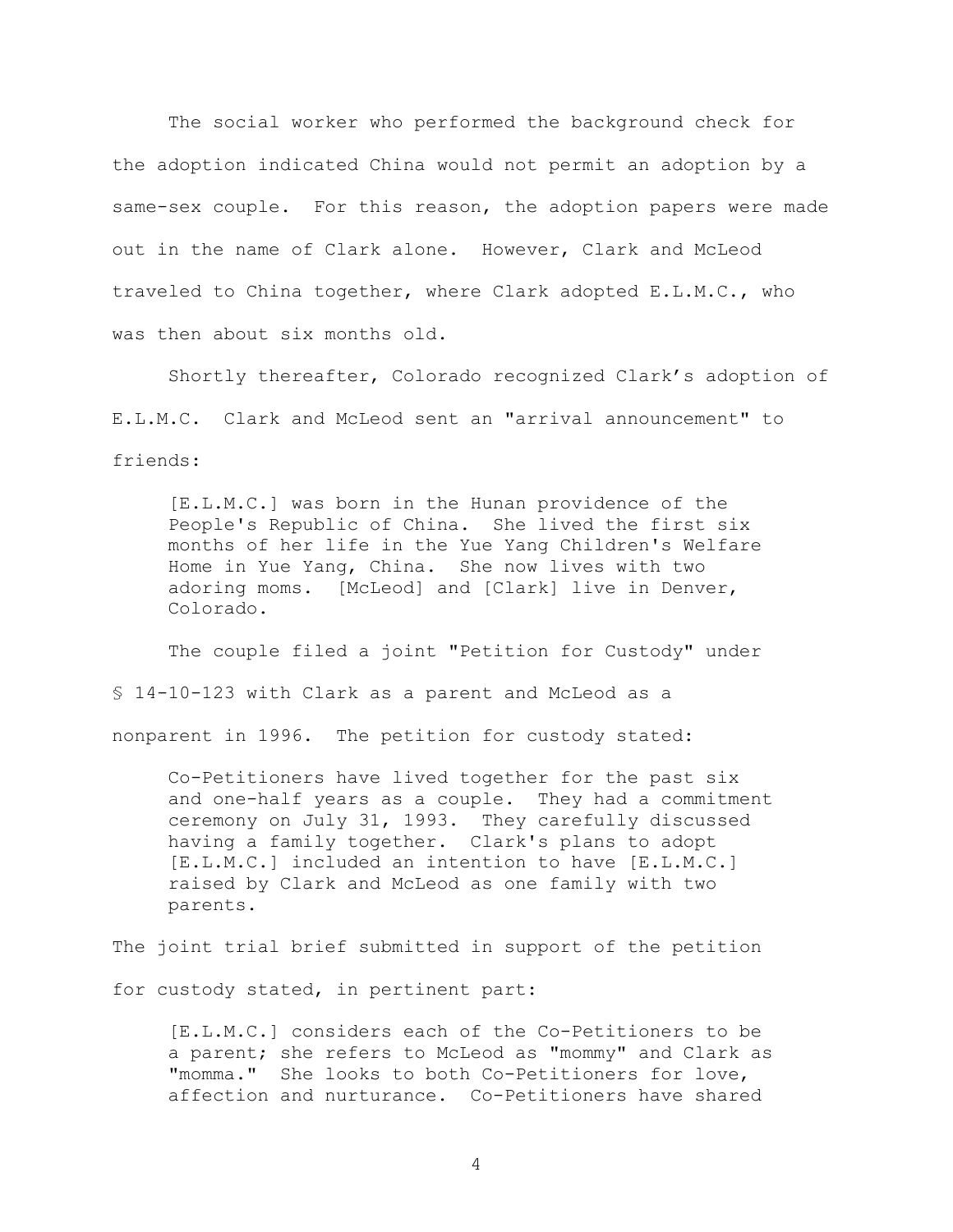the financial cost of supporting [E.L.M.C.] and they share all major decisions involving [E.L.M.C.'s] life, including provisions of daycare during the times that Co-Petitioners must both work.

The district court awarded joint custody of E.L.M.C. to Clark and McLeod. Neither party appealed.

 Clark also petitioned to change the child's name to include McLeod's name "to acknowledge an important family member instrumental to [the child's] adoption from China." Clark signed the pediatrician's information sheet that identified McLeod as a "mother." Both women were listed as mothers of the child in the school directory.

The child's nanny testified that both Clark and McLeod interviewed her for the job and that, during her approximately two and one-half years of caring for E.L.M.C., she observed that they were equally parenting the child.

When the relationship between Clark and McLeod began to fail, approximately five years after the joint custody award and six years after the adoption, Clark sent a letter to McLeod, stating, in relevant part:

As I review the last two and one-half years since we adopted [E.L.M.C.], I see several areas that plague and distress me. First of all, shortly after we got back from China we started to talk about ways to protect your legal relationship with [E.L.M.C.]. This was important to both of us and we pursued and accomplished that the best we can in Colorado . . . we changed [E.L.M.C.'s] name to include yours. I changed my will before we left to designate you as her guardian should anything happen to me, and we pursued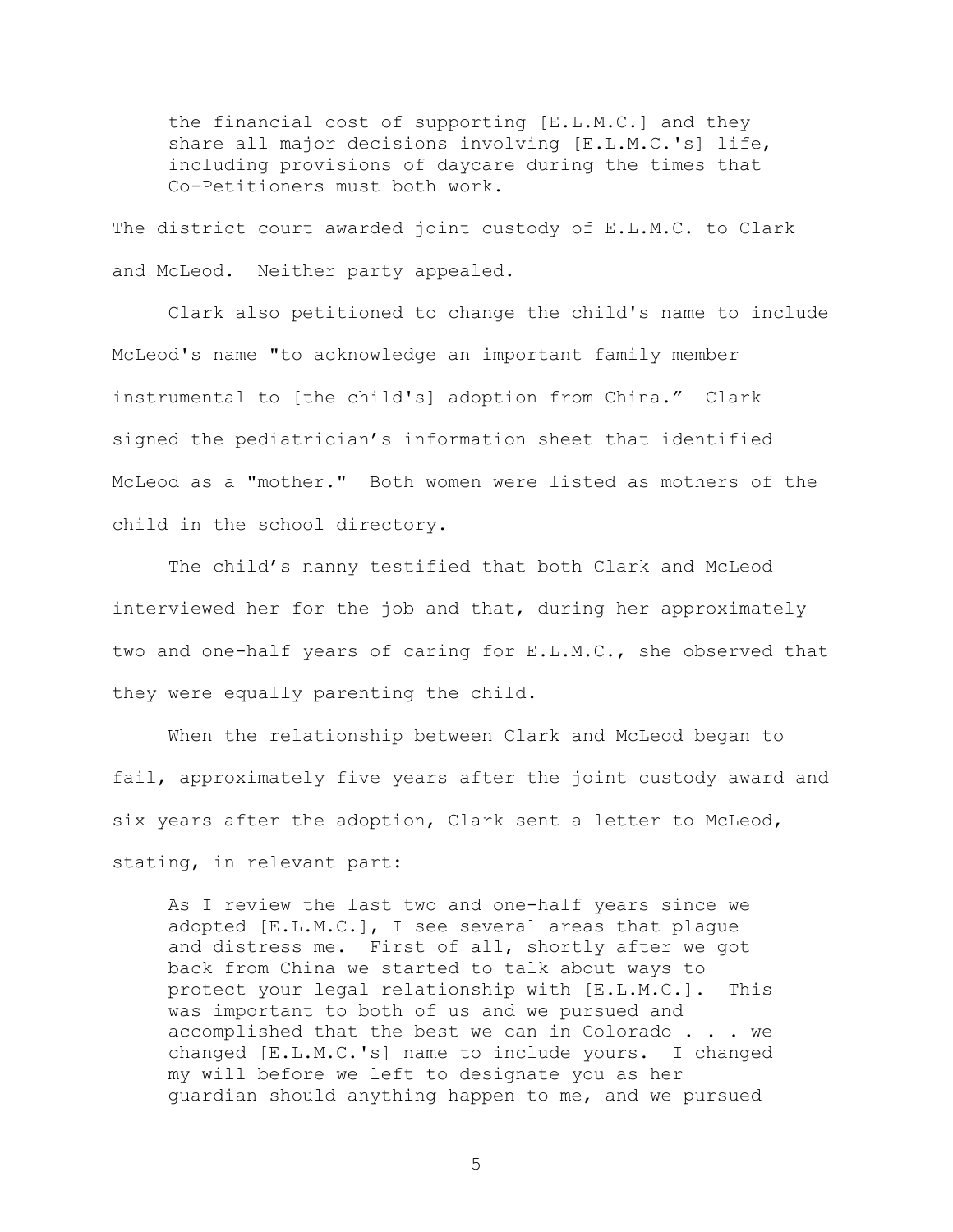joint custody. All these actions work towards protecting your family integrity and specifically your relationship, legally, with [E.L.M.C.] . . . . You attached to [E.L.M.C.] so strongly that I felt that I could not get in; that you would not let me in as you bonded to [her]. I have watched this attachment to her from the beginning and while much of it is wonderful . . . I also feel that you leave me out and had not really responded to my several requests to help me with that.

Thus, although Clark was the only legal parent, the record supports the trial court's conclusion that it was "abundantly clear" both women intended to, and did, coparent E.L.M.C.

 In 2001, after the parties' relationship ended and a dispute over parenting time arose, Clark sought to restrict McLeod to ten overnights per month in 2003 and six overnights per month in 2004, and to terminate all court-ordered parenting time in 2005. McLeod petitioned for roughly equal parenting time.

Clark filed a motion for temporary orders and challenged the validity of the 1996 joint custody order. A magistrate declared the joint custody order void on the basis that the district court lacked jurisdiction because no controversy existed between the parties, but temporarily ordered joint parenting time and joint decision-making. Clark's appeal of the magistrate's order to this court was dismissed without prejudice because no final order had been entered by the district court.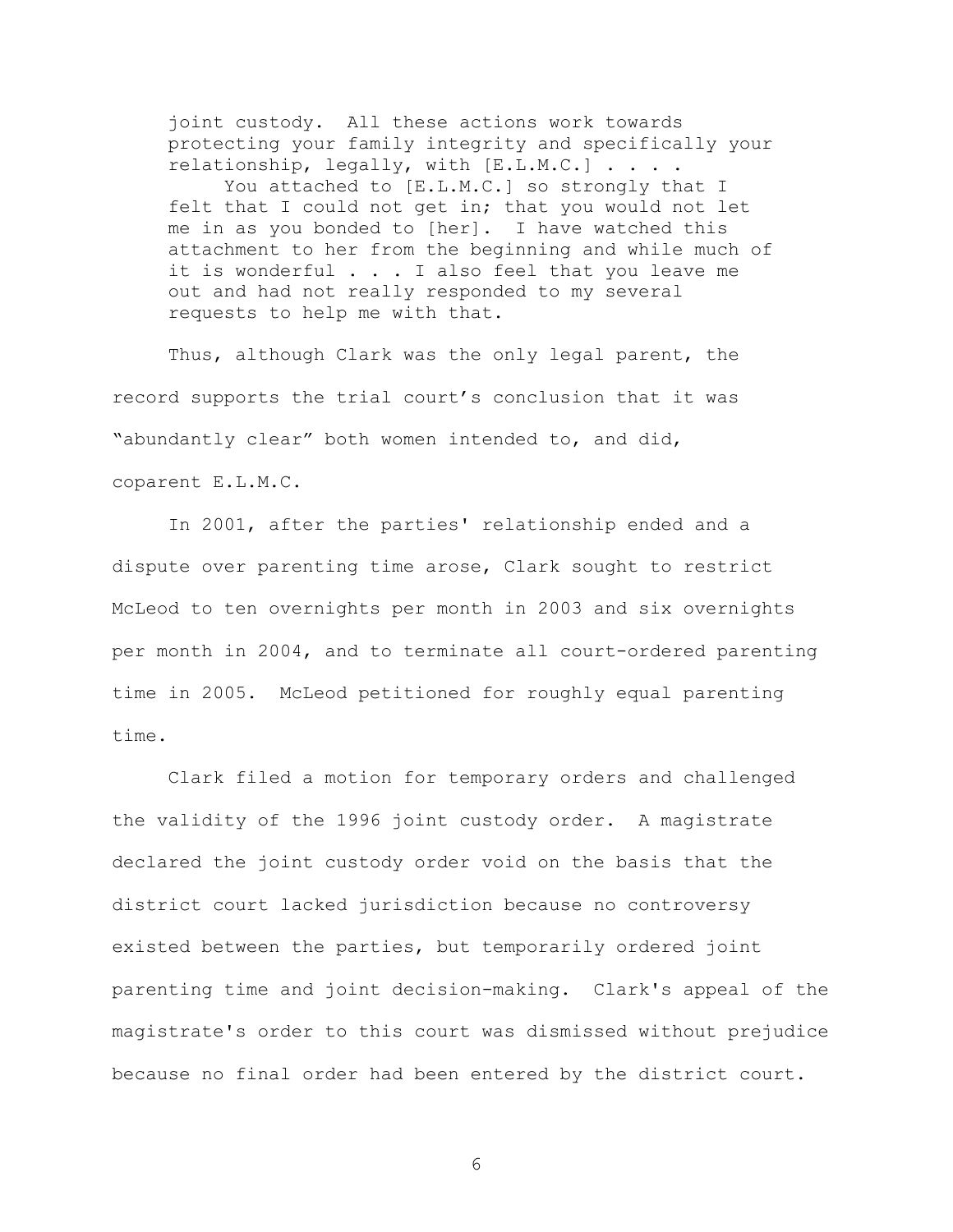After a hearing on permanent orders, the trial court concluded that jurisdiction over the initial joint custody proceedings was proper and that, even if that court had lacked jurisdiction, the magistrate could not declare void the joint custody award of a district court judge. Nevertheless, without either relying on the joint custody award or otherwise explaining the basis for its jurisdiction over the parental responsibilities proceedings, the trial court awarded joint parental responsibilities to Clark and McLeod, except in the areas of dental care and religion, where it awarded sole parental responsibilities to Clark. The court also prohibited Clark from exposing E.L.M.C. to "homophobic" religious teachings.

#### II. Legal Framework

According to Clark, Troxel requires departure from In re Custody of C.C.R.S., 892 P.2d 246 (Colo. 1995), which held that, under § 14-10-123, the best interests of the child standard permits a parental responsibilities dispute between a fit, legal parent and a psychological parent to be resolved in favor of the psychological parent. Clark challenges § 14-10-123 as applied to her, not on its face.

As a preliminary matter, McLeod contends "[t]he fact that E.L.M.C.'s psychological parent is the same gender as her adoptive parent is not relevant." For purposes of applying the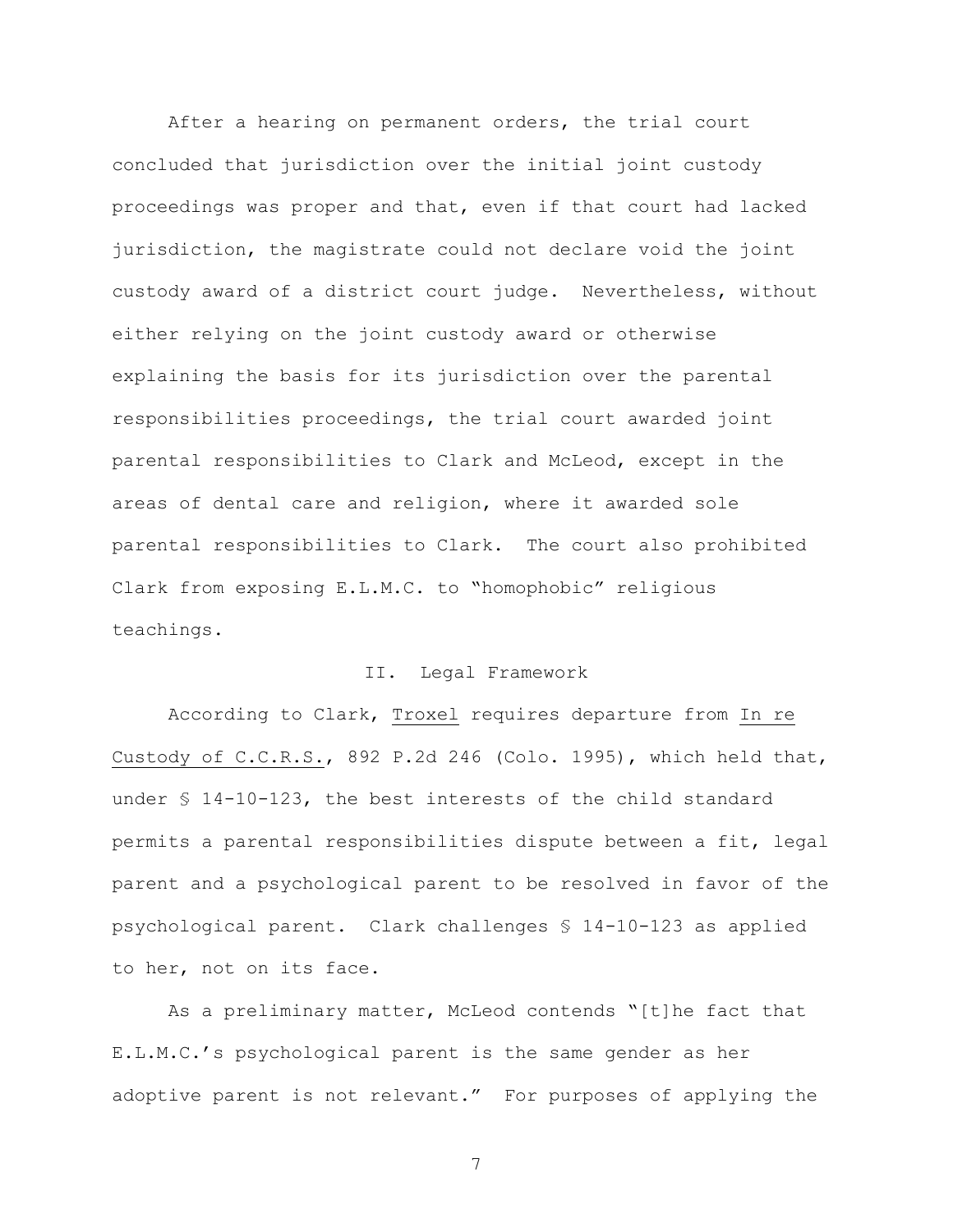psychological parent doctrine here, we agree. See T.B. v. L.R.M., 567 Pa. 222, 232, 786 A.2d 913, 918-19 (2001)("[T]he nature of the relationship between Appellant and Appellee has no legal significance to the determination of whether Appellee stands in loco parentis to [Appellant's child]. The ability to marry the biological parent and the ability to adopt the subject child have never been and are not now factors in determining whether the third party assumed parental status and discharged parental duties.").

Although McLeod does not dispute that Clark is E.L.M.C.'s only legal parent and is a fit parent, McLeod further contends that the best interests standard, as applied in C.C.R.S., still controls this case, because she is the child's psychological parent. We uphold the trial court's allocation of equal parental responsibilities to McLeod, but on narrower grounds.

We begin with a discussion of C.C.R.S. and Troxel. We conclude that, although Troxel did not specify the standard of review, statutory interference with the constitutional rights of a fit, legal parent should be subjected to strict scrutiny.

### A. In re Custody of C.C.R.S.

In C.C.R.S., the supreme court held that the best interests standard was applicable under § 14-10-123 to resolve a custody dispute between a fit, natural parent and potential adoptive parents, whom the court treated as psychological parents because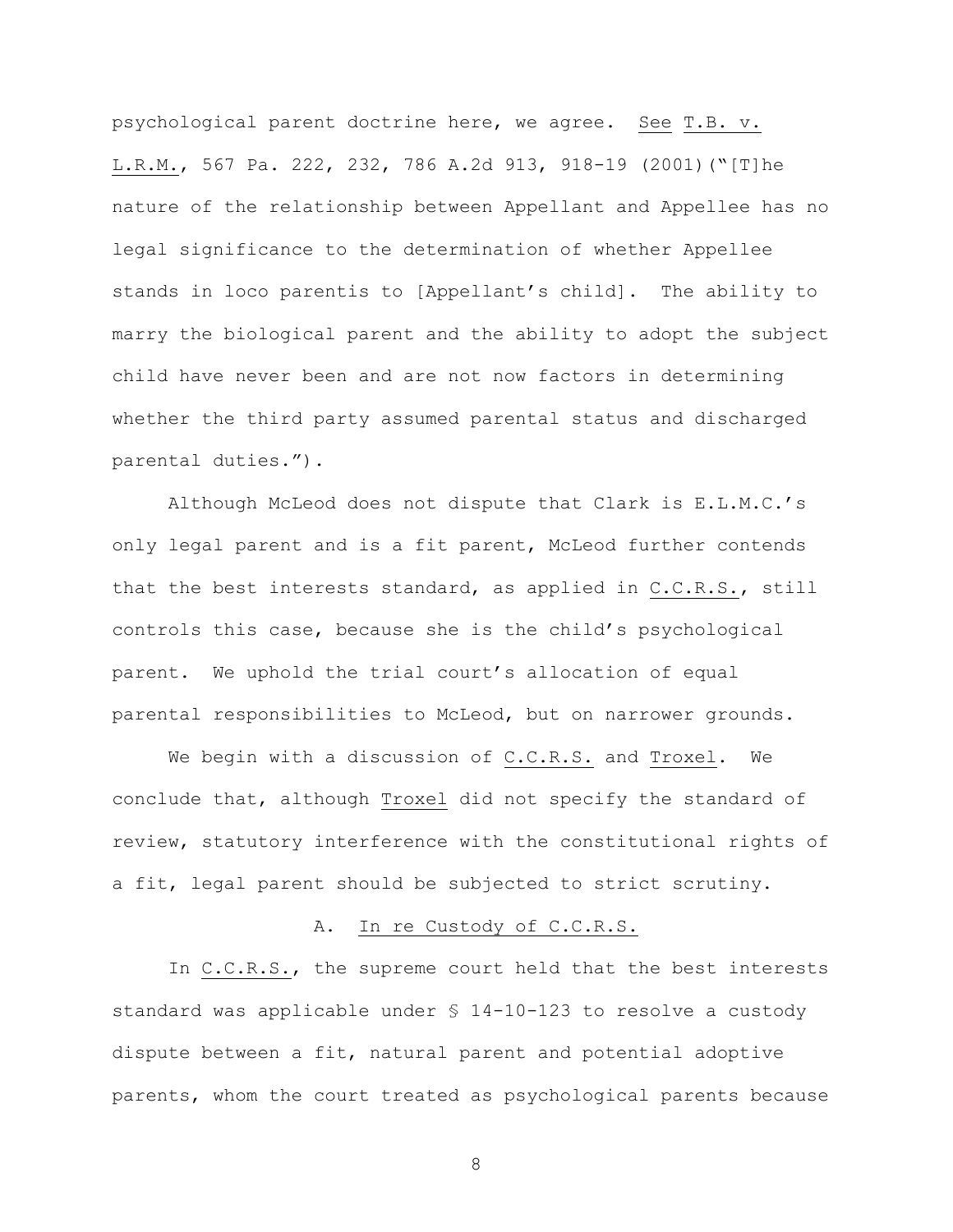they had cared for the child since birth. The court noted that the child's "best interests," which encompass "physical, mental, and emotional conditions and needs of the child," § 14-10- 124(1.5), were of paramount consideration in all custody proceedings. Thus, the court gave priority "to resolv[ing] the dispute in a way that minimizes the detriment to the child." C.C.R.S., supra, 892 P.2d at 257-58.

The court recognized the "presumption that the biological parent has a first and prior right to custody," C.C.R.S., supra, 892 P.2d at 256, but concluded that unfitness of the natural parent need not be established to award custody to nonparents. Based on the best interests standard, the court upheld the trial court's award of custody to the prospective adoptive parents. It explained that "[r]emoving C.C.R.S. from the parents he has known, with whom he has emotionally bonded, and giving custody to his biological mother, who is virtually a stranger to him, ignores the welfare of the child and is likely to have a detrimental effect on his emotional and psychological wellbeing." C.C.R.S., supra, 892 P.2d at 258.

#### B. Troxel v. Granville

Five years after the decision in C.C.R.S., the Troxel Court considered whether application of Washington's grandparent visitation statute to Granville and her daughters violated Granville's due process right to make decisions concerning the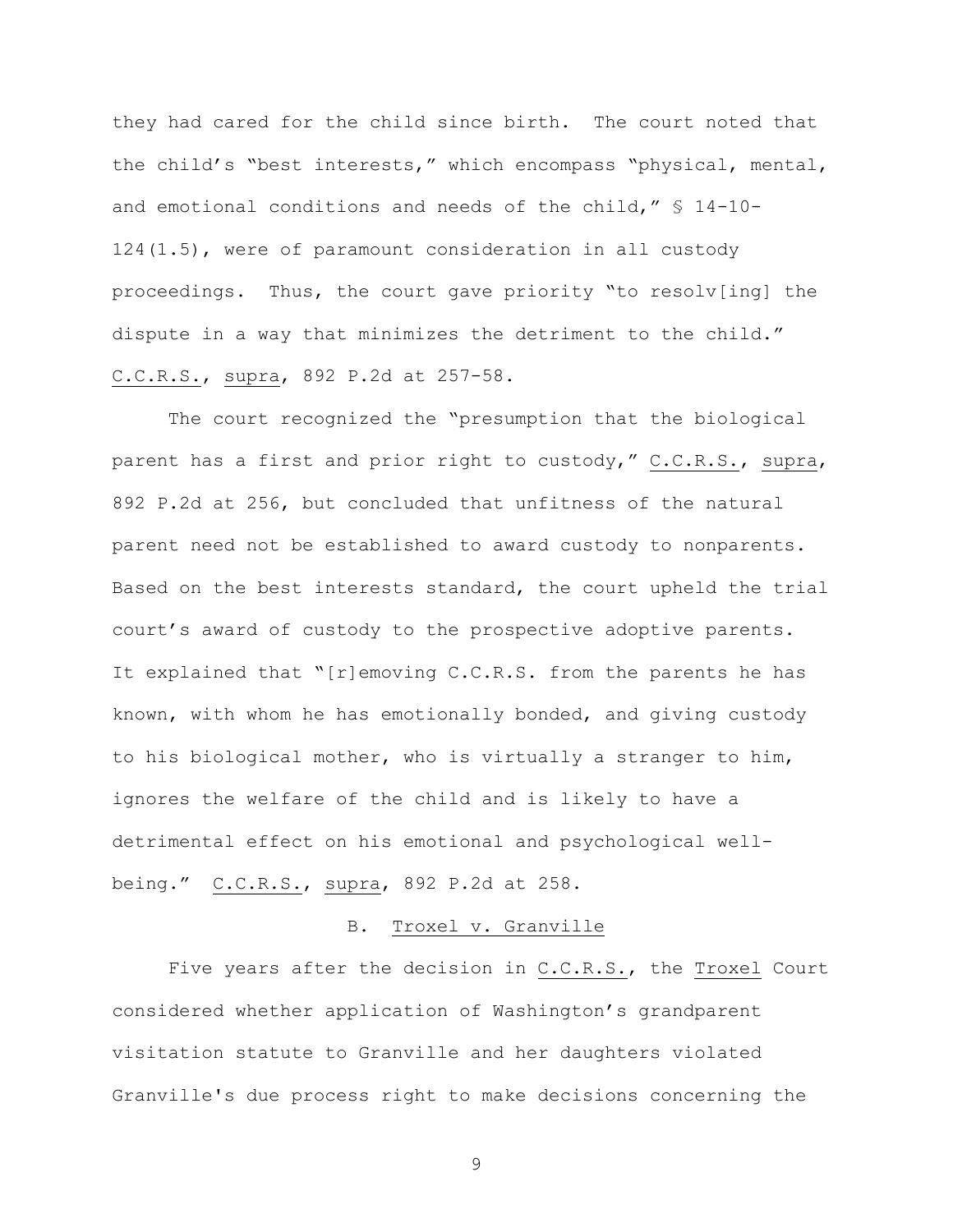custody, care, and control of her children. The grandparents sought visitation under a Washington statute that provided "any person" could petition for visitation rights at "any time." Troxel, supra, 530 U.S. at 61, 120 S.Ct. at 2057. They did not rely on a common law psychological or de facto parent doctrine.

Justice O'Connor, writing for the plurality, began by explaining "it cannot now be doubted that the Due Process Clause of the Fourteenth Amendment protects the fundamental right of parents to make decisions concerning the care, custody, and control of their children." Troxel, supra, 530 U.S. at 66, 120 S.Ct. at 2060. The plurality noted that in this right inheres a presumption a fit parent will act in the best interests of his or her child.

The plurality held that Washington's visitation statute, as applied to Granville, unconstitutionally infringed on her fundamental right to direct the upbringing of her daughters. The plurality set forth three reasons supporting its conclusion that no "special factors" existed to justify the state's interference with this fundamental right. Troxel, supra, 530 U.S. at 68, 120 S.Ct. at 2061.

First, because parental unfitness was not alleged, Granville was presumed to act in the best interests of her daughters in limiting grandparent visitation. Second, when the court intervened, it gave no special weight to Granville's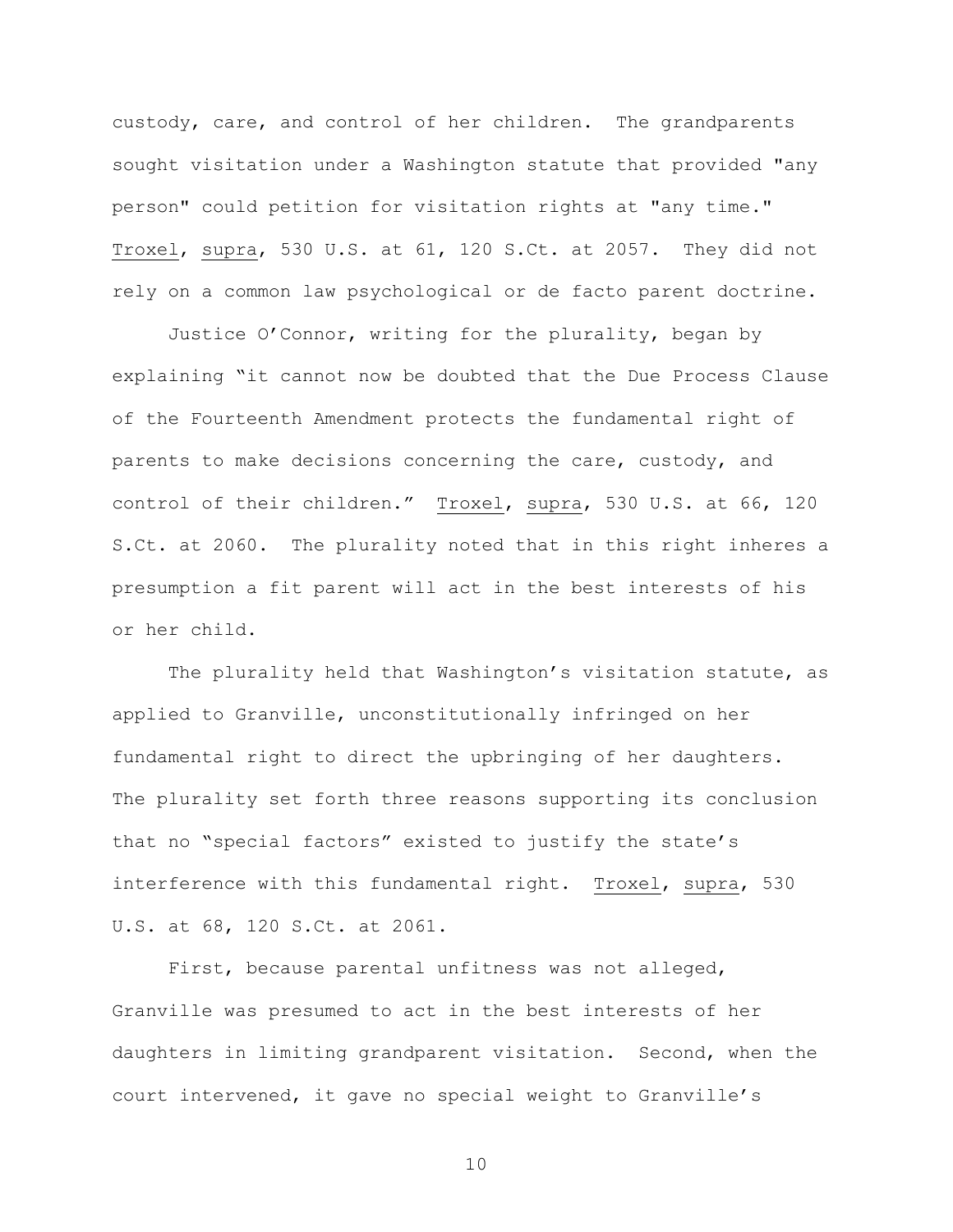determination of her daughters' best interests. Third, Granville had not sought to eliminate grandparent visitation entirely, but only to restrict it.

Nevertheless, the Troxel plurality declined to address "whether the Due Process Clause requires all nonparental visitation statutes to include a showing of harm or potential harm to the child as a condition precedent to granting visitation," 530 U.S. at 73, 120 S.Ct. at 2064, and whether parental unfitness was a condition precedent to overriding a parent's determination of the children's best interests. It also declined to define the appropriate level of scrutiny and "the precise scope of the parental due process right in the visitation context." Troxel, supra, 530 U.S. at 73, 120 S.Ct. at 2064.

Neither the Colorado Supreme Court nor any division of this court has resolved these questions since Troxel. Further, since Troxel, no Colorado appellate opinion has decided the constitutional standard for resolving parental responsibility disputes between a legal parent and a psychological parent. See People in Interest of A.M.K., 68 P.3d 563 (Colo. App. 2003)(facial challenge to § 14-10-123(1)(b) and (c), C.R.S. 2003, not considered because attorney general not notified as required under § 13-51-115, C.R.S. 2003; Vogt, J., concurring specially to emphasize the Troxel presumption of the legal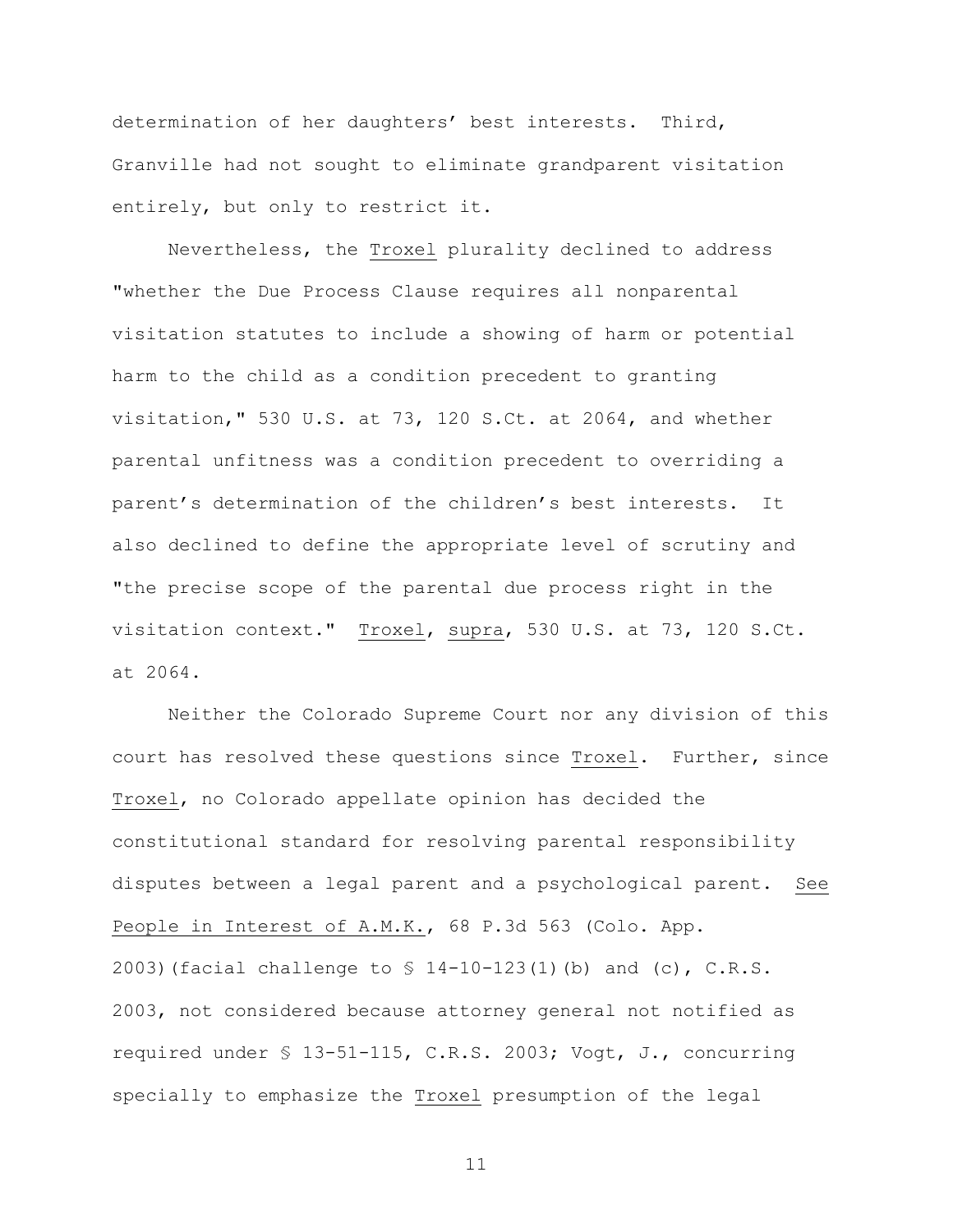parent's first and prior right to custody may be rebutted by evidence establishing that the child's welfare is better served by granting custody to a nonparent).

Thus, we must determine the contours of a parent's due process right before resolving whether the Colorado statutes relied on by the trial court here are constitutional as applied.

## C. Level of Scrutiny

While the Troxel plurality opinion did not declare all nonparental visitation statutes per se unconstitutional, it cautioned that "so long as a parent adequately cares for his or her children (i.e., is fit), there will normally be no reason for the State" to interfere with the parent's ability "to make the best decisions concerning the rearing of that parent's children." Troxel, supra, 530 U.S. at 68-69, 120 S.Ct. at 2061.

Applications for parental responsibilities -– parenting time and decision-making responsibilities -– by a nonparent implicate the constitutional right to family autonomy and privacy. "A legislative enactment that infringes on a fundamental right is constitutionally permissible only if it is necessary to promote a compelling state interest and does so in the least restrictive manner possible." In re Custody of C.M., 74 P.3d 342, 344 (Colo. App. 2002)(citing Evans v. Romer, 882 P.2d 1335 (Colo. 1994), aff'd, 517 U.S. 620, 116 S.Ct. 1620, 134 L.Ed.2d 855 (1996)). See generally Tattered Cover, Inc. v. City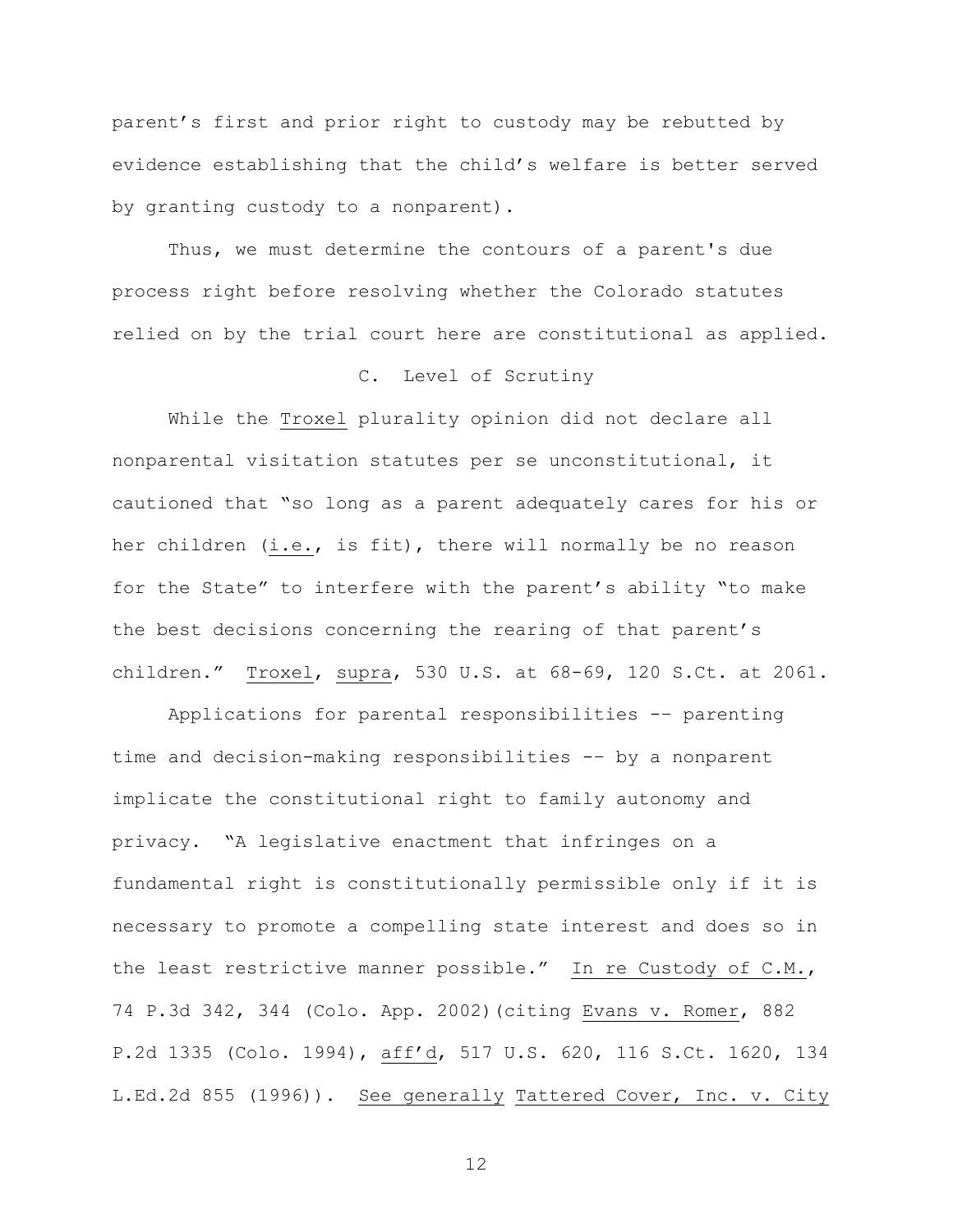of Thornton, 44 P.3d 1044 (Colo. 2002)(for a statute to withstand strict scrutiny when state action has implicated fundamental rights, the state must show a compelling interest).

Hence, consistent with Troxel's acknowledgment that this right "is perhaps the oldest of the fundamental liberty interests recognized by [the] Court," Troxel, supra, 530 U.S. at 65, 120 S.Ct. at 2060, we join those courts that have concluded the strict scrutiny test applies to statutes which infringe on the parent-child relationship. See Roth v. Weston, 789 A.2d 431, 441 (Conn. 2002)("the application of the strict scrutiny test is required to any infringement [the parent-child relationship] may suffer"); Blixt v. Blixt, 774 N.E.2d 1052, 1059 (Mass. 2002)(examining grandparent visitation statute and noting that strict scrutiny requires compelling state interest to justify state action and careful examination to ascertain whether the action was "narrowly tailored to further [that] interest"); Moriarty v. Bradt, 827 A.2d 203, 214 (N.J. 2003)("[W]hen the State seeks, by statute, to interfere with family and parental autonomy, a fundamental right is at issue. That statute thus is subject to strict scrutiny and will only pass constitutional muster if it is narrowly tailored to serve a compelling state interest.").

We next consider whether the jurisdictional and substantive provisions of §§ 14-10-123, 14-10-123.4, and 14-10-124(1.5), on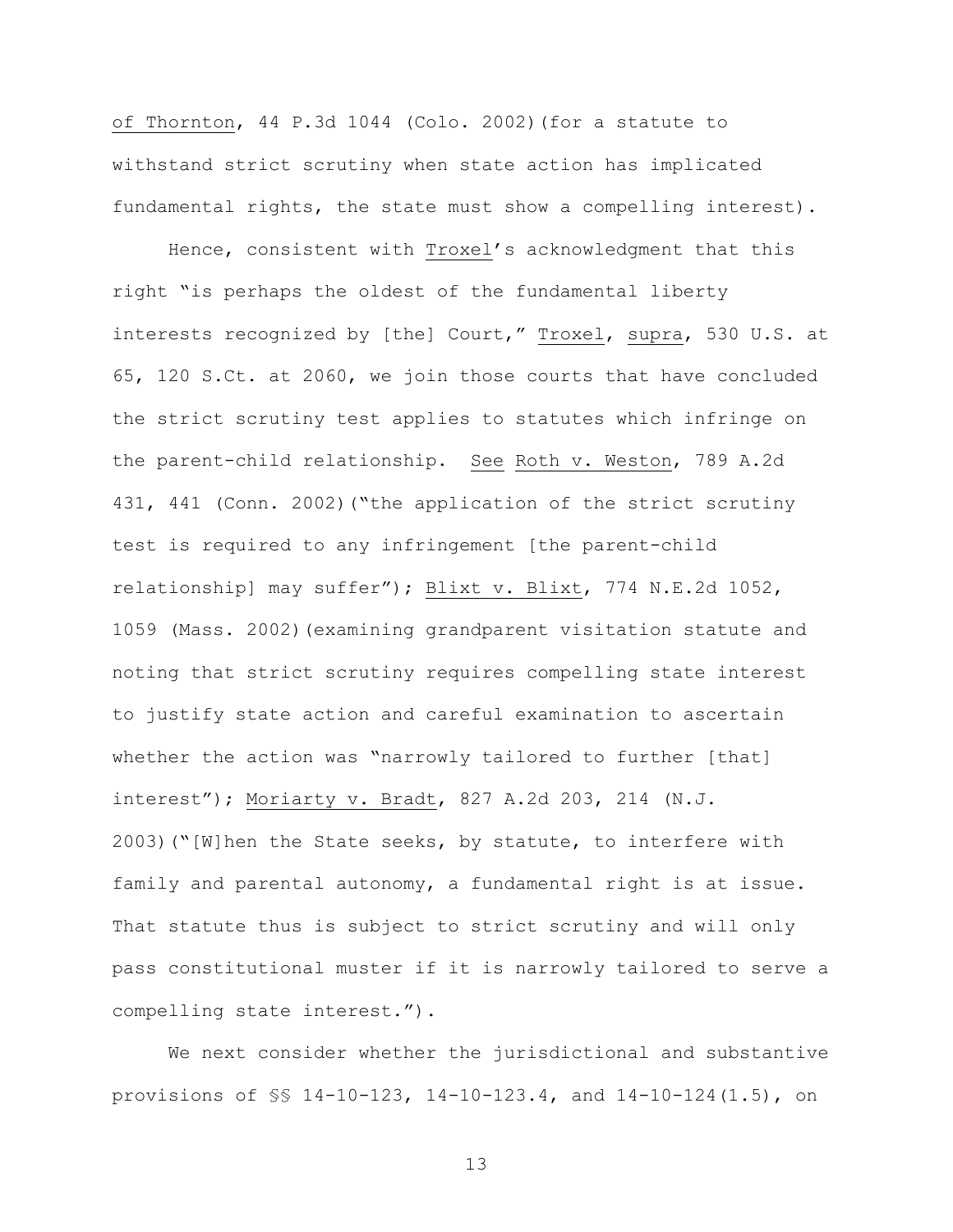which the trial court relied, were applied narrowly to achieve a compelling state interest.

#### III. Jurisdiction

The parties dispute whether the trial court could exercise jurisdiction over McLeod under § 14-10-123(1)(c) of Colorado's Uniform Dissolution of Marriage Act. We conclude the trial court properly found facts consistent with the psychological parent doctrine, as implicitly recognized by this subsection, which appropriately restricts jurisdiction over a nonparent's petition for parental responsibilities to limited circumstances.

The General Assembly has specifically authorized nonparents to seek parental responsibilities. See  $$ 14-10-123(1)(b)-(c)$ . "Parental responsibility" includes both "parenting time" and "decision-making responsibilities." Sections 14-10-103(4), 14- 10-124(1.5), C.R.S. 2003; In re Marriage of Roosa, 89 P.3d 524 (Colo. App. 2004).

As pertinent here, under § 14-10-123 proceedings may be commenced:

(1)(b) By a person other than a parent, by filing a petition seeking the allocation of parental responsibilities for the child in the county where the child is permanently resident or where the child is found, but only if the child is not in the physical care of one of the child's parents; (c) By a person other than a parent who has had physical care of a child for a period of six months or more, if such action is commenced within six months of the termination of such physical care.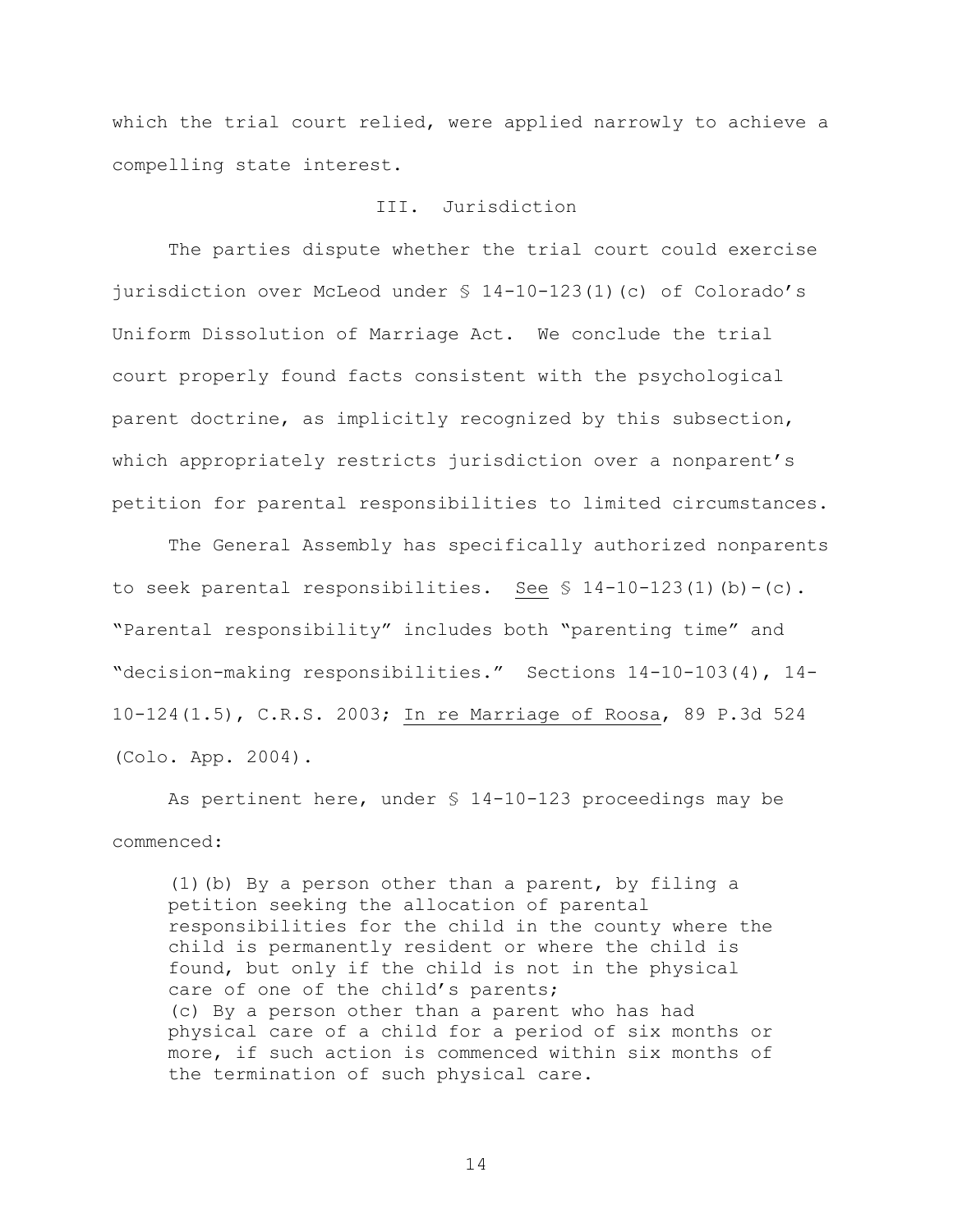"Subsection  $[(1)](c)$ , which was adopted later and is not contained in the Uniform Act, implements the Colorado General Assembly's recognition of 'psychological parenting.'" In re K.M.B., 80 P.3d 914, 916 (Colo. App. 2003); see also C.C.R.S., supra, 892 P.2d at 252 ("The adoption of this section constitutes legislative recognition of the effects of 'psychological parenting' upon the best interests of a child."); In re V.R.P.F., 939 P.2d 512, 514 (Colo. App. 1997)(this "statutory grant of standing to a non-parent to seek [parental responsibilities for] a child constitutes legislative recognition of the importance of 'psychological parenting' to the best interests of a child").

A determination of "physical care" includes "the amount of time a child has spent in the actual, physical possession of a non-parent and the psychological bonds non-parents develop with children who have been in their physical possession and control for a significant period of time." C.C.R.S., supra, 892 P.2d at 253 (defining "physical custody," prior to the General Assembly's 1998 amendment changing "physical custody" to "physical care," for purposes of jurisdiction under § 14-10-  $123(1)(c)$ .

Under a strict scrutiny analysis, the jurisdictional requirements of subsection (1)(c), which create standing in nonparents, must be applied narrowly. "Where fundamental rights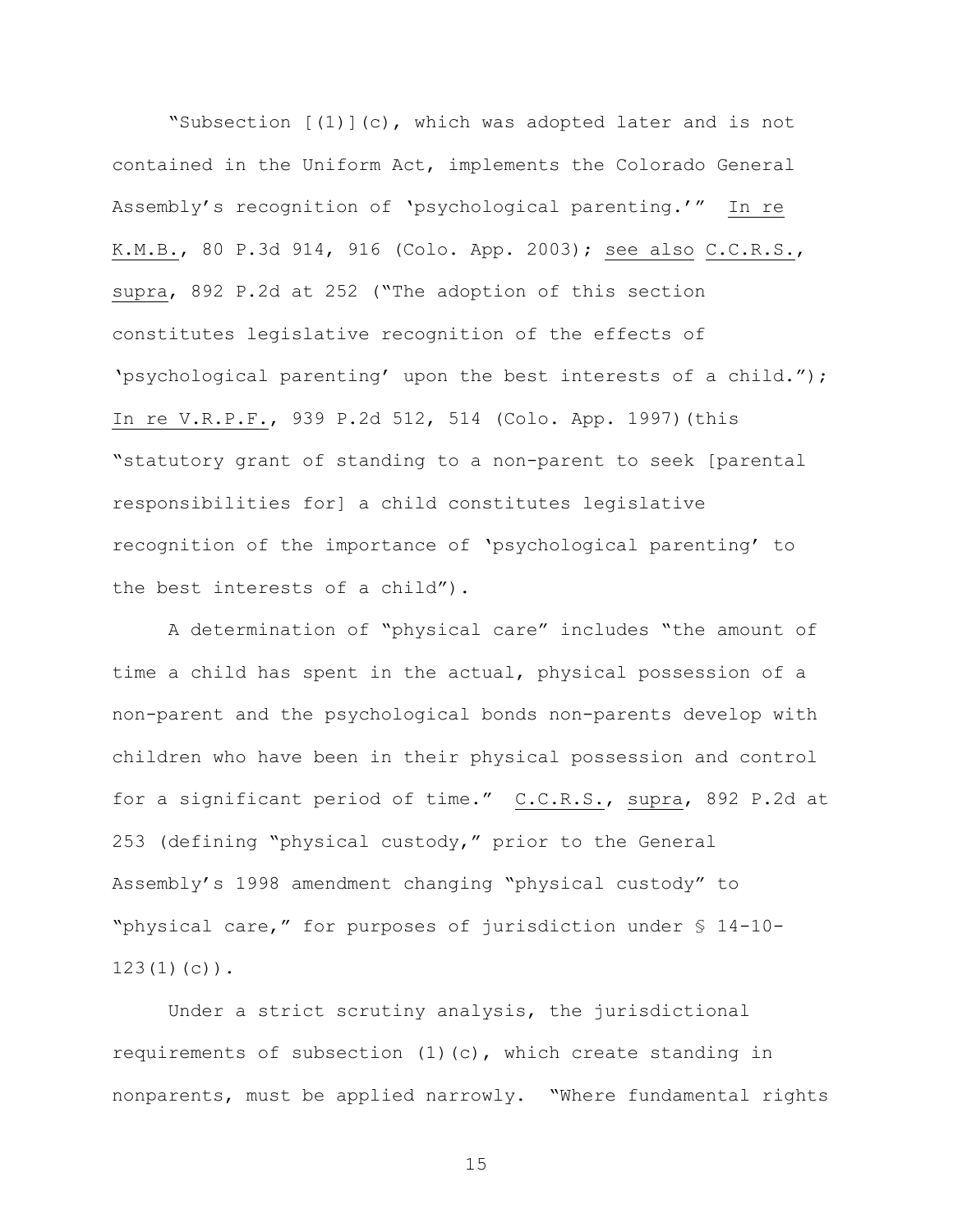are implicated, such as in the present case, standing serves a function beyond a mere jurisdictional prerequisite. It also ensures that the statutory scheme is narrowly tailored so that a person's personal affairs are not needlessly intruded upon and interrupted by the trauma of litigation." Roth v. Weston, supra, 789 A.2d at 442 (considering standard required for legislative intrusions into parent-child relationship arising from a claim by a third party).

Subsection (1)(c) limits jurisdiction to "the class of nonparents who may seek parental responsibilities to only those individuals who have had a recent or continuing role as a caretaker" and thereby "protects against undue interference with the parent-child relationship." In re K.M.B., supra, 80 P.3d at 917. Thus, proof of the nature of a parent-like relationship between a person seeking parental responsibilities and the child provides the restrictive jurisdictional safeguards necessary to prevent families from having to defend against unjustified petitions for parental responsibilities. See Troxel, supra.

Nevertheless, Clark argues that three additional requirements must be met under subsection (1)(c) before the district court can exercise jurisdiction over a nonparent's petition for parental responsibility: the nonparent must have a legal relationship either to the parent or to the child; the nonparent must petition for responsibilities incident to a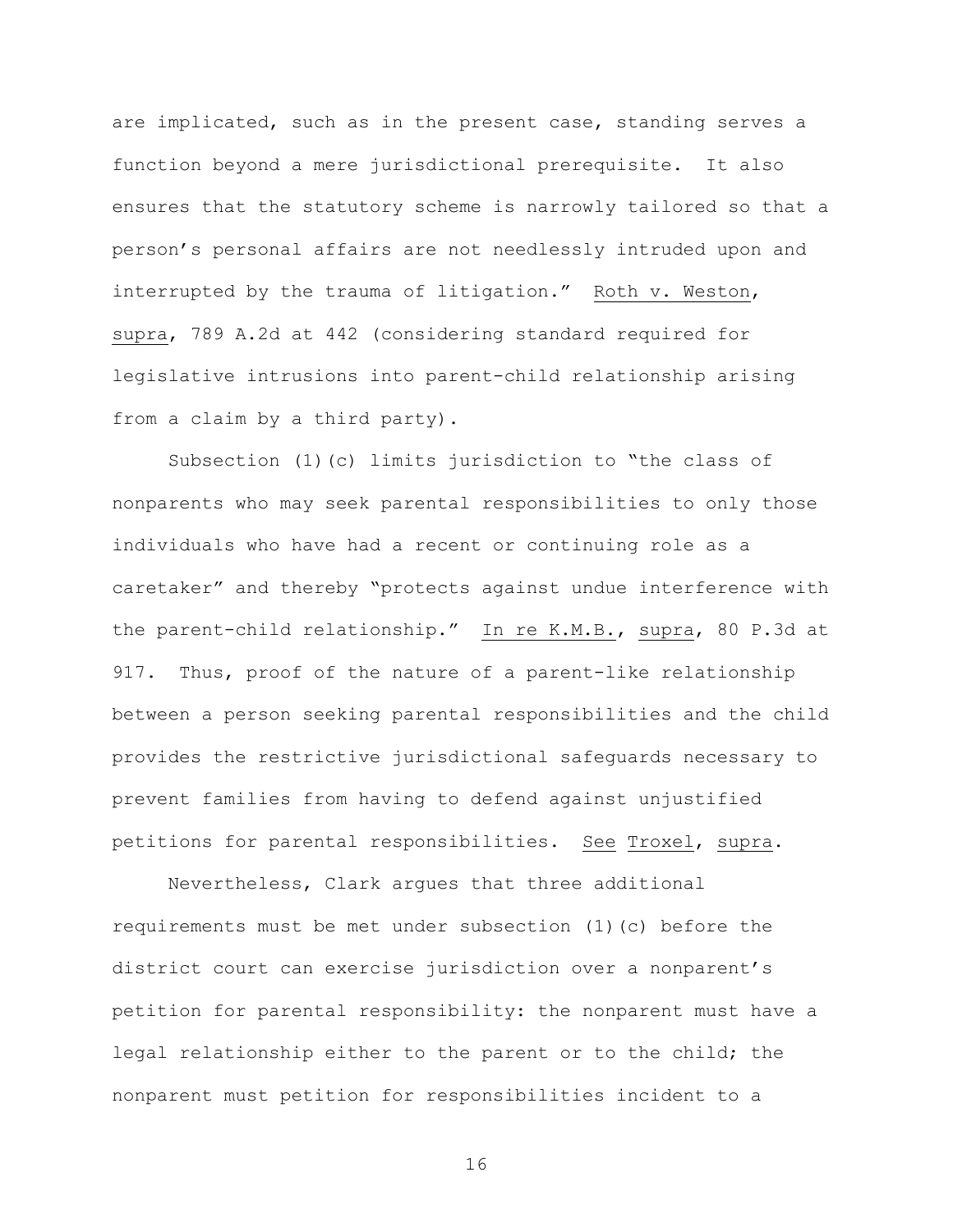dissolution proceeding; and the parent must relinquish, and the nonparent exclusively have, physical care of the child. We reject each of Clark's proposed jurisdictional limits in turn.

## A. Legal Relationship

We first reject Clark's argument that, to commence parental responsibility proceedings under subsection (1)(c), a nonparent must have a legal relationship to the parent or the minor child.

Subsection (1)(c) permits commencement of parental responsibility proceedings "by a person other than a parent." Thus, by its plain terms, subsection (1)(c) establishes that any nonparent may commence parental responsibility proceedings so long as the nonparent had physical care of the child for at least six months. It contains no qualifying language such as, "by a person other than a parent, who has a legal relationship with the parent or child." Nonparents "may include friends, relatives, grandparents, step-parents or child-care agencies, or, in other words any person or agency other than the child's natural parent." C.C.R.S., supra, 892 P.2d at 256 n.23 (emphasis added)(determining potential adoptive parents' ability to seek parental responsibility under  $\S$  14-10-123(1)(b) and (c), quoting 2 Homer H. Clark, The Law of Domestic Relations in The United States § 20.6, at 525 (2d ed. 1987)); In re K.M.B., supra (interpreting the phrase, "by a person other than a parent" in § 14-10-123(1)(b) to include any nonparent).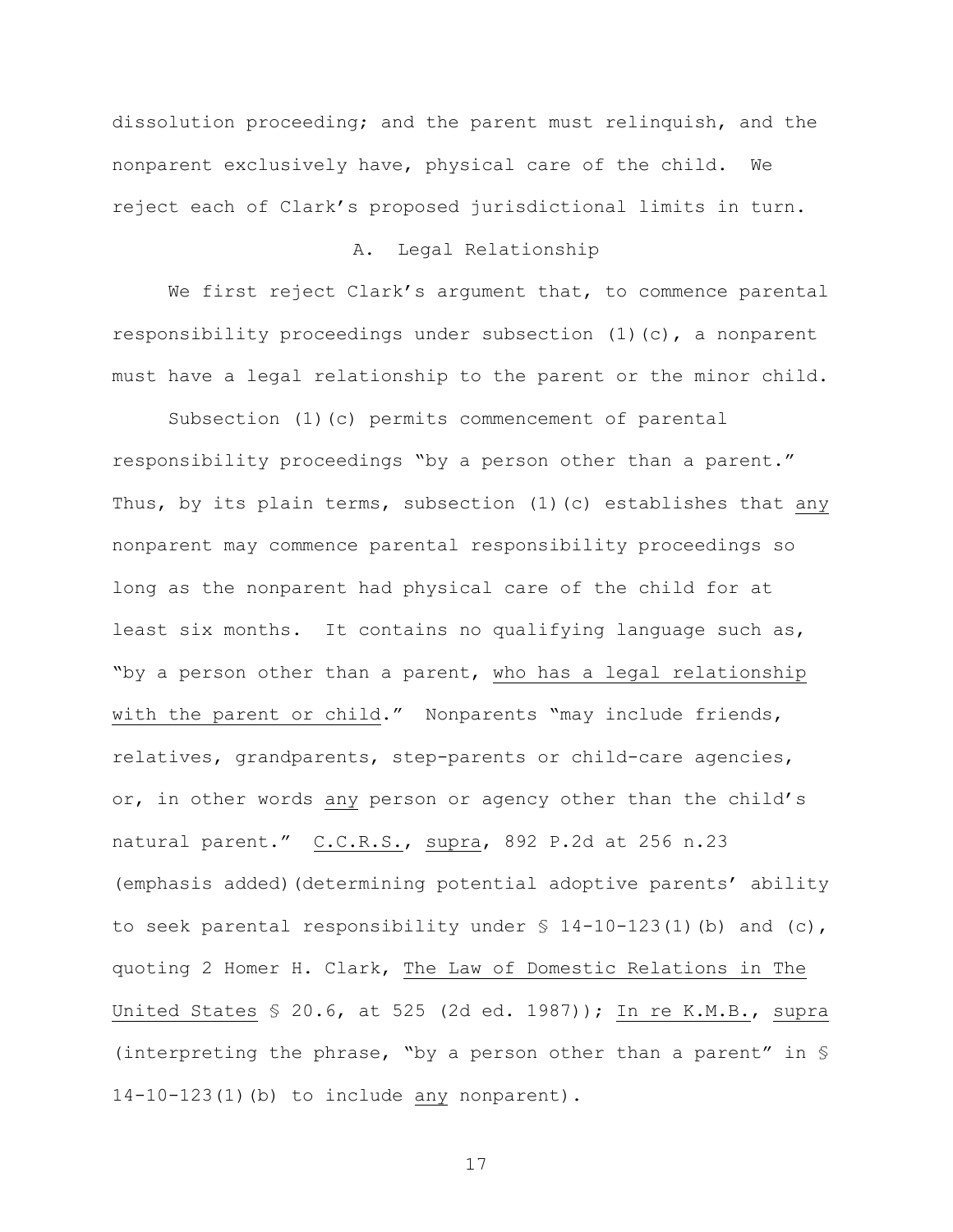Hence, consistent with the General Assembly's recognition of the psychological parent doctrine, jurisdiction under subsection  $(1)(c)$  turns not on the nature of the legal relationships among the parties, but on the quality of the relationship between the nonparent and the child.

Accordingly, we conclude that, by its plain and unambiguous wording,  $$ 14-10-123(1)(c)$  does not require the nonparent seeking parental responsibilities to have a legal relationship with either the parent or the child. See In re Marriage of Hannum, 796 P.2d 57 (Colo. App. 1990)(if a statute is explicit and free from ambiguity, there is no room for interpretation or construction beyond giving effect to common and accepted meaning of words employed in the act, and resort should never be had to a strained interpretation).

B. Incident to Dissolution Proceedings

Clark also argues that McLeod, as a nonparent, could not litigate parental responsibilities because her petition was not incidental to a dissolution proceeding. We disagree.

A nonparent's petition for parental responsibility need not be incidental to the dissolution of marriage. See In re Davis, 656 P.2d 42 (Colo. App. 1982)(petition for legal custody need not be brought by a parent or be incidental to dissolution of marriage proceeding for court to have jurisdiction under § 14- 10-123(1); grandmother and stepfather of child's legal father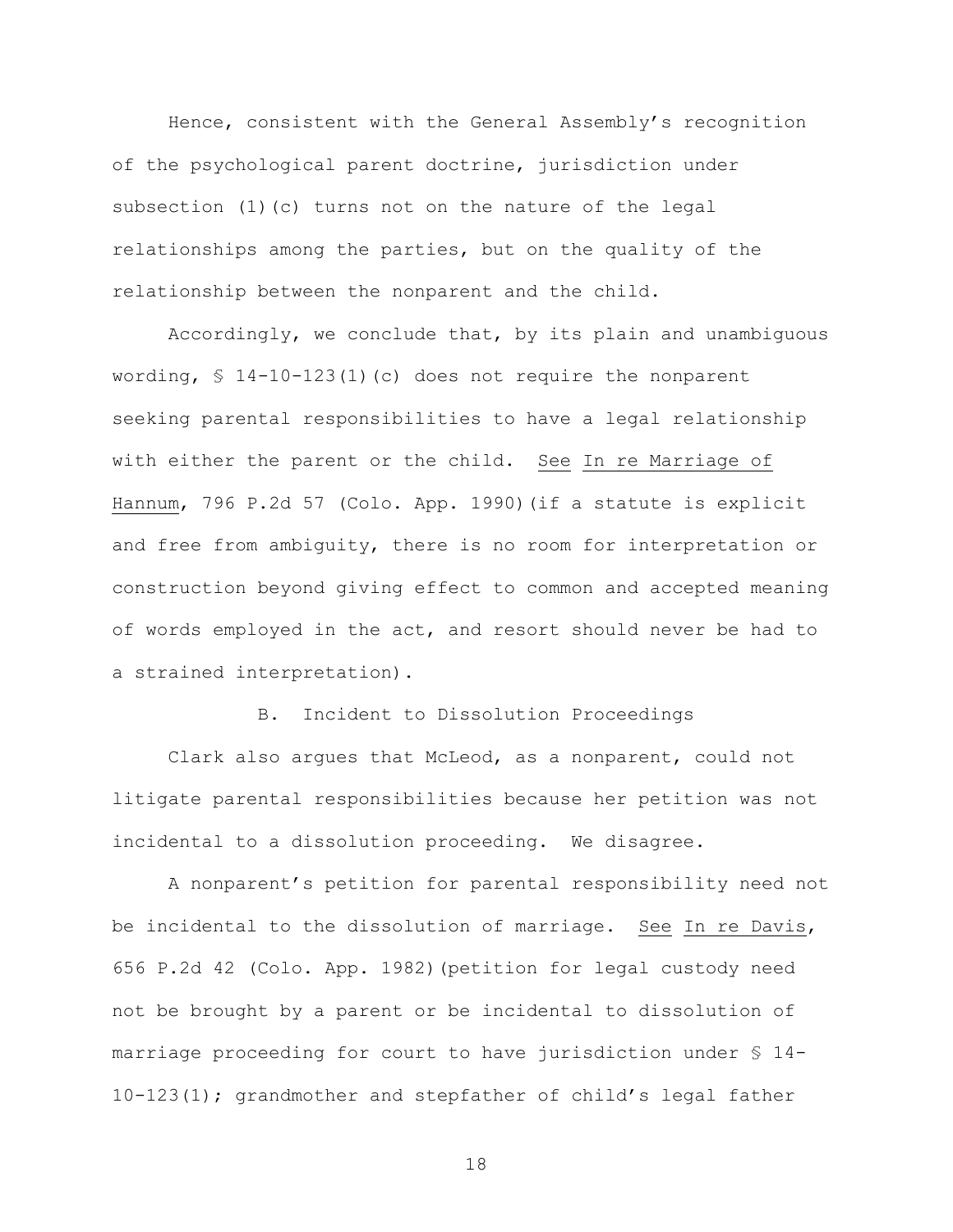could petition under § 14-10-123(1)(b) for legal custody of child after death of daughter-in-law).

## C. Exclusive Physical Care

Focusing on the word "the" in the phrase, "the physical care," Clark further argues that McLeod cannot seek parental responsibilities under § 14-10-123(1)(c) because Clark never relinquished, and McLeod never had exclusive, physical care of E.L.M.C. Again, we disagree.

We construe a statute to determine and give effect to the intent of the General Assembly. In interpreting a statute, words and phrases are to be given their plain and ordinary meaning, and a consistent, harmonious, and sensible effect is to be given all its parts. Where "the language of a statute is clear and unambiguous, it must be applied as written, and the court need not resort to other rules of statutory construction." In re K.M.B., supra, 80 P.3d at 916.

Subsection (1)(c) permits a nonparent to seek parental responsibilities if he or she has had "the physical care" of the child for a period of more than six months. This subsection contains no qualifiers, such as "the exclusive physical care." Nor does it require, as does subsection  $(1)$  (b), that the child not be "in the physical care of one of the child's parents." Had the legislature intended that the nonparent's physical care of the child be in the complete absence of the parent's physical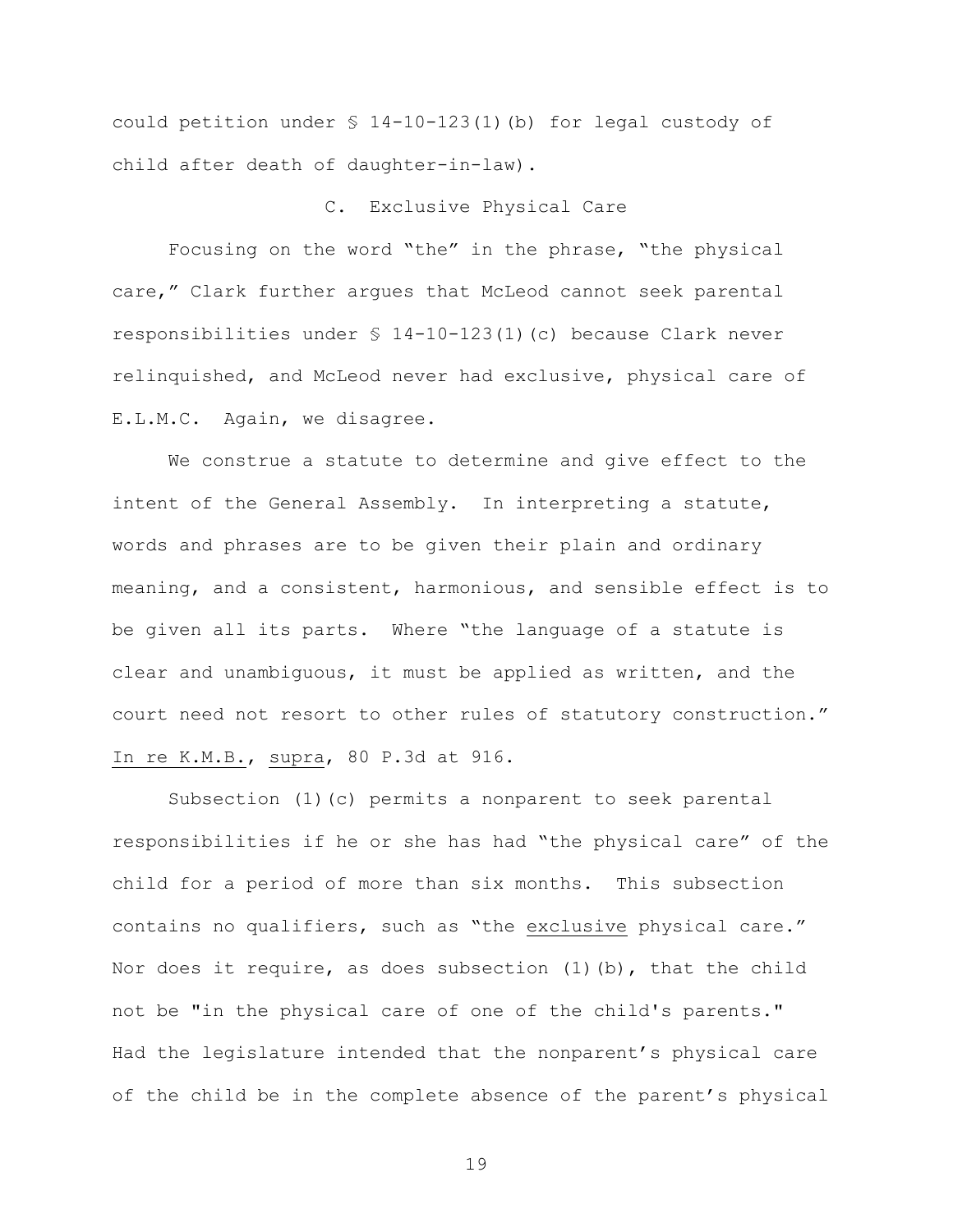care under subsection (1)(c), it could have so stated. People in Interest of J.R.T., 55 P.3d 217 (Colo. App. 2002), aff'd, 70 P.3d 474 (Colo. 2003).

Accordingly, we conclude that, by its plain language, subsection (1)(c) applies even where the nonparent's physical care of the child is not exclusive of the parent's. See In re K.M.B., supra, 80 P.3d at 916-17 (subsection (1)(c) "applies even when the child's parents have retained some measure of caretaking responsibility"); In re Marriage of Dureno, 854 P.2d 1352 (Colo. App. 1992)(stepfather jurisdictionally capable of litigating custody under § 14-10-123(1) where he had physical custody of the child jointly with his wife); In re Marriage of Tricamo, 42 Colo. App. 493, 599 P.2d 273 (1979)(upholding jurisdiction under § 14-10-123(1)(c) over former husband who, while neither the natural nor adoptive parent, had joint physical custody of child with his wife for a number of years).

### D. Petition Within Six Months

As a separate procedural matter, Clark asserts McLeod failed to petition for parental responsibilities within six months of her physical care for E.L.M.C. being terminated. We are not persuaded.

Section 14-10-123 sets forth jurisdictional requirements for the allocation of "parental responsibilities," which, as noted above, include both "parenting time and "decision-making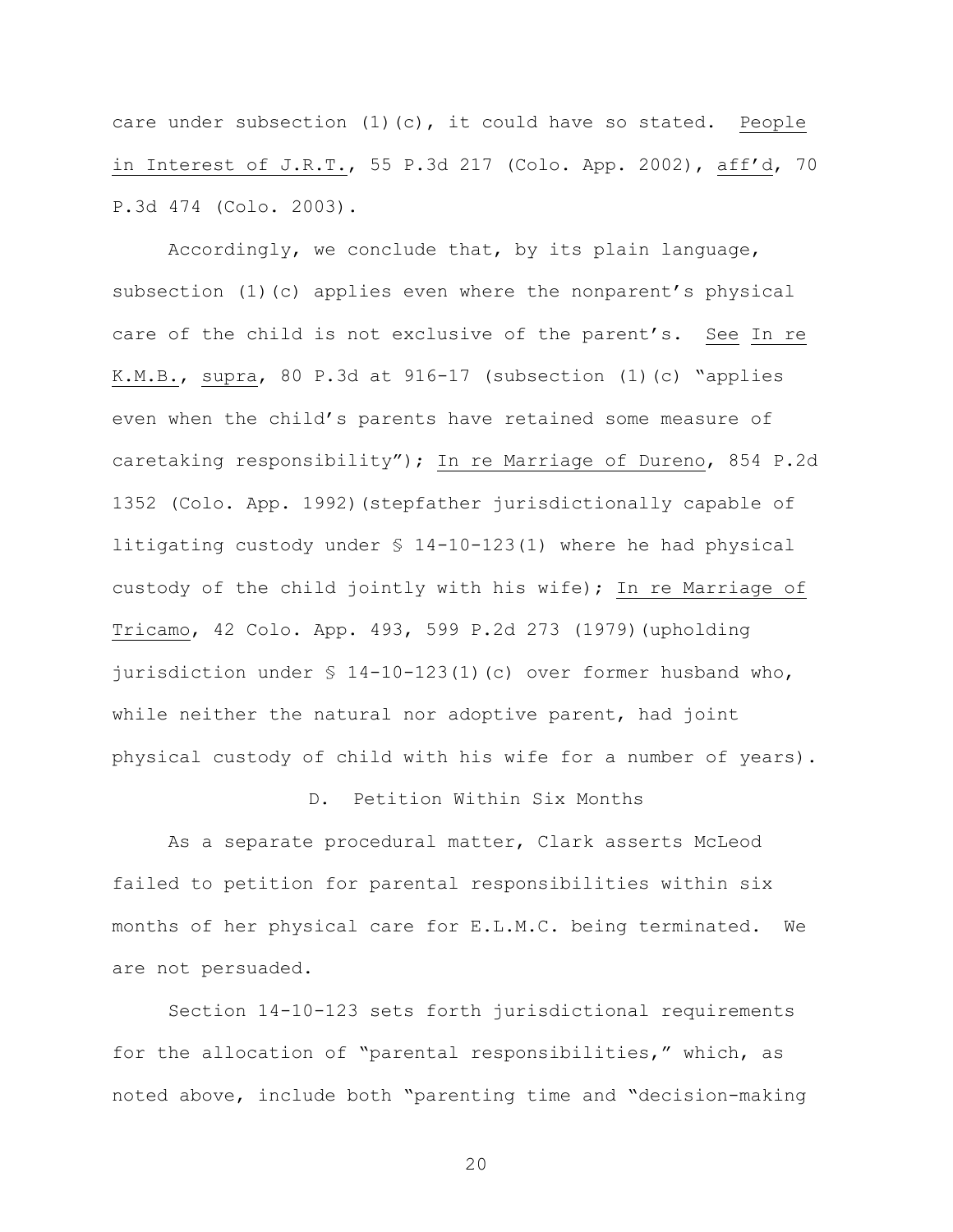responsibilities." In re Marriage of Roosa, supra. Section 14-10-124(1.5) specifies how a court, which has obtained jurisdiction under § 14-10-123, should allocate, on the motion of either party or on its own motion, parental responsibilities. Thus, McLeod's motion for parenting time under § 14-10-124 seeks parental responsibilities and was filed within six months of her departure from the joint residence. Therefore, McLeod timely moved for parental responsibilities under  $\frac{1}{2}$  14-10-123(1)(c).

In sum, because the trial court found, with record support, that McLeod provided financial support to and assisted in raising E.L.M.C., we conclude the trial court properly exercised jurisdiction over McLeod's timely motion for parental responsibilities under § 14-10-123(1)(c). Cf. C.C.R.S., supra, 892 P.2d at 253 (listing similar factors in "physical custody" determination).

IV. Allocation of Parental Responsibilities

We now turn to whether, under  $\S$ § 14-10-123, 14-10-123.4, and 14-10-124(1.5), the trial court's findings reflect sufficiently compelling reasons to warrant interference with Clark's parenting plan, notwithstanding her constitutional rights as the child's sole, and fit, legal parent. We conclude they do.

"Axiomatic to the exercise of judicial authority is the principle that a court should not decide a constitutional issue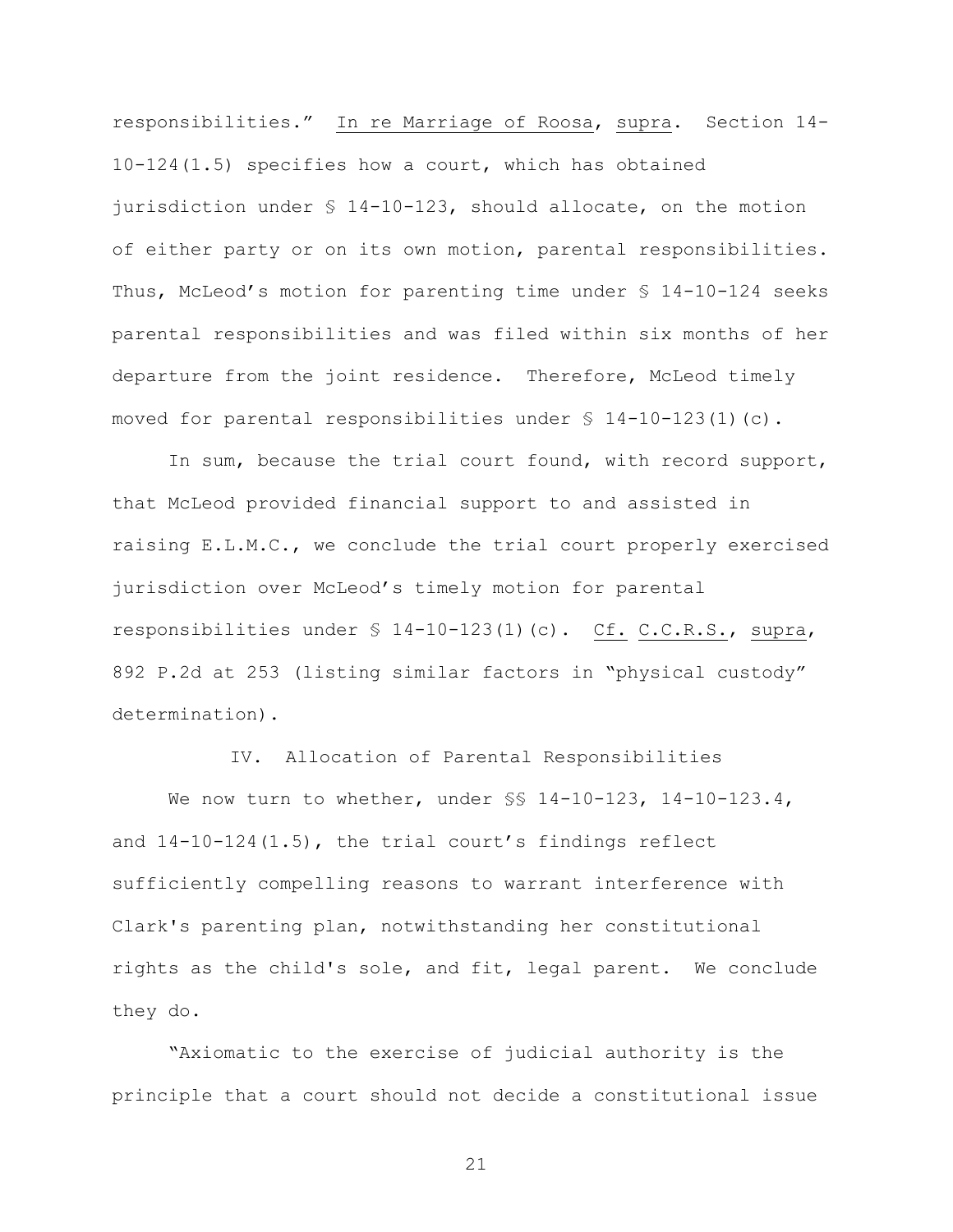unless and until [the] issue is actually raised by a party to the controversy and the necessity for such decision is clear and inescapable." People v. Lybarger, 700 P.2d 910, 915 (Colo. 1985); see also People v. Bossert, 722 P.2d 998 (Colo. 1986). Hence, our role in reviewing the constitutionality of a statute as applied must necessarily be limited by the facts in the case before us, as informed by federal and Colorado law. United States v. Raines, 362 U.S. 17, 80 S.Ct. 519, 4 L.Ed.2d 524 (1960)(an appellate court should neither anticipate a question of constitutional law in advance of the necessity of deciding it nor formulate a rule of constitutional law broader than is required by the precise facts to which it is to be applied).

We begin with a review of the limits a state can impose on a fit parent's fundamental liberty interest in the parent-child relationship, as recognized by the United States Supreme Court. Next, we consider various tests enunciated by other jurisdictions since Troxel concerning parental unfitness, harm to the child, and psychological parenthood. Finally, we turn to Colorado law concerning a psychological parent's role in the best interests of the child and conclude that the particular findings before us show a compelling interest to implement a parenting plan different from Clark's.

We reject Clark's contention that a showing of her unfitness was required before parental responsibilities could be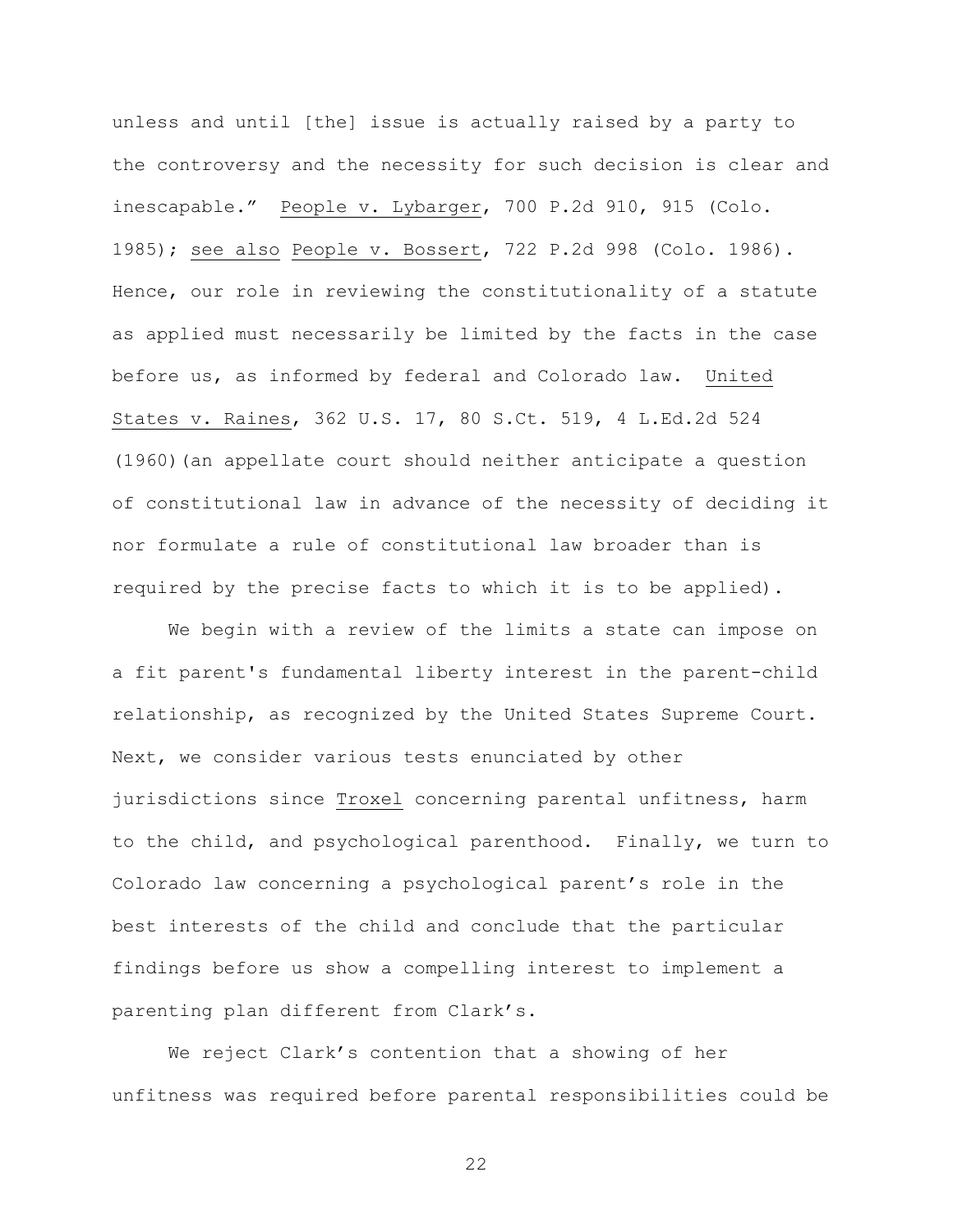allocated to McLeod. We need not answer Clark's further argument that the child's best interests alone are inadequate to support a grant of parental responsibilities to a nonparent, over the objection of a fit, legal parent, because the trial court found facts showing that McLeod was E.L.M.C.'s psychological parent from birth, a relationship Clark consented to and encouraged but then sought to restrict significantly, thus threatening emotional harm to E.L.M.C.

A. Federal Constitutional Considerations

The family is not beyond state regulation. Prince v. Massachusetts, 321 U.S. 158, 64 S.Ct. 438, 88 L.Ed.2d 645 (1944). Limits on a parent's fundamental right to control the child's upbringing arise out of the state's interest as parens patriae ("parent of the country"). Thus, a state may exercise its parens patriae authority to guard children against imminent physical harm. See, e.g., Prince v. Massachusetts, supra, 321 U.S. at 166-67, 64 S.Ct. at 442 (recognizing when circumstances place child in imminent danger, or affect the child's wellbeing, state could properly intrude on that "private realm of family life" to protect child from harm).

Harm in this traditional sense is not, however, the only compelling state interest when the welfare of children is at issue. For example, the state's compelling interest in requiring school attendance or restricting child labor does not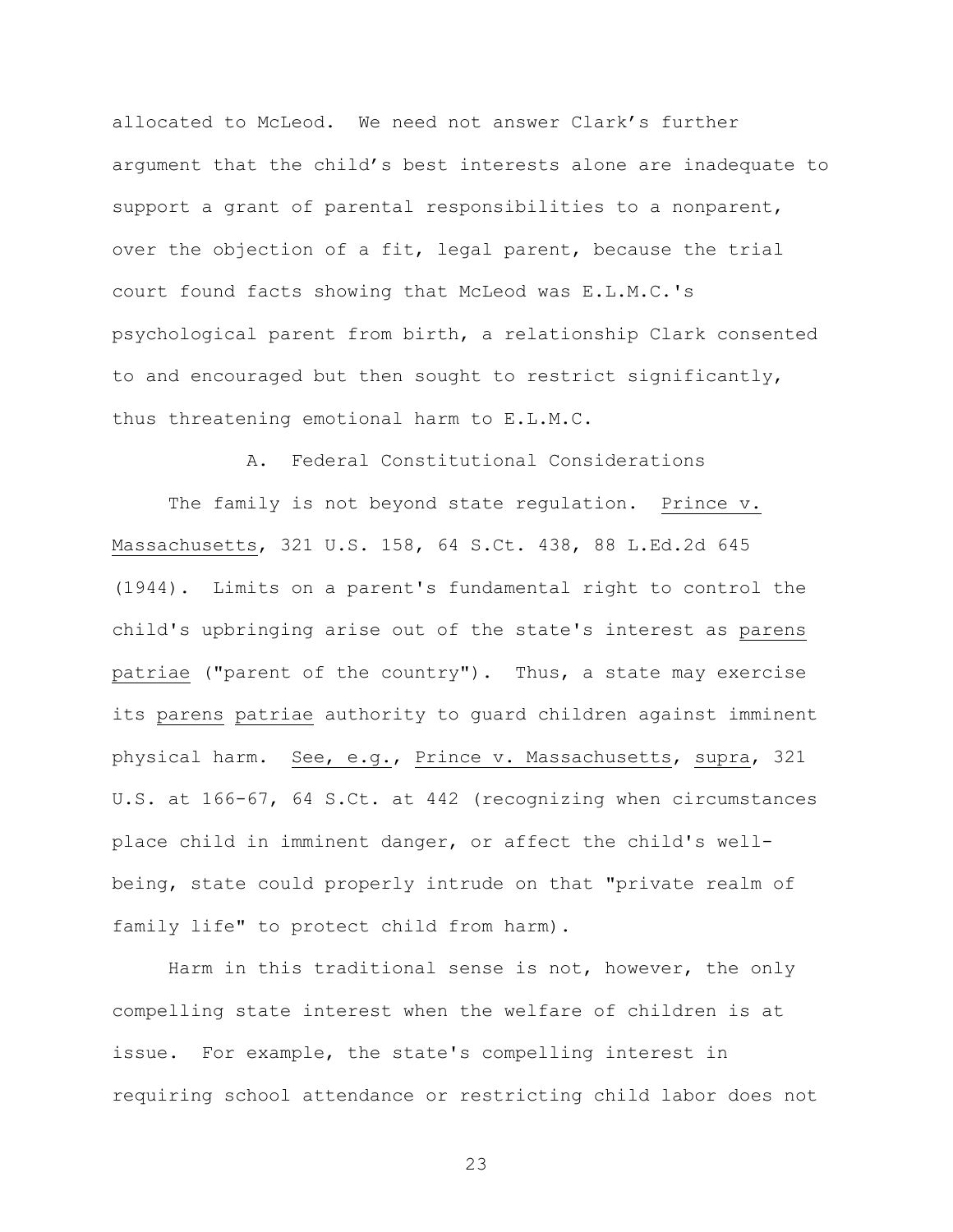derive exclusively from the state's interest in preventing harm, but instead stems from the state's broader parens patriae interest in the well-being of children. See Parham v. J.R., 442 U.S. 584, 603, 99 S.Ct. 2493, 2504, 61 L.Ed.2d 101 (1979)("Nonetheless, we have recognized that a state is not without constitutional control over parental discretion in dealing with children when their physical or mental health is jeopardized."); Pierce v. Soc'y of Sisters, 268 U.S. 510, 45 S.Ct. 571, 69 L.Ed. 1070 (1925).

Nor will the Fourteenth Amendment procedural due process rights of a child's biological parent always outweigh those of other parties asserting parental rights. For example, in Quilloin v. Walcott, 434 U.S. 246, 256, 98 S.Ct. 549, 555, 54 L.Ed.2d 511, 520 (1978), a biological parent's constitutional rights were accorded less weight than those of a married, but neither biological nor adoptive, father who had "borne full responsibility for the rearing of his children during the period of the marriage" where the biological parent "never shouldered any significant responsibility with respect to the daily supervision, education, protection, or care of the child." See also Lehr v. Robertson, 463 U.S. 248, 259-60, 103 S.Ct. 2985, 2992, 77 L.Ed.2d 614 (1983)(biological father's mere genetic relationship to child did not allow him to block a nonbiological parent's adoption because of the "clear distinction between a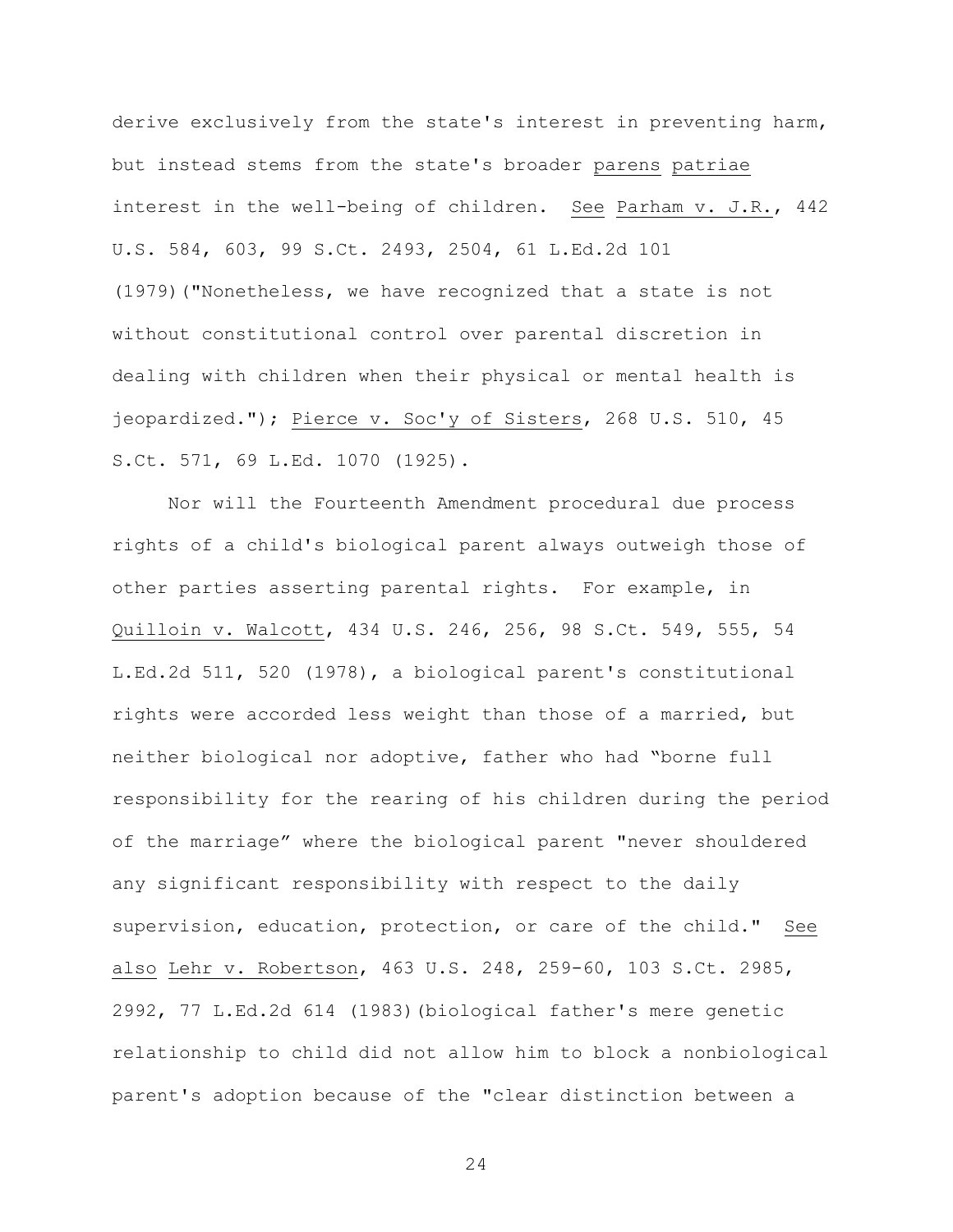mere biological relationship and an actual relationship of parental responsibility"); cf. Smith v. Org. of Foster Families for Equality & Reform, 431 U.S. 816, 844, 97 S.Ct. 2094, 2109, 53 L.Ed.2d 14 (1977)(emotional bond between child and foster parents required that foster parents be afforded minimum due process rights before removal of children from foster home; "the importance of the familial relationship, to the individuals involved and to the society, stems from the emotional attachments that derive from the intimacy of daily association, and from the role it plays in 'promot(ing) a way of life' through the instruction of children as well as from the fact of blood relationship"; quoting Wisconsin v. Yoder, 406 U.S. 205, 231-33, 92 S.Ct. 1526, 1541-42, 32 L.Ed.2d 15 (1972)).

Further, under certain circumstances, even the existence of a developed biological parent-child relationship will not prevent nonparents from acquiring parental rights vis-a-vis the child. See, e.g., Troxel, 530 U.S. at 68, 120 S.Ct. at 2061 ("special factors . . . might justify the State's interference with [the biological mother's] fundamental right to make decisions concerning the rearing of her [children]"); Michael H. v. Gerald D., 491 U.S. 110, 109 S.Ct. 2333, 105 L.Ed.2d 91 (1989).

In Michael H., the Supreme Court held that, despite both biological parenthood and an established relationship with his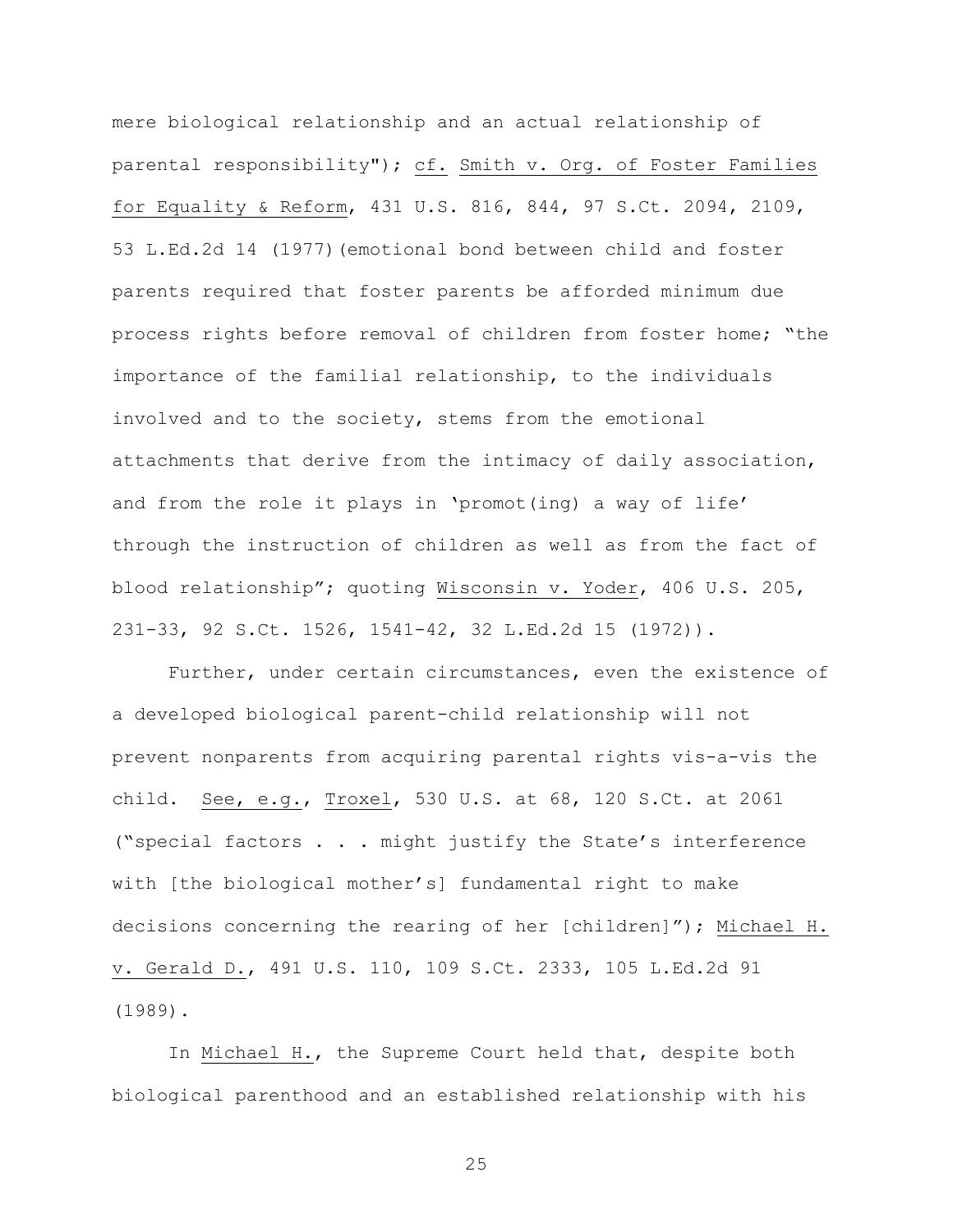young child, the father's substantive due process right to maintain some connection with the child was not sufficient to overcome California's presumption that the husband of the child's mother was the child's parent. Thus, the Court recognized that a developed relationship within a family unit between a nonbiological parent and a child may, under certain circumstances, warrant more legal protection by a state than the equally developed relationship between the child and the biological parent outside the family unit. See also In re Marriage of Ohr, P.3d (Colo. App. No. 03CA0726, July 1, 2004)(discussing Michael H. and noting that "once legal fatherhood has been determined to reside elsewhere, a biological father has no constitutional right of visitation or association with a child; for all intents and purposes, the biological father is a nonparent").

However, this broadened concept of family is not dispositive of our analysis because, as previously indicated, Troxel did not resolve exactly what compelling state interests subordinate the substantive due process rights and attendant presumptions accorded a fit, legal parent in a dispute with a nonparent over parental responsibilities.

# B. Parental Unfitness and Harm

A number of jurisdictions considering nonparents' assertions of parental rights, including Colorado, reject a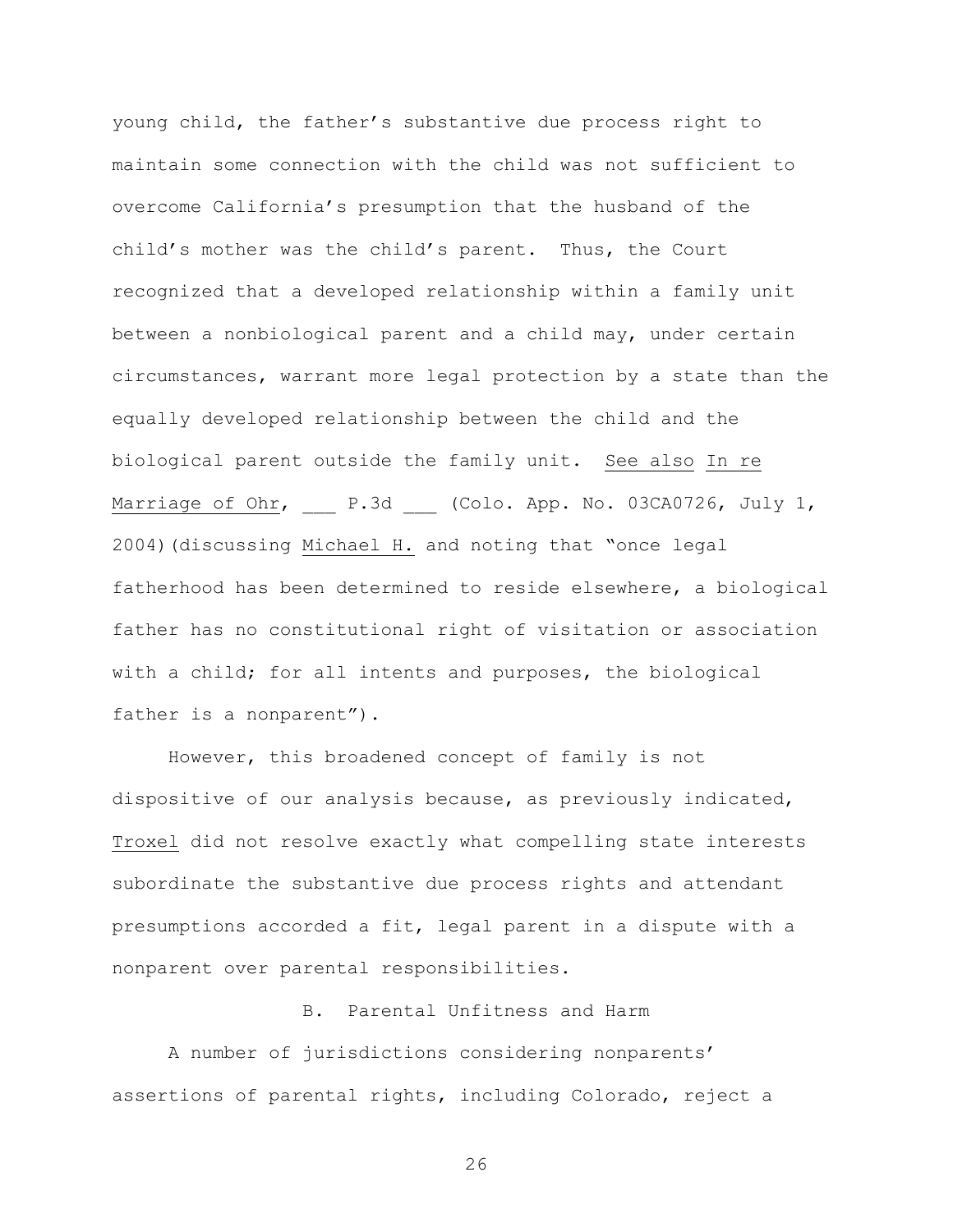requirement that a parent be found unfit before interfering with the parent's parenting plan. See Downs v. Scheffler, 80 P.3d 775 (Ariz. Ct. App. 2003); C.C.R.S., supra (rejecting parental unfitness standard in favor of the best interests of the child test in contest between biological mother and psychological parents); Roth v. Weston, supra; Rideout v. Riendeau, 761 A.2d 291 (Me. 2000); Blixt v. Blixt, supra; Moriarty v. Bradt, supra; Williams v. Williams, 50 P.3d 194 (N.M. Ct. App. 2002); see also Wilson v. Mitchell, 48 Colo. 454, 465, 111 P. 21, 25 (1910)(while natural parents have a first and prior right to custody, no requirement that custody be awarded to parent or parents merely because the evidence shows fitness and ability to care for child; controlling factor is welfare of the child).

Further, Troxel did not decide whether a finding of unfitness is a condition precedent to recognizing rights of a nonparent. See People in Interest of A.M.K., supra (rejecting father's argument that unfitness must be shown to interfere with fundamental right to direct upbringing of child); In re R.A., 66 P.3d 146 (Colo. App. 2002)(adhering to rejection of unfitness standard in C.C.R.S., notwithstanding Troxel).

Hence, we are persuaded by the view that, despite Troxel, parental unfitness need not be shown.

A number of jurisdictions applying strict scrutiny analysis to their nonparental visitation statutes also require a showing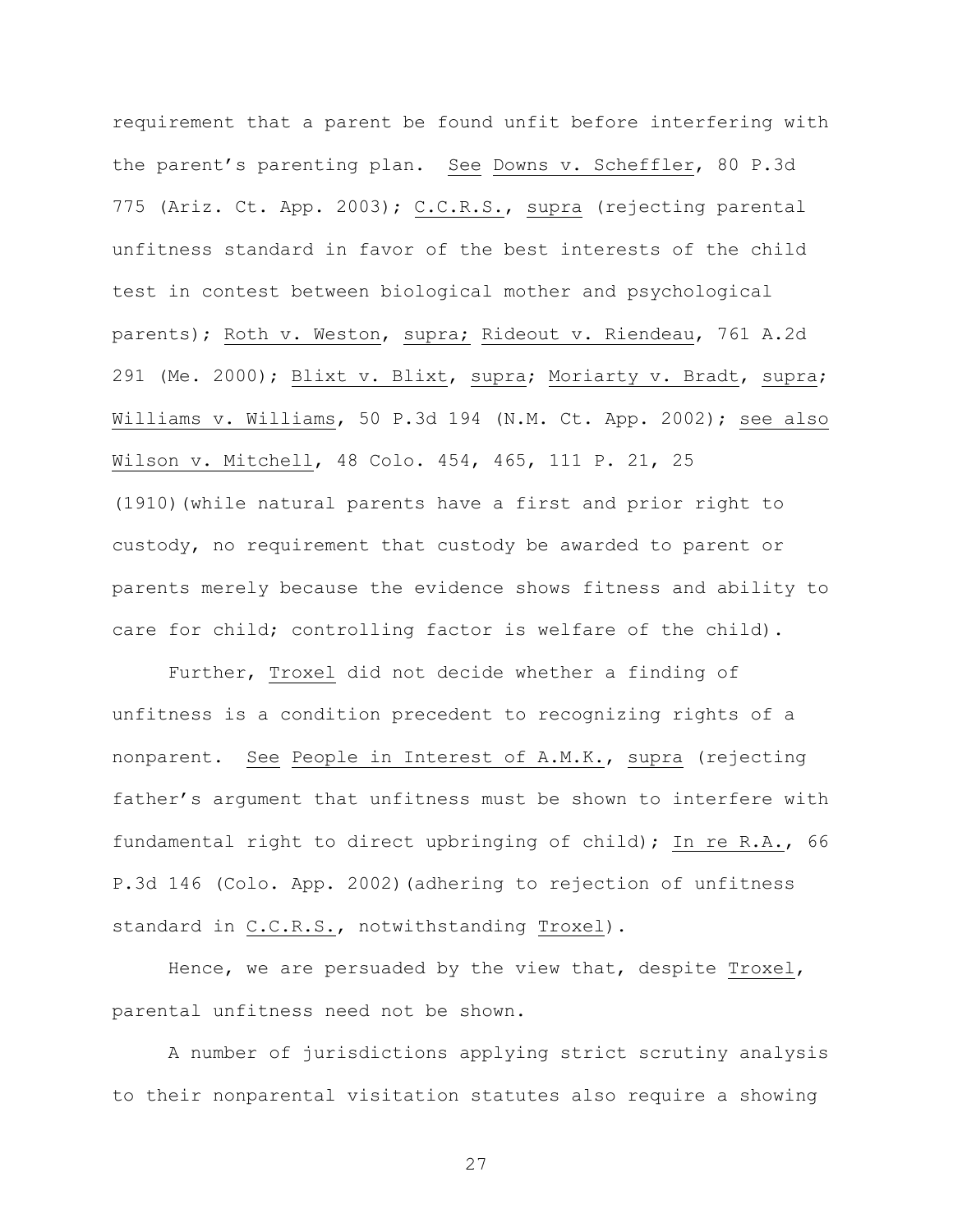of actual or threatened physical or emotional harm to the child, thus implicitly requiring more than bare best interests. See Evans v. McTaggart, 88 P.3d 1078 (Alaska 2004)(to overcome parental preference for custody of child, nonparent must show parent is unfit or that welfare of child requires placement in custody of nonparent); Roth v. Weston, supra (requiring substantial emotional harm to justify court intervention); Beagle v. Beagle, 678 So. 2d 1271 (Fla. 1996)(state can satisfy compelling interest required under state constitution when acting to prevent harm); Brooks v. Parkerson, 454 S.E.2d 769, 773 n.5 (Ga. 1995)("[T]he 'best interest of the child' standard does not come into play to permit interference with the custody and control of the child, over parental objection, unless and until there is a showing of harm to the child without that interference."); Moriarty v. Bradt, supra (requiring threat of harm to child's welfare to infringe on right of parents to raise their children as they see fit); In re Herbst, 971 P.2d 395, 399 (Okla. 1998)("To reach the issue of a child's best interests, there must be a requisite showing of harm, or threat of harm . . . . Absent a showing of harm (or threat thereof) it is not for the state to choose which associations a family must maintain and which the family is permitted to abandon."); Hawk v. Hawk, 855 S.W.2d 573, 580 (Tenn. 1993)(requiring "an initial showing of harm . . . before the state may intervene to determine the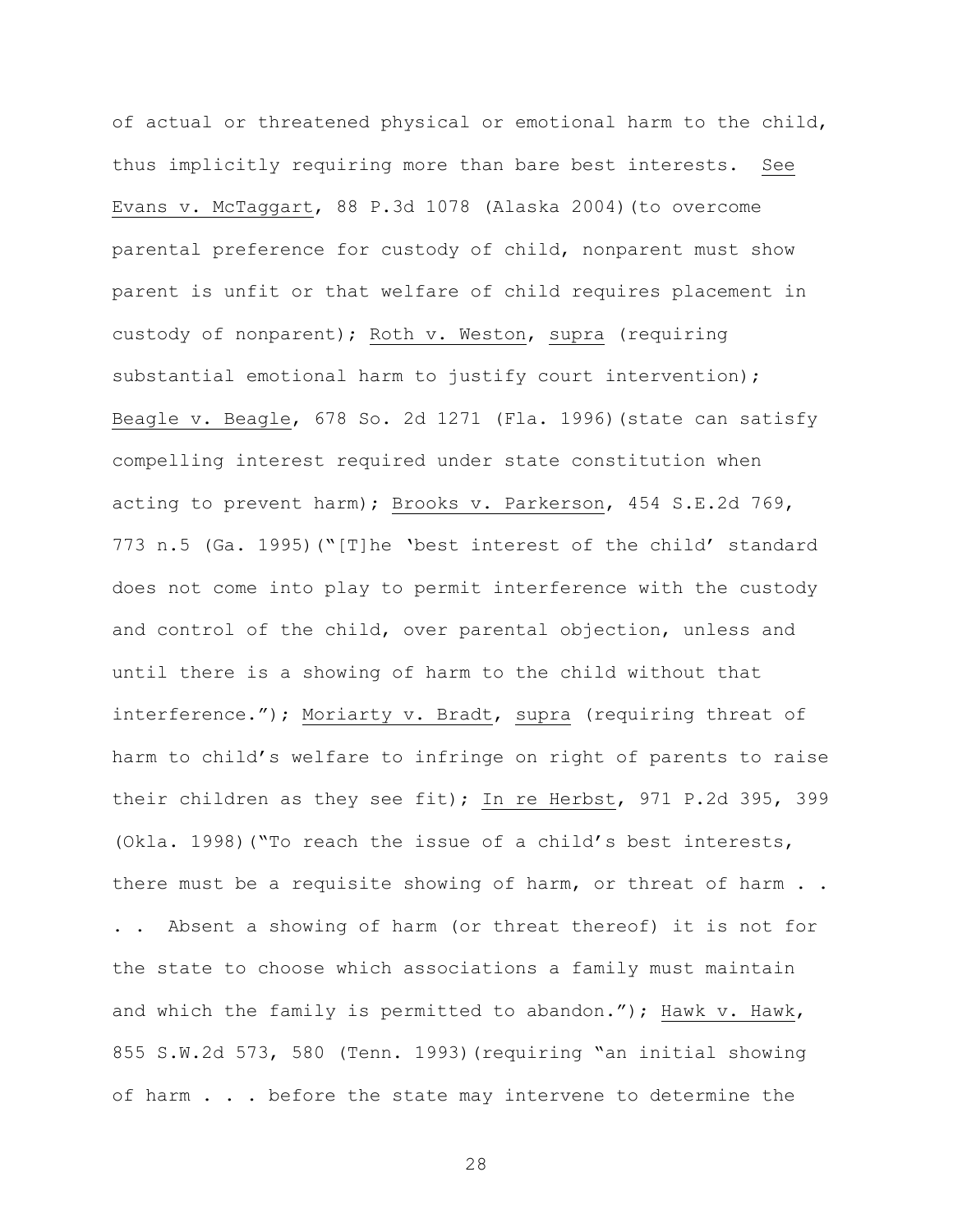'best interests of the child'"); Williams v. Williams, 501 S.E.2d 417, 418 (Va. 1998)(quoting Virginia Court of Appeals decision, 485 S.E.2d 651, 654, in same case: "[B]efore visitation can be ordered over the objection of the child's parents, a court must find an actual harm to the child's health or welfare without such visitation. A court reaches consideration of the 'best interests' standard in determining visitation only after it finds harm if visitation is not ordered.").

Moreover, in cases involving a fit, legal parent's constitutional rights, the best interests of the child standard has been criticized as indeterminate, thus leading to unpredictable results. See Roth v. Weston, supra. Indeed, Troxel cautions that a judge should not find the presumption that a parent acts in the child's best interests rebutted merely because the judge believes a "better decision" could be made.

As the Maine Supreme Court noted:

What is best for children depends upon values and norms upon which reasonable people differ. Broad room for debate means a broad and unpredictable array of possible outcomes in any custody contest. That fact encourages prolonged and expensive litigation and "strategic behaviors" of the parents, neither of which usually benefits children.

Rideout v. Riendeau, supra at 296 n.5 (quoting Honorable John C. Sheldon, Anticipating the American Law Institute's Principles of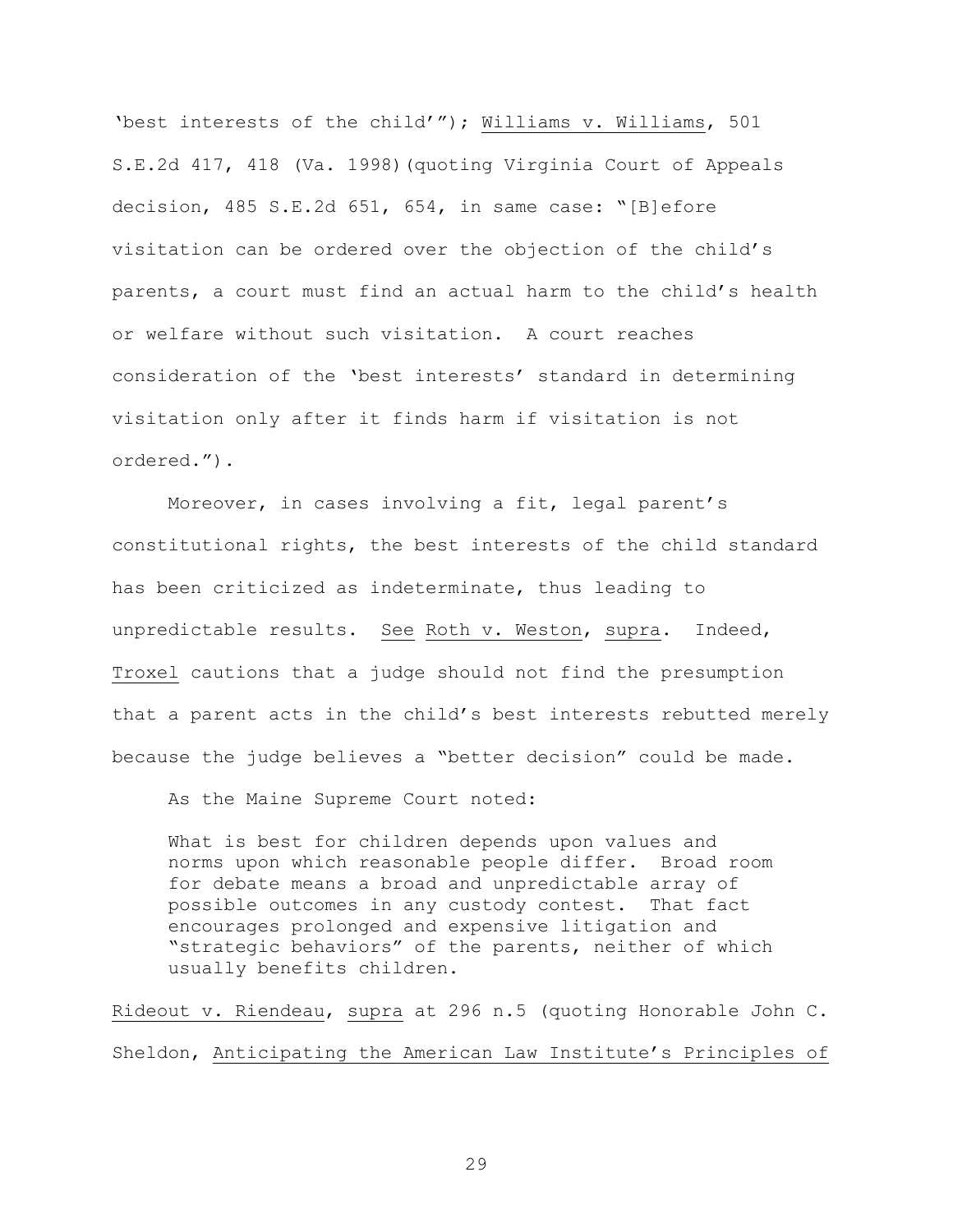the Law of Family Dissolution, 14 Me. B.J. 18, 25 (1999)(citations omitted)).

However, contrary authority exists. See, e.g., State v. Paillet, 270 Kan. 646, 16 P.3d 962 (2001)(due process requirements met under statute that requires presumption that fit parent acts in best interest of child and places burden to show otherwise on petitioner); Zeman v. Stanford, 789 So. 2d 798, 804 (Miss. 2001)(noting that "best interest of the child" is paramount consideration); State ex rel. Brandon L. v. Moats, 209 W. Va. 752, 762-63, 551 S.E.2d 674, 684 (2001)(concluding that two-prong standard of best interests of child and lack of substantial interference with parents' right meets Troxel requirements).

Indeed, the Colorado Supreme Court has continued to emphasize that "the overarching goal in all adoption and custody proceedings is the best interests of the child." People in Interest of A.J.C., 88 P.3d 599, 604 (Colo. 2004); see also N.A.H. v. S.L.S., supra, 9 P.3d at 366 (noting that the General Assembly has defined the best interests of the child under § 14- 10-124 and that "when presumptions of paternity arise in more than one potential father, trial courts must take the best interests of the child into account as part of policy and logic in resolving competing presumptions"). However, since Troxel the court has not applied the best interests test to resolve a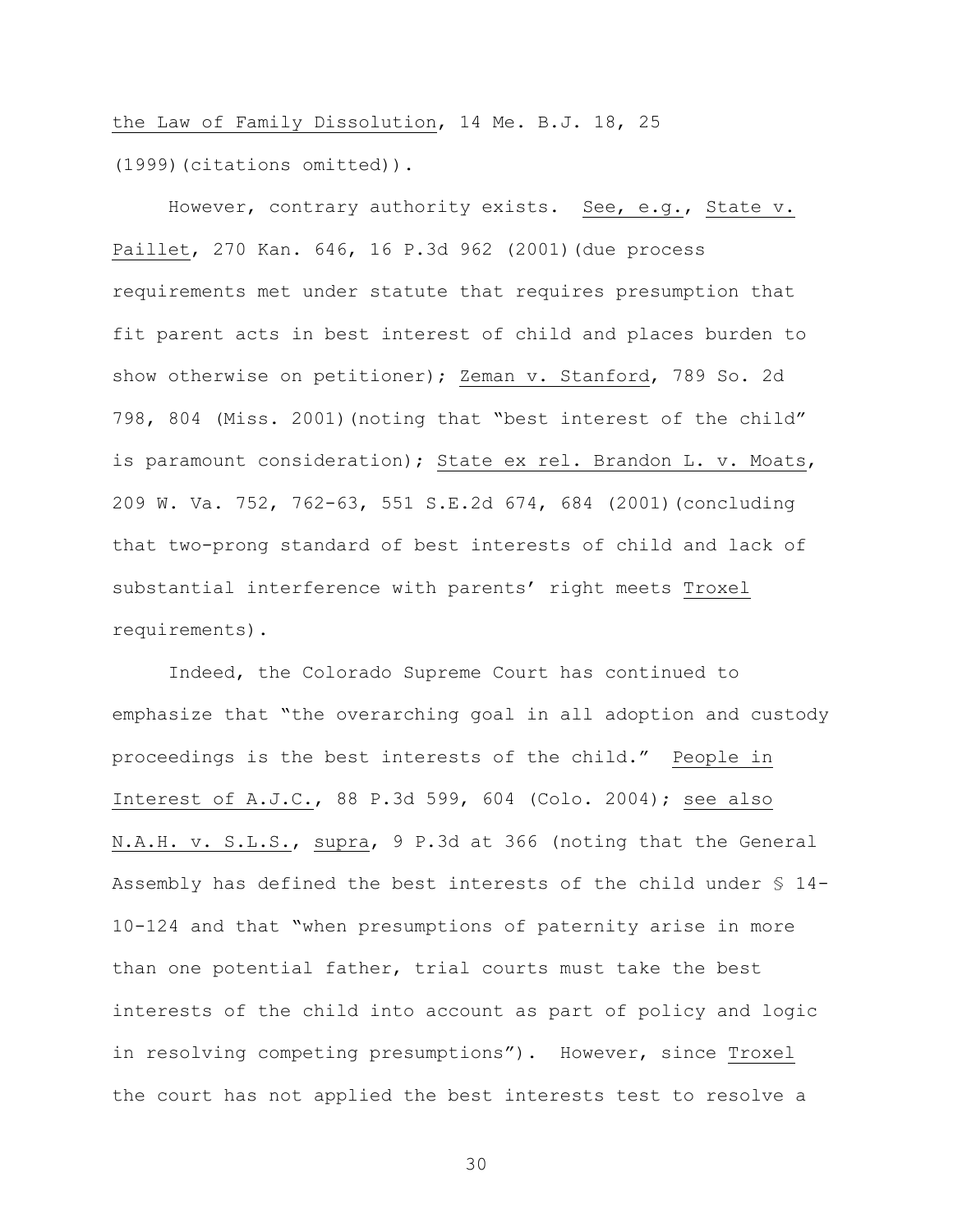parental responsibilities dispute between a fit, legal parent and a nonparent.

In such cases, use of the best interests test to discern a compelling state interest could be problematic. On the one hand, every ruling on parental responsibilities that protects a child from harm also furthers the child's best interests. See § 14-10-124(1.5)(paramount consideration given to "physical, mental, and emotional conditions and needs of the child"). On the other hand, however, not all best interests determinations are necessary to avoid harm. See Rideout v. Riendeau, supra, 761 A.2d at 310 (the best interests standard "delegates to judges authority to apply their own personal and essentially unreviewable lifestyle preferences to resolving each dispute").

Accordingly, we further conclude that, consistent with existing federal limitations on a parent's fundamental right to direct the upbringing of the child, proof that a fit parent's exercise of parental responsibilities poses actual or threatened emotional harm to the child establishes a compelling state interest sufficient to permit state interference with parental rights. Hence, we do not determine whether a showing of actual or threatened emotional harm is necessary in every case to establish such a compelling state interest.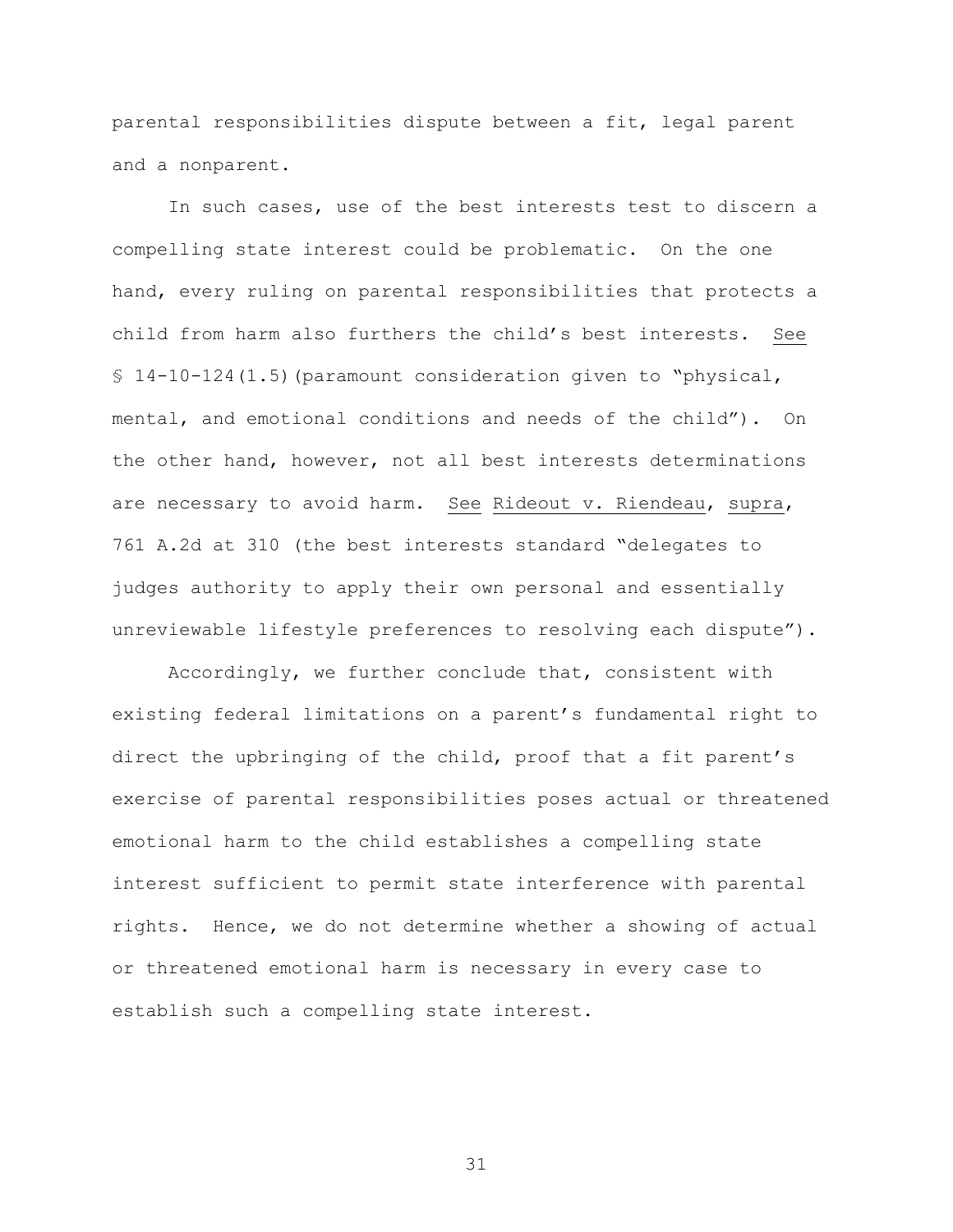C. The Psychological Parent Doctrine and Harm

The importance of a psychological parent to the child has long been considered in applying Colorado's best interests of the child standard. C.C.R.S., supra (determining in a custody contest between biological parents and psychological parents, best interests of child standard is prevailing determination); Root v. Allen, 151 Colo. 311, 377 P.2d 117 (1962)(if child were to leave her psychological father with whom she lived for many years, effect would be very damaging); Devlin v. Huffman, 139 Colo. 417, 339 P.2d 1008 (1959)(grandparents who had physical custody of children for six months awarded custody based on best interests of child); Coulter v. Coulter, 141 Colo. 237, 347 P.2d 492 (1959)(paternal grandmother awarded custody over natural, fit mother); In re K.M.B., supra (recognizing benefits of psychological parent to child); In re Marriage of Martin, 42 P.3d 75 (Colo. App. 2002)(defining psychological parent and noting potential for harm to child in break-up of relationship). See generally § 14-10-123.4 (a child has a statutory right to have parental responsibilities allocated in its best interests); § 14-10-124(1.5) (trial court must consider all relevant factors, including those enumerated in the statute).

Courts in other jurisdictions faced with custody disputes between natural or legal parents and nonparents similarly recognize the psychological parent doctrine, based on the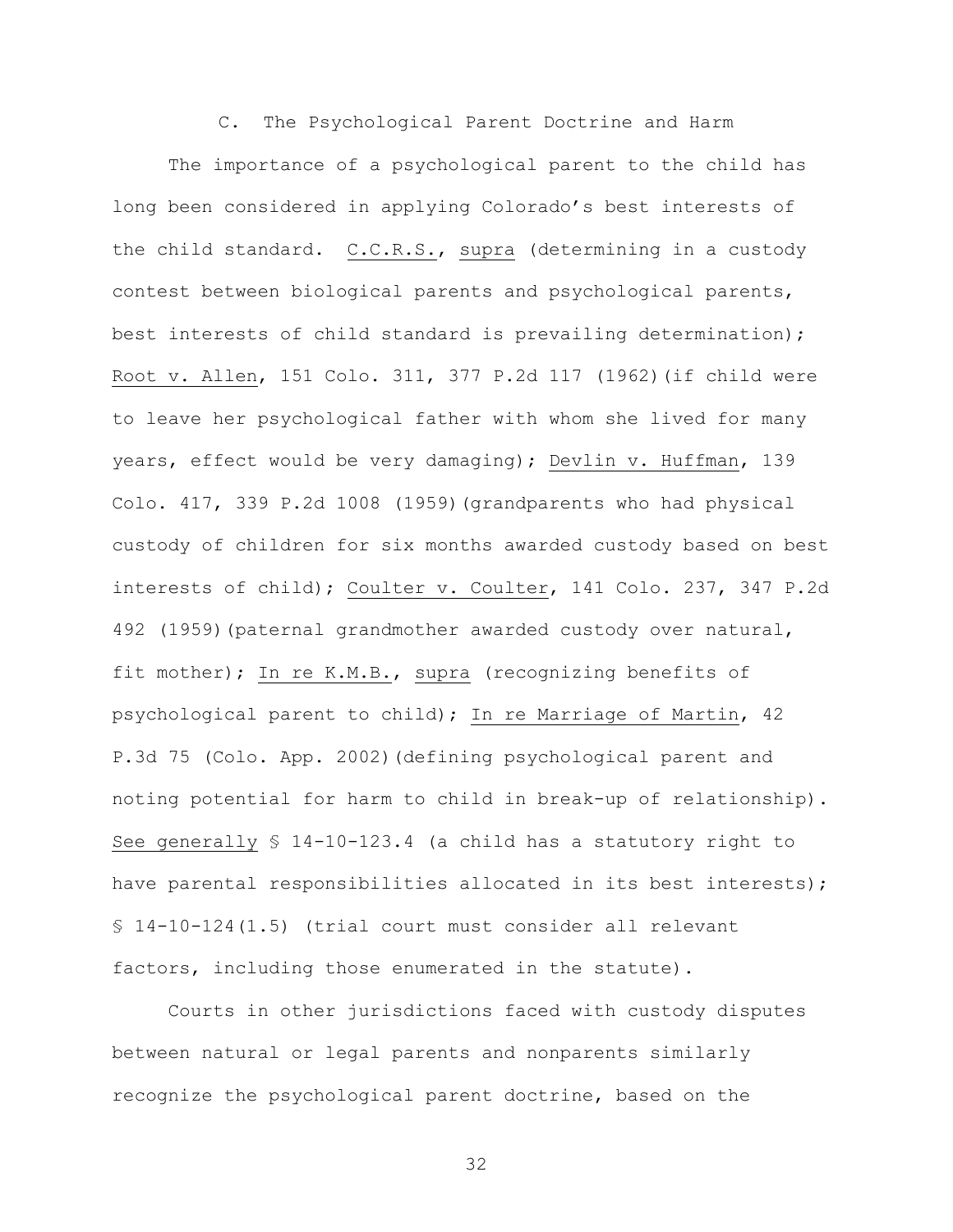importance of a child's maintaining emotional attachments to long-term, but legally unrelated, caretakers and hold that custody should be decided in the way which avoids harm arising from disruption of that relationship. Carter v. Brodrick, 644 P.2d 850 (Alaska 1982)(acknowledging that stepparents who stand in loco parentis have ability to petition for visitation); Simpson v. Simpson, 586 S.W.2d 33 (Ky. 1979)(parent who stands in loco parentis may petition for custody); E.N.O. v. L.M.M., 429 Mass. 824, 711 N.E.2d 886 (1999)(trial court had jurisdiction to award visitation between child and de facto parent; lesbian couple planned a pregnancy together, supported each other during the pregnancy and childbirth, gave child both of their last names, and raised child as their own for several years, expressing publicly that the child had two mothers); V.C. v. M.J.B., 748 A.2d 539 (N.J. 2000)(same-sex partner of biological mother who had assumed a parental role in helping to raise the biological mother's child had established a "psychological parenthood" with respect to child and thus had legal right to petition for custody and visitation); State ex rel. J.W.F., 799 P.2d 710, 714 (Utah 1990)("[T]he fact that a person is not a child's natural or legal parent does not mean that he or she must stand as a total stranger to the child where custody is concerned. Certain people, because of their relationship to a child, are at least entitled to standing to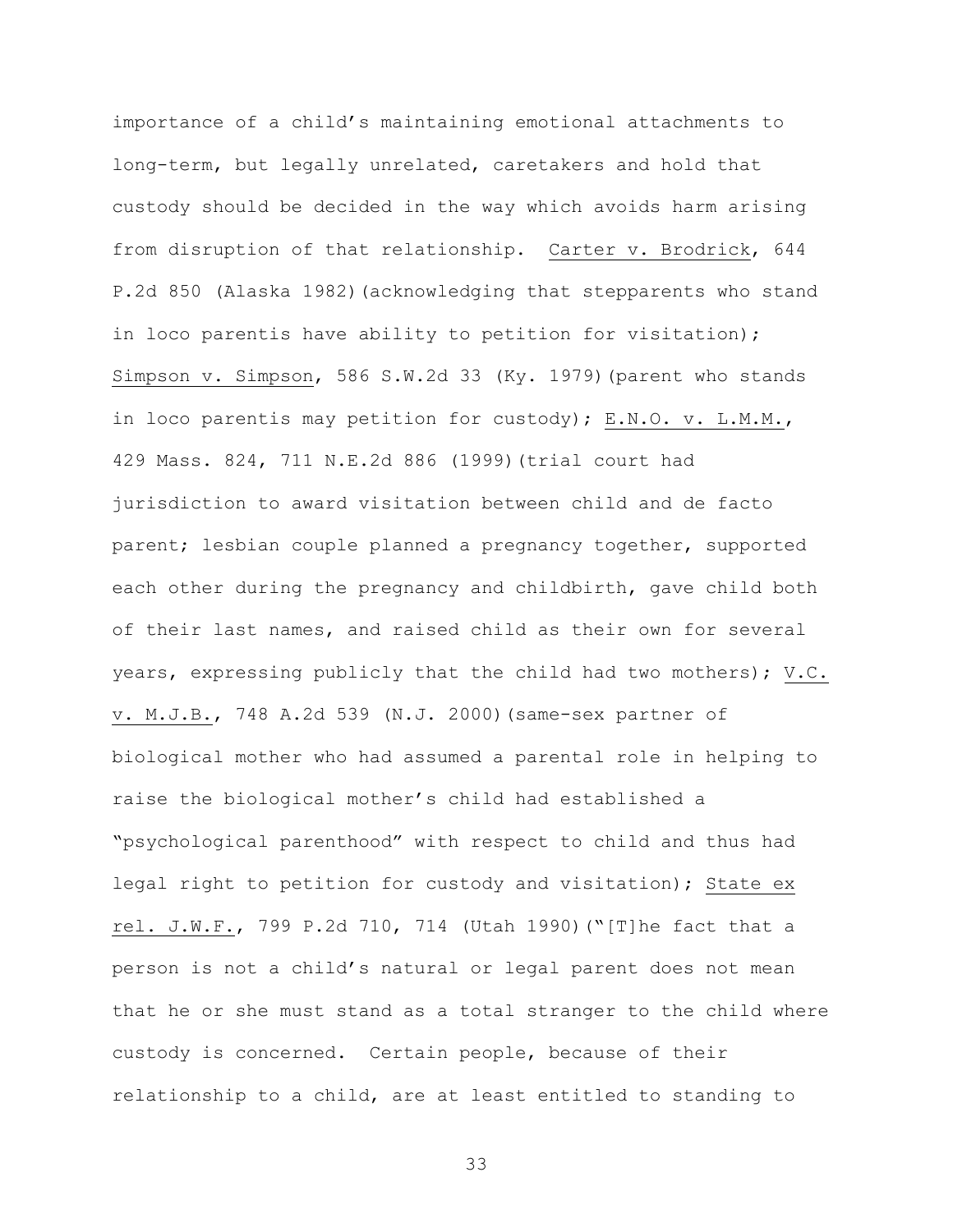seek a determination as to whether it would be in the best interests of the child for them to have custody."); In re Parentage of L.B., 89 P.3d 271, 280 (Wash. Ct. App. 2004)("Washington courts often have recognized that parent-child bonds form regardless of biology or statutes providing traditional parental rights" and likewise recognize the importance of the psychological bond between a child and caregiver); In re Custody of H.S.H.-K., 533 N.W.2d 419 (Wis. 1995)(outlining four-prong test for establishing de facto parent relationship; equitable authority to consider petition by woman who had helped her same-sex partner to conceive and raise child after couple separated if petitioner proved existence of parentlike relationship with child and a triggering factor, such as denial of all visitation with child).

Who may be deemed a psychological parent for the purposes of seeking and receiving an award of parental responsibilities has been variously defined. Common to these definitions is a relationship with deep emotional bonds such that the child recognizes the person, independent of the legal form of the relationship, as a parent from whom they receive daily guidance and nurturance.

A division of this court has defined "psychological parent" as "someone other than a biological parent who develops a parent-child relationship with a child through day-to-day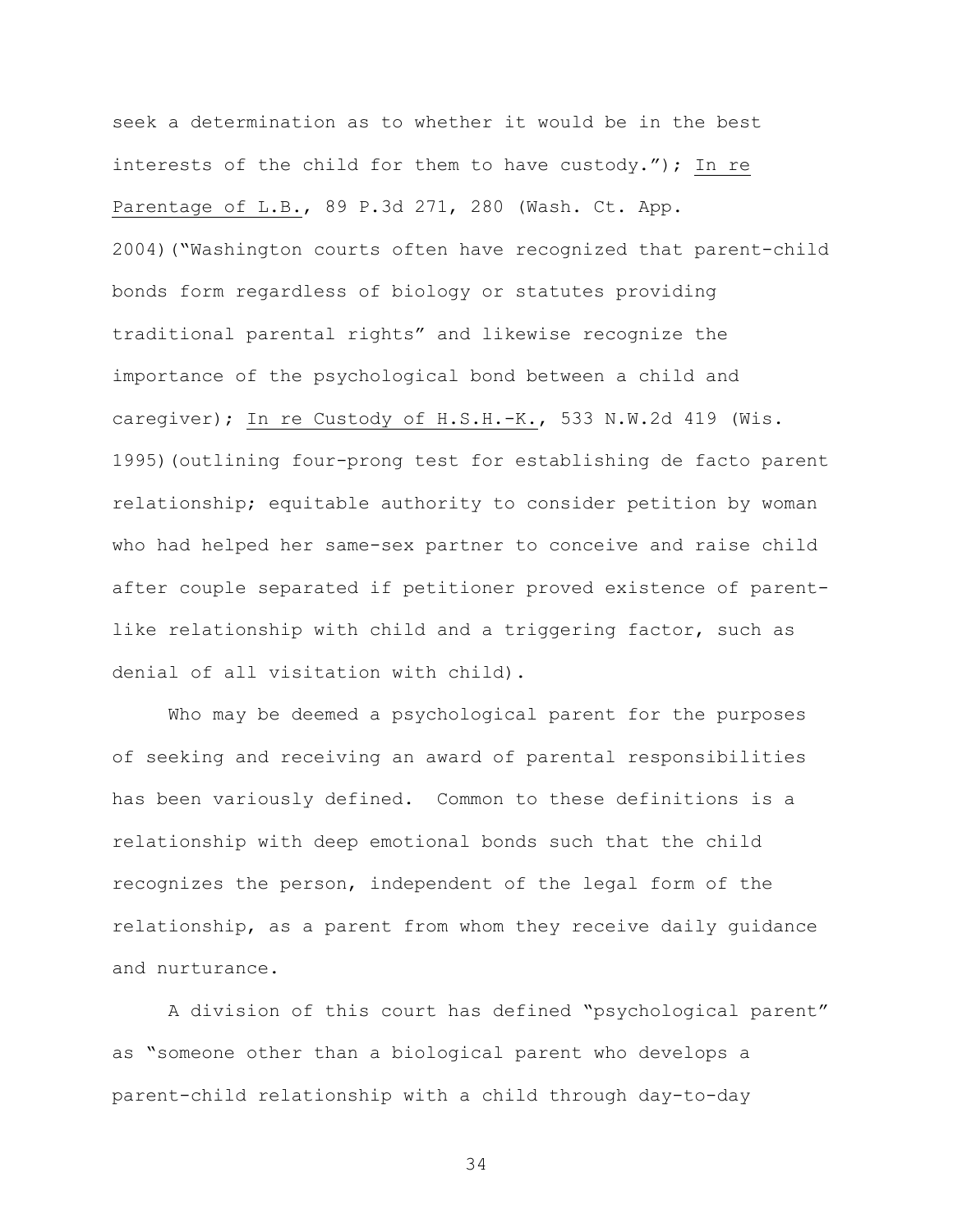interaction, companionship, and caring for the child." In re Marriage of Martin, supra, 42 P.3d at 77-78 (citing Joseph Goldstein et al., The Best Interests of the Child: The Least Detrimental Alternative 11-13, 104, 105 (1996)).

Again, other jurisdictions are in accord. See Carter v Brodrick, supra, 644 P.2d at 853 n. 2 (quoting Gruenberg & Mackey, A New Direction for Child Custody in Alaska, 6 U.C.L.A.– Alaska L. Rev. 34, 36 (1976): A psychological parent is "one who, on a day-to-day basis, through interaction, companionship, interplay, and mutuality, fulfills the child's psychological need for an adult. This adult becomes an essential focus of the child's life, for he is not only the source of the fulfillment of the child's physical needs, but also the source of his emotional and psychological needs."); C.E.W. v. D.E.W., 845 A.2d 1146, 1152 (Me. 2004)(declining to ultimately define de facto parent, but noting "it must surely be limited to those adults who have fully and completely undertaken a permanent, unequivocal, committed, and responsible parental role in the child's life"); E.N.O. v. L.N.M., supra, 711 N.E.2d at 891 ("The de facto parent resides with the child and, with the consent and encouragement of the legal parent, performs a share of caretaking functions at least as great as the legal parent [and] shapes the child's daily routine, addresses his developmental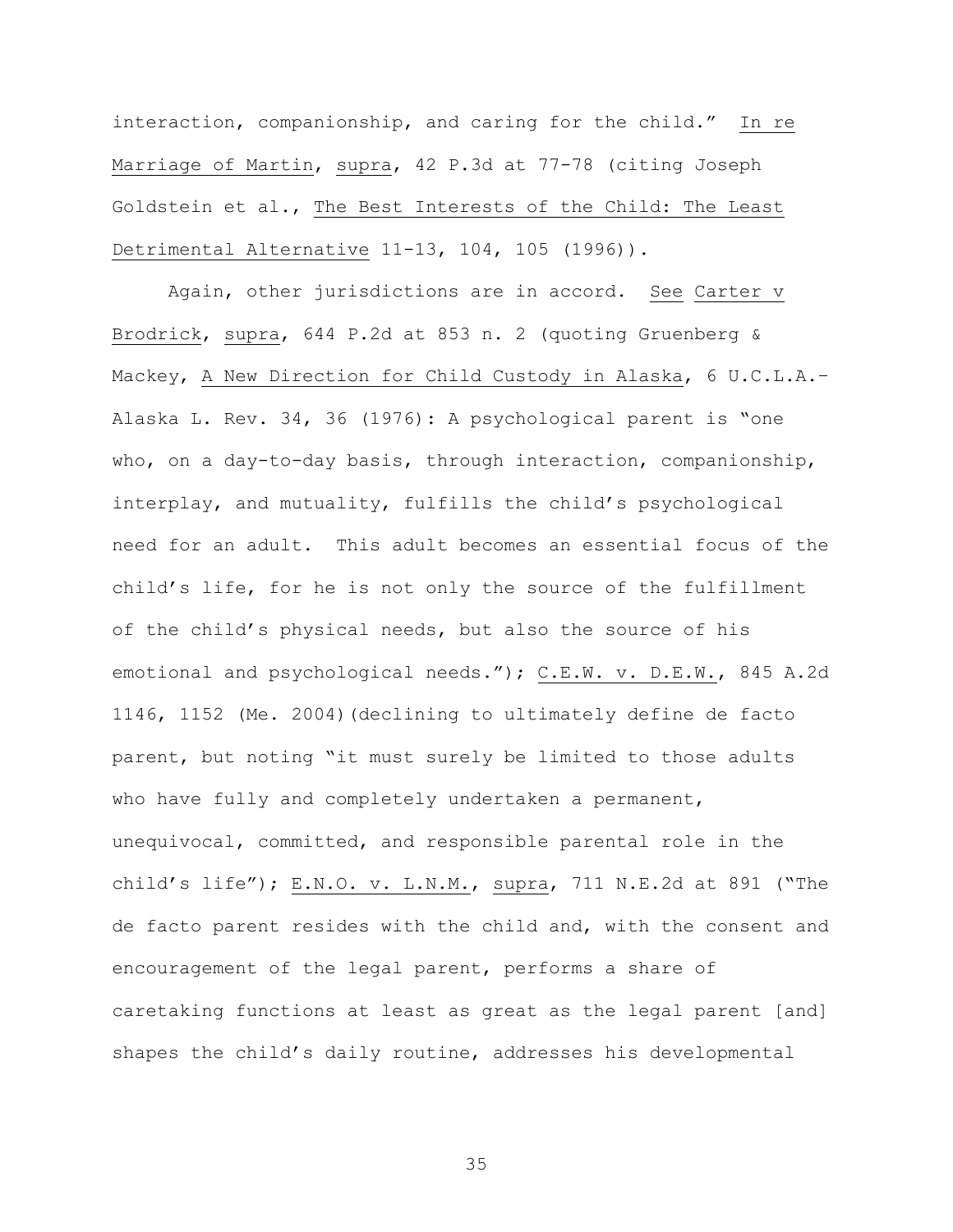needs, disciplines the child, provides for his education and medical care, and serves as a moral guide." (citation omitted)).

Some courts have set forth a more specific four-factor test to determine whether a nonparent is a psychological parent: (1) the legal parent consented to and fostered the nonparent's formation and establishment of a parent-like relationship between the nonparent and the child; (2) the nonparent and the child lived together in the same household; (3) the nonparent assumed obligations of parenthood by taking significant responsibility for the child's care, education and development, including contributing towards the child's support, without expectation of financial compensation, and (4) the nonparent has established a parental role sufficient to create with the child a bonded, dependent relationship parental in nature. See V.C. v. M.J.B., supra; Rubano v. DiCenzo, 759 A.2d 959 (R.I. 2000); In re Custody of H.S.H.-K., supra.

These four factors ensure that a nonparent's eligibility for psychological parent treatment with respect to an unrelated child will be strictly limited. The first factor contains an estoppel-like element and recognizes that, where a legal parent has fostered a parent-like relationship between her child and a nonparent, "the right of the legal parent '[does] not extend to erasing a relationship between her partner and her child which she voluntarily created and actively fostered simply because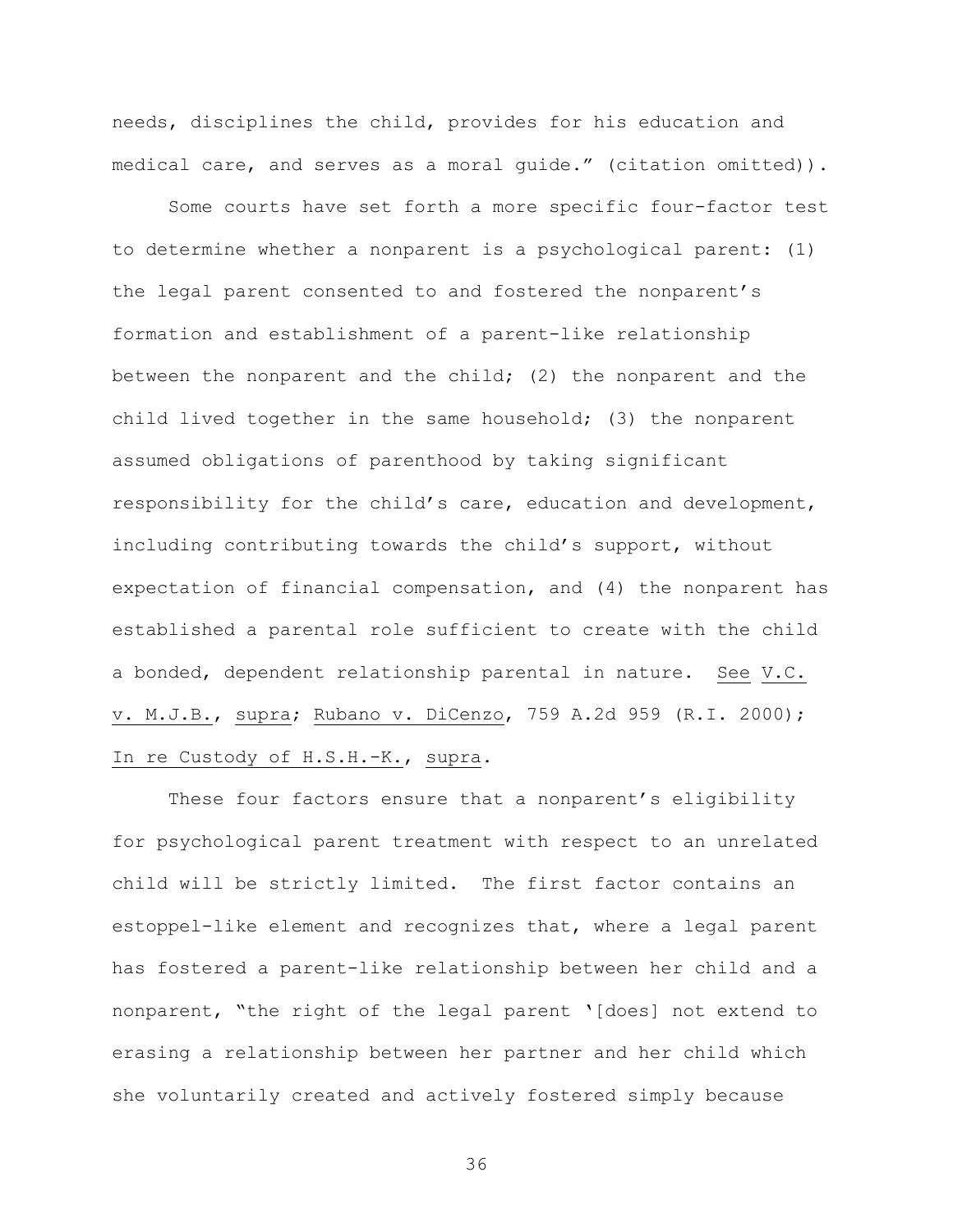after the party's [sic] separation she regretted having done so.'" V.C. v. M.J.B., supra, 748 A.2d at 552 (quoting J.A.L. v. E.P.H., 453 Pa. Super. 78, 682 A.2d 1314, 1322 (1996))(legal parent has absolute ability to maintain zone of autonomous privacy for herself and her family; fundamental right protecting against state interference in parent-child relationship is personal to the parent, and that protection may be diminished by the parent's actions); see also Rubano v. DiCenzo, supra, 759 A.2d at 976 (when legal parent allows third party to assume an equal role as one of the child's two parents, she renders her own parental rights with respect to the minor child "less exclusive and less exclusory" than they otherwise would have been).

The additional elements further protect the legal parent against claims by neighbors, caretakers, baby sitters, nannies, au pairs, nonparental relatives, and family friends. Rubano v. DiCenzo, supra (discussing V.C. v. M.J.B., supra); see also Troxel, supra (expressing concern about the burden of litigating unreasonable intrusions into the traditional parent-child relationship).

Moreover, inherent in the bond between child and psychological parent is the risk of emotional harm to the child should that relationship be significantly curtailed or terminated. See C.C.R.S., supra, 892 P.2d at 258 (disrupting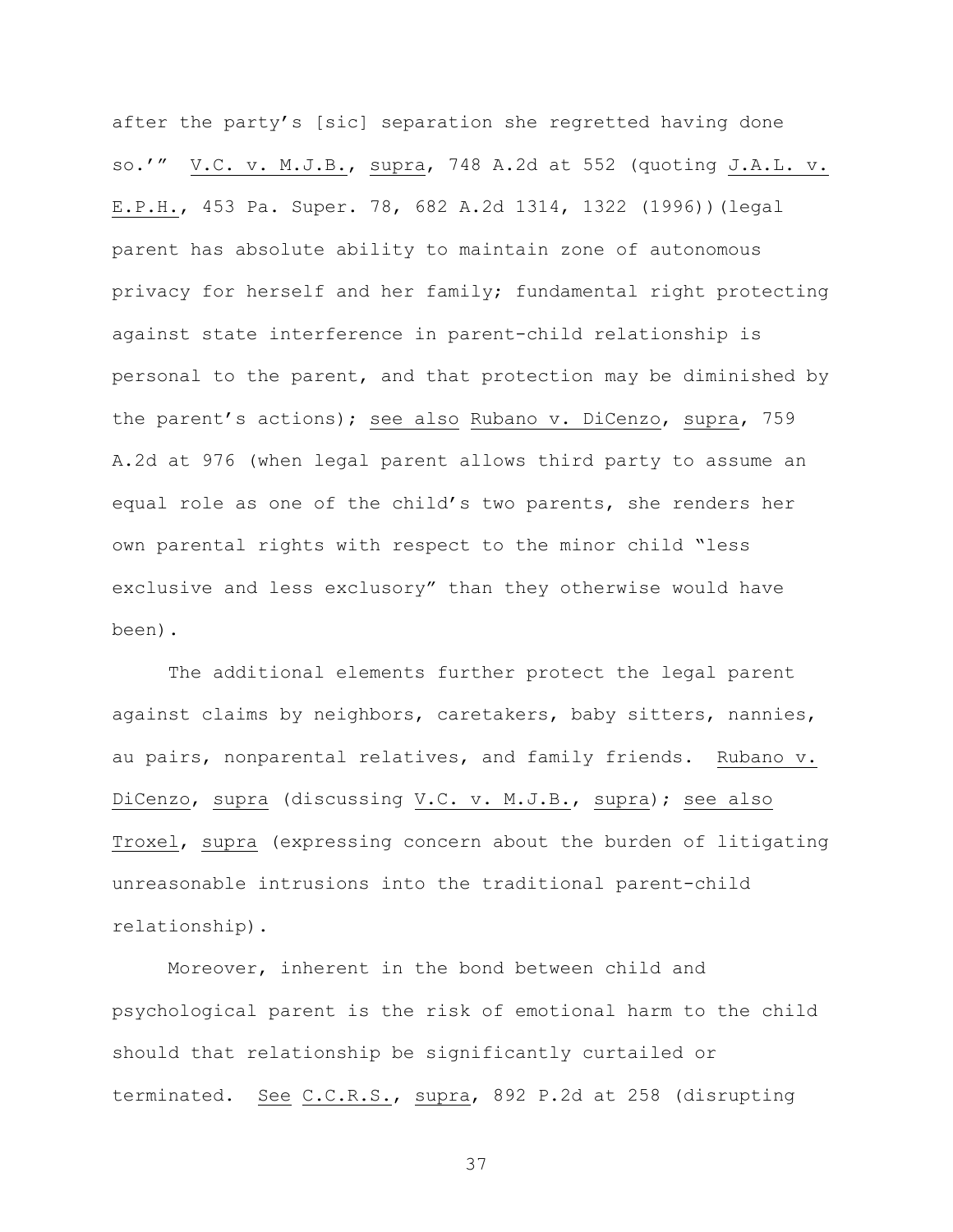emotional bonds between child and psychological parents "would likely prove devastating to the child and would result in longterm, adverse psychological effects on the child"); Root v. Allen, supra, 151 Colo. at 314, 377 P.2d at 119 ("It is unmistakably important that children have a sense of continuity, or otherwise stated, that they are [able] to avoid the damages which result from serious separations. This need that a child has for continuity, the need to avoid separation, is particularly marked at certain times in life."); Coulter v. Coulter, supra, 141 Colo. at 241, 347 P.2d at 494 (quoting Hochheimer's Custody of Infants 29: "when the power of the court is invoked to place an infant into the custody of its parents and to withdraw such child from other persons, the court will scrutinize all the circumstances and ascertain 'if a change of custody would be disadvantageous to the infant'"); In re K.M.B., supra (recognizing benefits of psychological parent to child); People in Interest of E.C., 47 P.3d 707, 710 (Colo. App. 2002)("In determining a child's best interests in a custody proceeding, the trial court may consider the child's psychological attachment to potential caregivers and the potential harm the child may sustain if the attachment is severed."); In re Marriage of Martin, supra, 42 P.3d at 78 (citing Goldstein, supra, 11-13, 104, 105; "[o]nce this [psychological parent] bond forms, many psychologists believe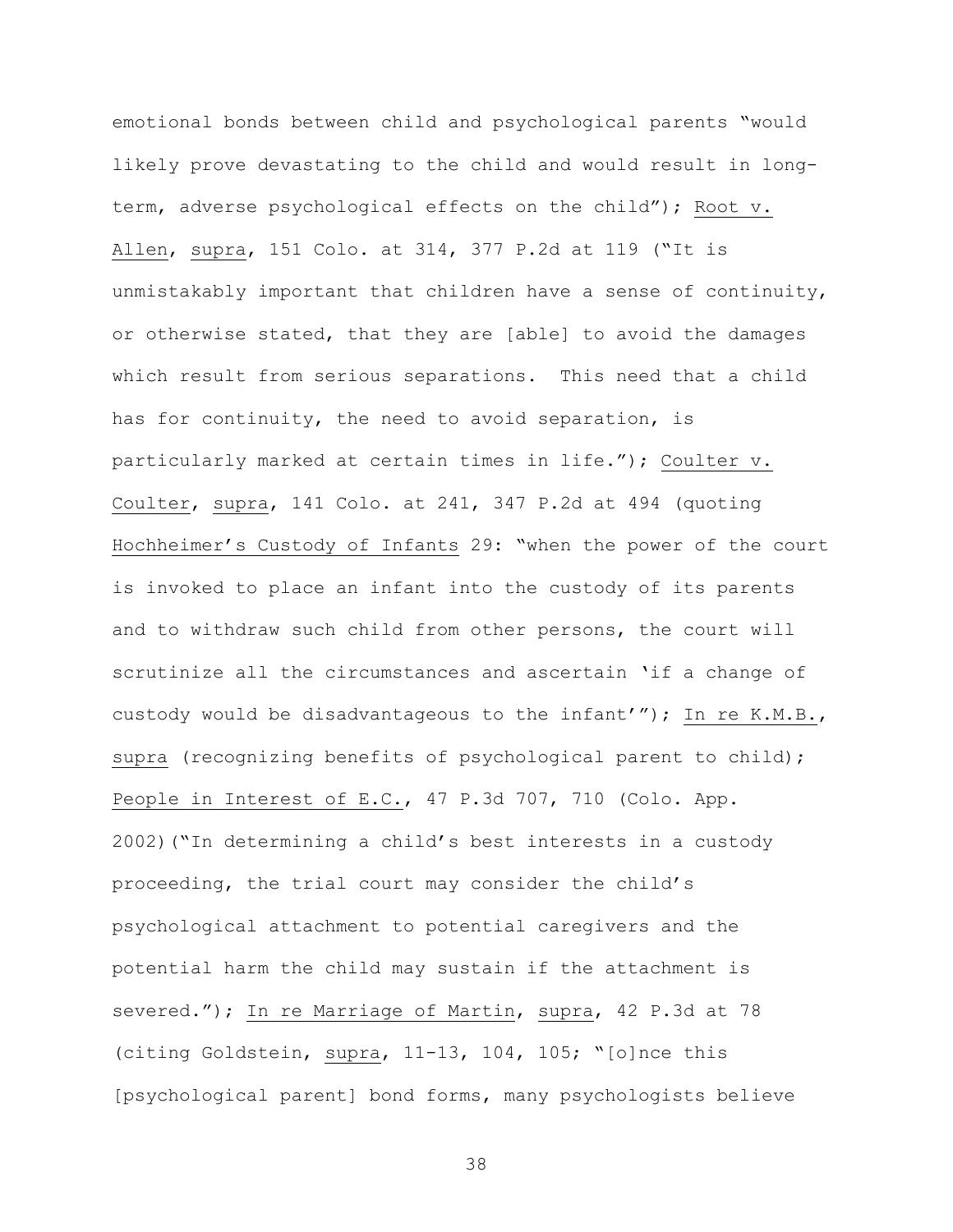that breaking up the relationship would be harmful to a child's emotional development").

This deep concern about emotional harm to the child as a result of separation from a psychological parent is echoed by other jurisdictions. Roth v. Weston, supra, 789 A.2d at 445 ("when a person has acted in a parental-type capacity for an extended period of time, becoming an integral part of the child's regular routine, that child could suffer serious harm should contact with that person be denied or so limited as to seriously disrupt that relationship"); Rideout v. Riendeau, supra, 761 A.2d at 301 ("The cessation of contact with a grandparent whom the child views as a parent may have a dramatic, and even traumatic, effect upon the child's wellbeing. The State, therefore, has an urgent, or compelling, interest in providing a forum for those grandparents having such a 'sufficient existing relationship' with their grandchildren."); Youmans v. Ramos, 711 N.E.2d 165, 173 n.20, 174 (Mass. 1999)(recognizing a child's vulnerability when the bonds with an adult who acts as a de facto parent are broken; "The damage to the child, who cannot understand what is happening, from breaking these bonds is something which even competent psychiatrists may be unable to predict  $\ldots$ . [S]uch a breach should not be permitted lightly at the request of [a parent] . . . who [herself] created the unfortunate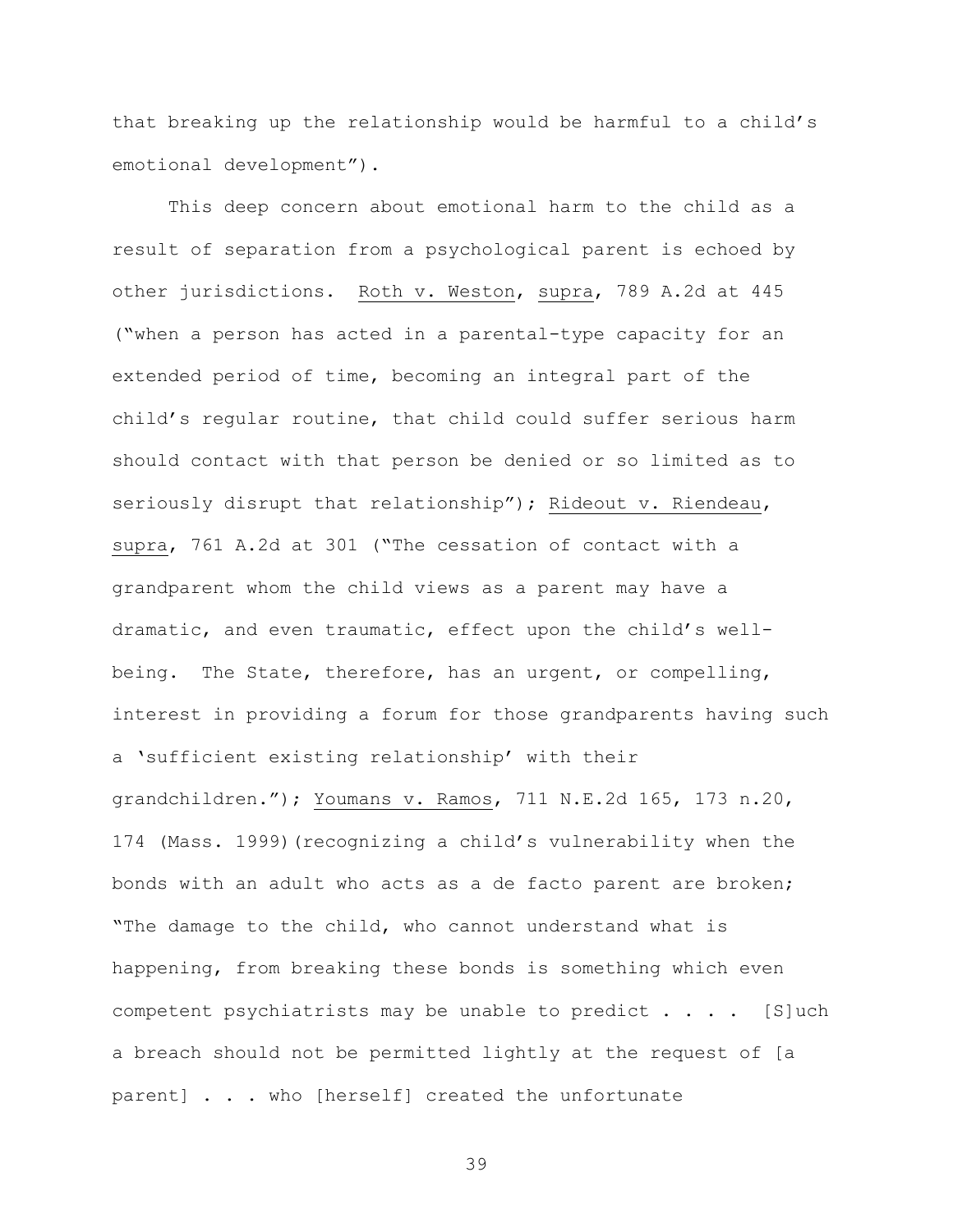situation.");  $V.C. v. M.J.B., supra, 748 A.2d at 552$  ("the ending of the relationship between the legal parent and the third party does not end the bond that the legal parent fostered and that actually developed between the child and the psychological parent").

In sum, narrower definitions of "psychological parent" are useful to restrict the class of nonparents who may seek parental rights. However, even under a broader definition, such as the division adopted in In re Marriage of Martin, supra, denial or significant limitation of contact with a psychological parent creates an inherent risk of harm to a young child's emotional well-being. See Root v. Allen, supra.

Accordingly, and without precisely defining all attributes of a psychological parent, we further conclude that emotional harm to a young child is intrinsic in the termination or significant curtailment of the child's relationship with a psychological parent under any definition of that term.

D. Trial Court Findings and Record

Here, because Clark is exercising a constitutional parental right and, under present law, McLeod is not, they do not stand before us on equal footing. Hence, to interfere with Clark's constitutional right to parent E.L.M.C., as embodied in her parenting plan, we must determine whether the findings show a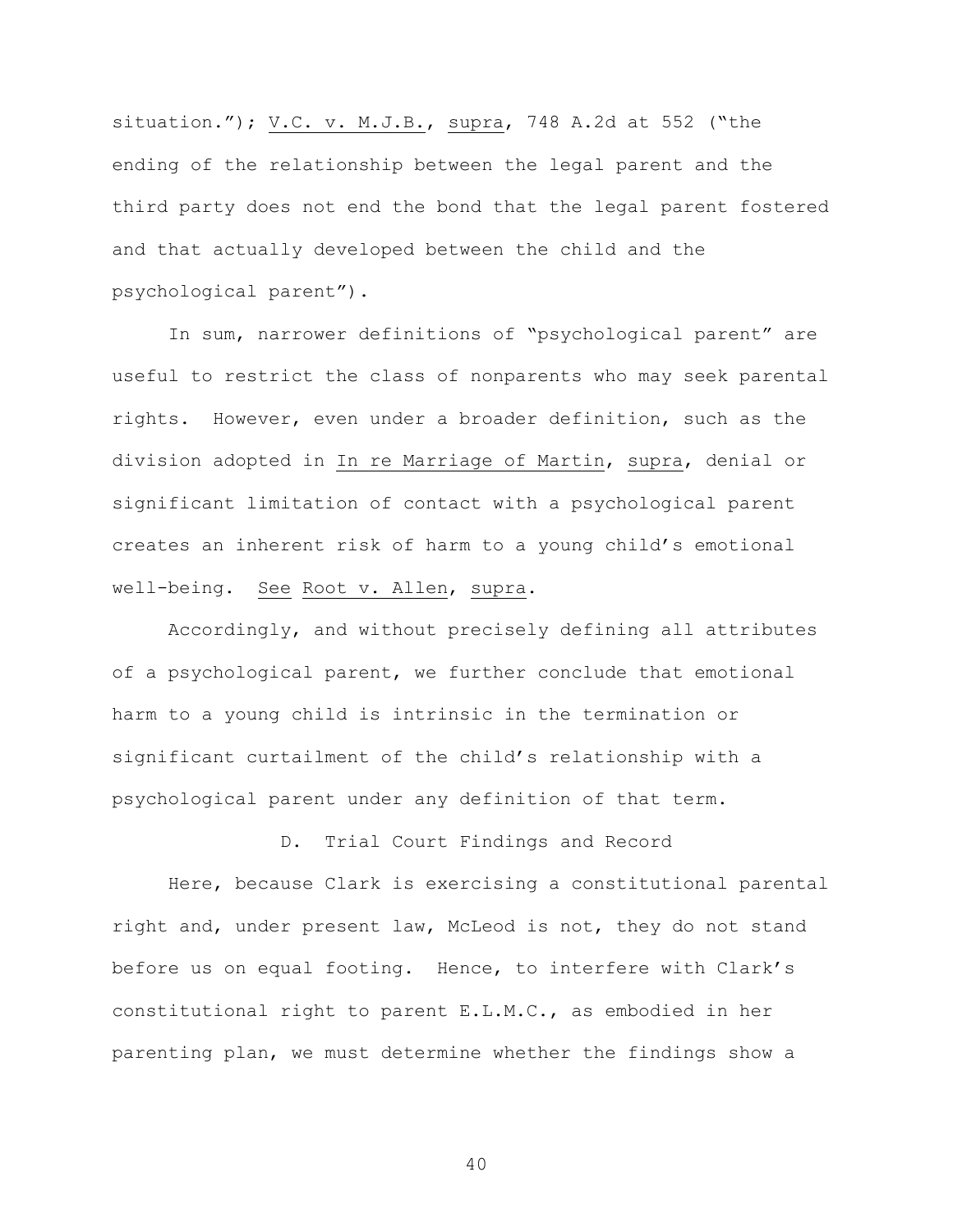compelling state interest. We conclude the requisite showing has been made.

The trial court applied the best interests standard and incorporated all relevant factors, consistent with § 14-10-  $124(1.5)$  (a) and (b). In doing so, the trial court specifically followed Troxel by according weight to the presumption that Clark, as a fit parent, was acting in E.L.M.C.'s best interests.

However, the court further found, with record support, clear and convincing evidence of "special factors," that Clark participated in creating: Clark, by filing for joint custody, requested coparenting responsibilities with McLeod; Clark petitioned to change the child's name to reflect the importance of McLeod in E.L.M.C.'s life; Clark entered into a plan for joint parenting of E.L.M.C. with McLeod; Clark permitted McLeod jointly to parent E.L.M.C. and actively encouraged McLeod's participating in raising E.L.M.C.; E.L.M.C. equally recognizes both parties as her parents; and under the parties' initial joint parenting arrangement and the later temporary order of equal parental responsibility, E.L.M.C. was doing extremely well both academically and socially.

The trial court did not specifically find either that McLeod was a "psychological parent" or that termination of the relationship would "harm" E.L.M.C. Nevertheless, we discern no need for further findings on either issue. Cf. Borer v. Lewis,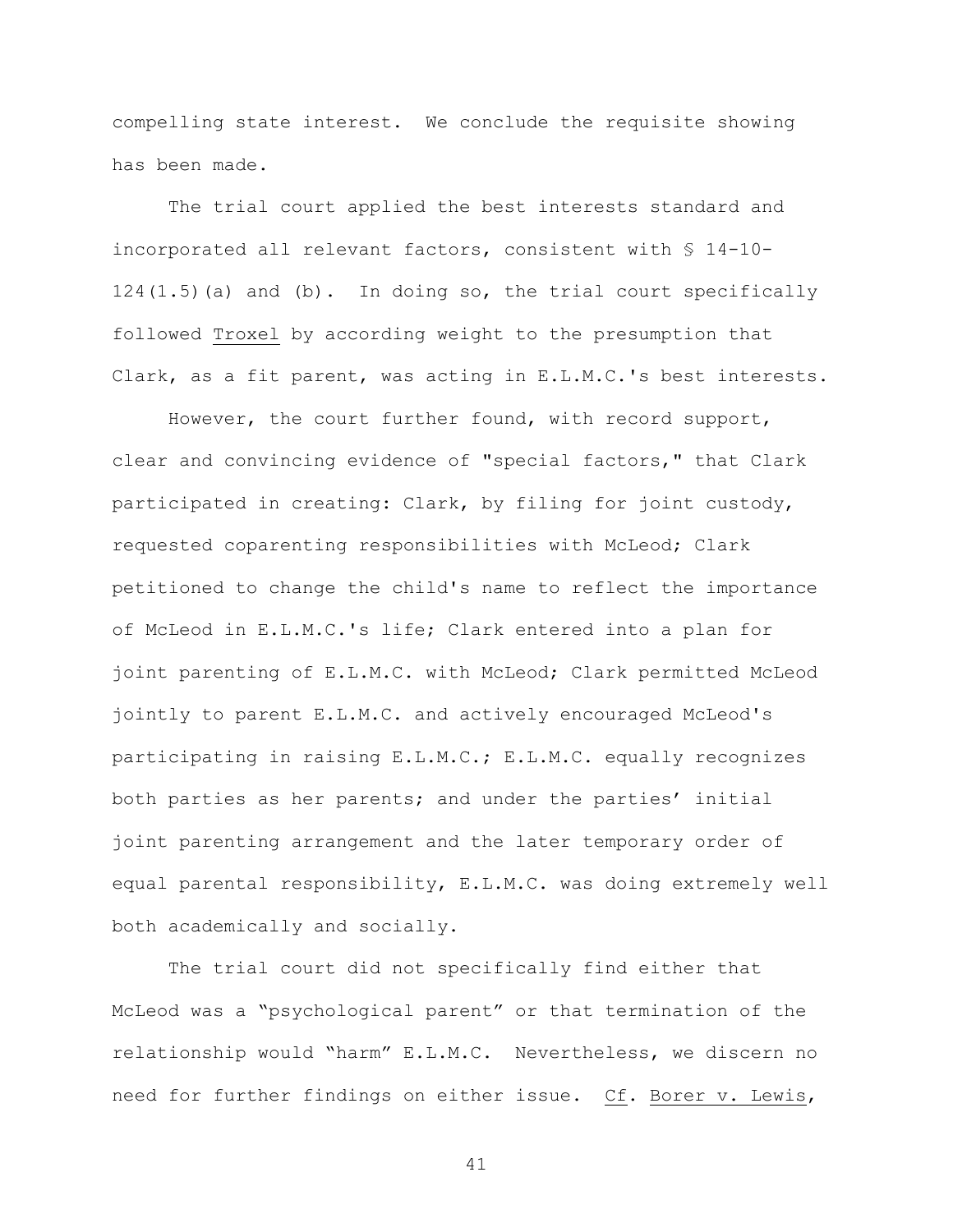P.3d (Colo. No. 02SC808, May 24, 2004)(upholding lower court's order setting aside default judgment based on incorrect preponderance of the evidence standard because record supported order under correct clear and convincing evidence standard).

Based on the trial court's findings, which enjoy ample record support, McLeod meets even the most stringent definition of a psychological parent: Clark consented to and fostered McLeod's parent-like relationship with E.L.M.C.; McLeod and E.L.M.C. lived together in the same household for seven and onehalf years; McLeod assumed the obligations of parenthood by taking significant responsibility for E.L.M.C.'s development, including contributing towards her support, without expectation of financial compensation; and McLeod established a parental role sufficient to create with E.L.M.C. a bonded, dependent relationship parental in nature, whereby E.L.M.C. recognizes McLeod as her mother. See V.C. v. M.J.B., supra.

Thus, the trial court's order granting McLeod's equal parental responsibilities is far more than a judge's mere "better decision" as to the child's best interests. Troxel, supra, 530 U.S. at 73, 120 S.Ct. at 2064. Here, given the duration and continuity of McLeod's relationship with E.L.M.C. and her age, proof of the close and substantial relationship between McLeod and E.L.M.C. and proof of threatened emotional harm to the child should parental responsibilities be denied to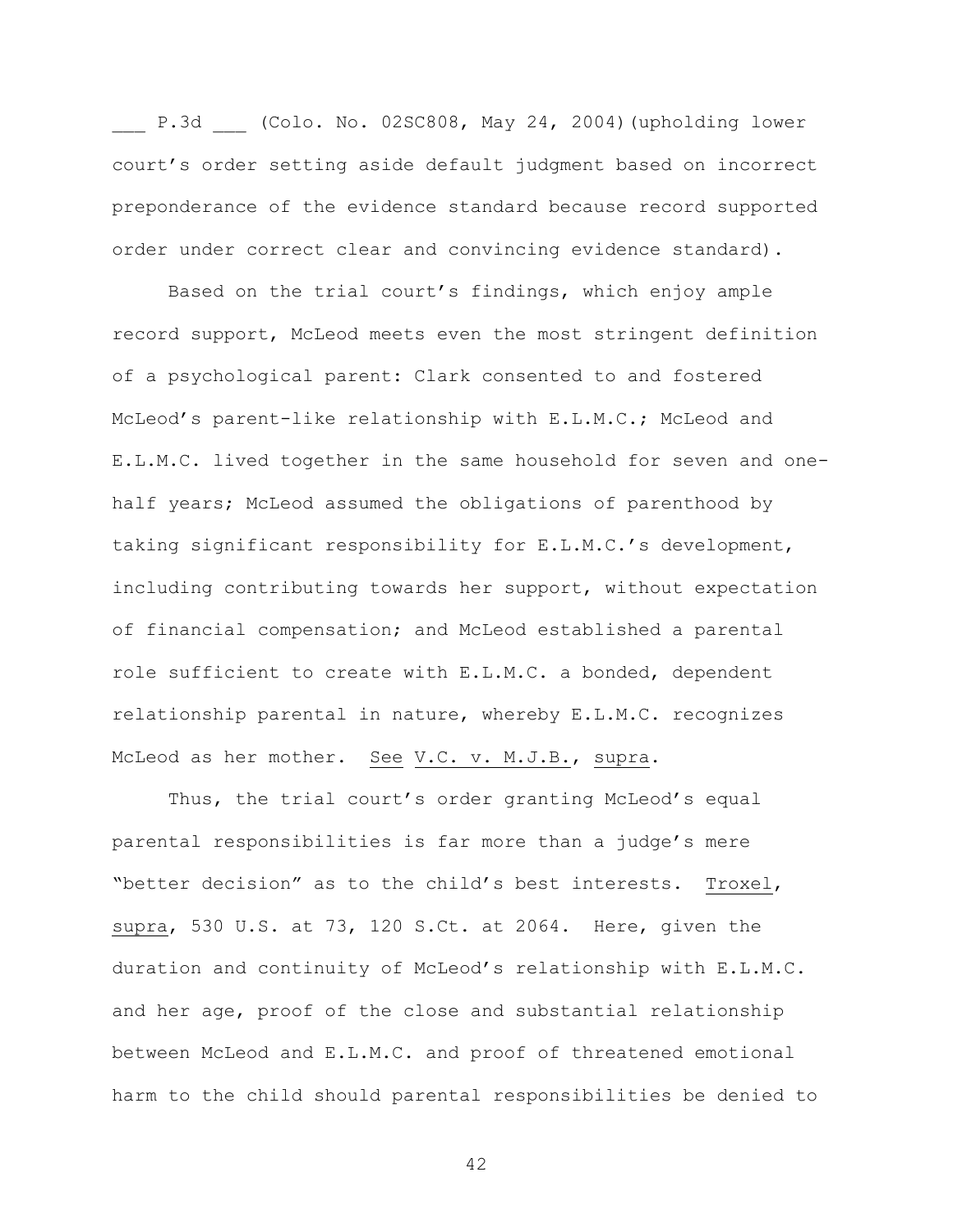McLeod are, in effect, two sides of the same coin. See Roth v. Weston, supra.

Accordingly, we conclude that, in light of the overwhelming evidence showing McLeod had become a psychological parent, whom E.L.M.C. recognized almost from birth, the curtailment and later termination of McLeod's parental responsibilities in Clark's proposed parenting plan threatened emotional harm to E.L.M.C., which was forestalled by temporary orders granting equal parental responsibilities. Further, we conclude that for purposes of permanent orders this threatened harm both rebutted the Troxel presumption in favor of Clark and constituted a compelling state interest justifying court modification of her parenting plan. See C.C.R.S., supra (noting that a custodial dispute should be resolved in the least damaging manner to the child).

We reject Clark's suggestion that, if we affirm the trial court's holding, any adult who has "bonded" with a child – whether a nanny or other caregiver -- may obtain parental responsibilities. Along with other courts, we recognize the vast difference between the relationship of a child and a psychological parent, as McLeod is to E.L.M.C., and that of a child and a nanny. "Summarily removing a child from her [psychological] parent . . . is different in kind from terminating the employment of a nanny." Youmans v. Ramos,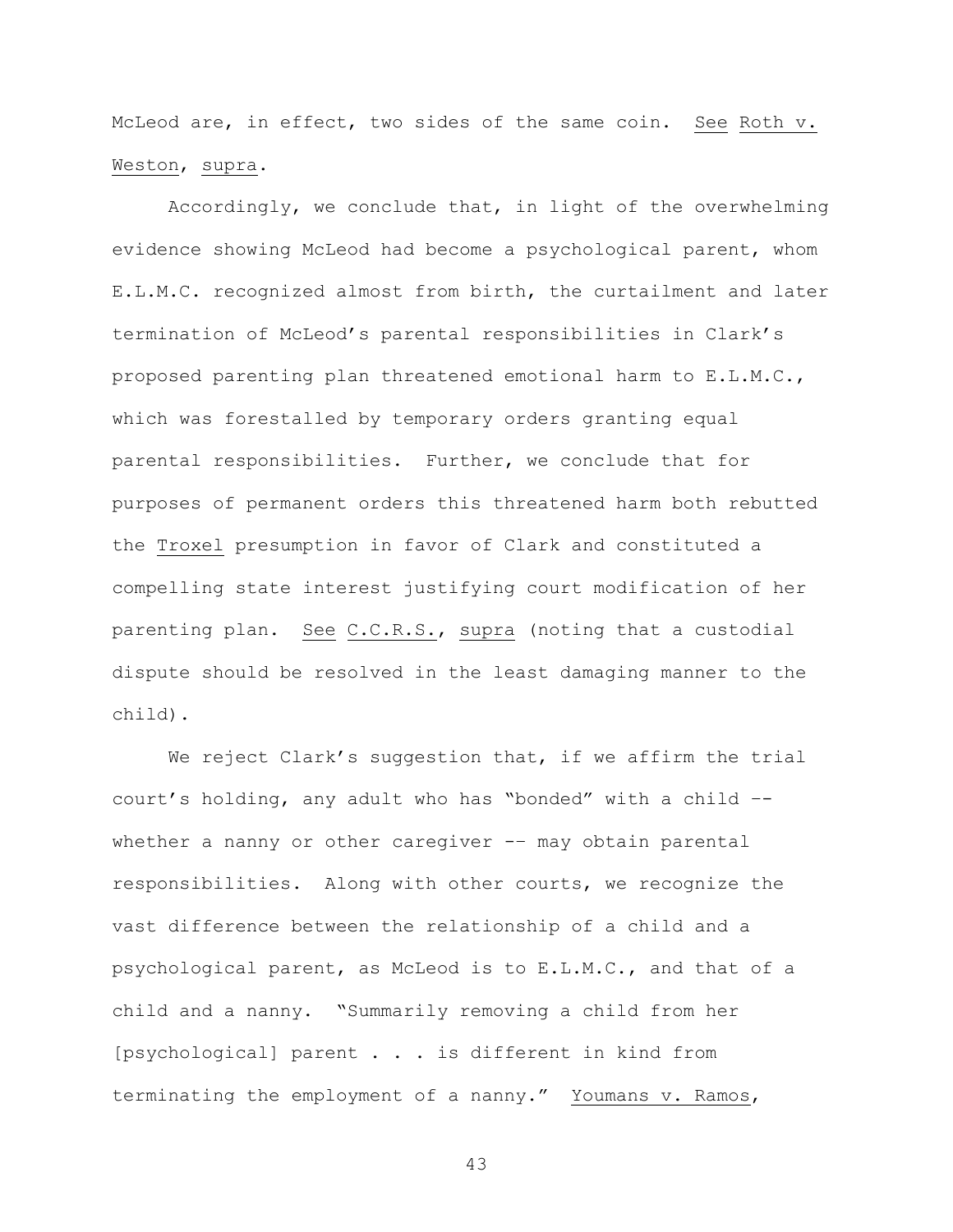supra, 711 N.E.2d at 171. A critical component of that difference is the nanny's expectation of compensation. See,

# e.g., Rubano v. DiCenzo, supra.

Accordingly, we do no violence to Clark's constitutional rights when we uphold the joint parental responsibilities order.

## V. Religious Upbringing

Finally, Clark contends the trial court violated the United States and Colorado Constitutions in ordering that, although Clark would be "awarded sole parental responsibility . . . in the area of religion," she would be required to "make sure that there is nothing in the religious upbringing or teaching that the minor child is exposed to that can be considered homophobic." The court neither defined "homophobic" nor found that exposure to homophobic teachings would either endanger E.L.M.C.'s physical health or significantly impair her emotional development. We conclude that remand for further findings is necessary on both constitutional and statutory grounds.

The First Amendment to the United States Constitution, applicable to the states by virtue of the Due Process Clause of the Fourteenth Amendment, and article II, § 4 of the Colorado Constitution guarantee the free exercise of religion. In re Marriage of Short, 698 P.2d 1310 (Colo. 1985). These provisions are subject to similar analysis. See Young Life v. Div. of Employment & Training, 650 P.2d 515 (Colo. 1982).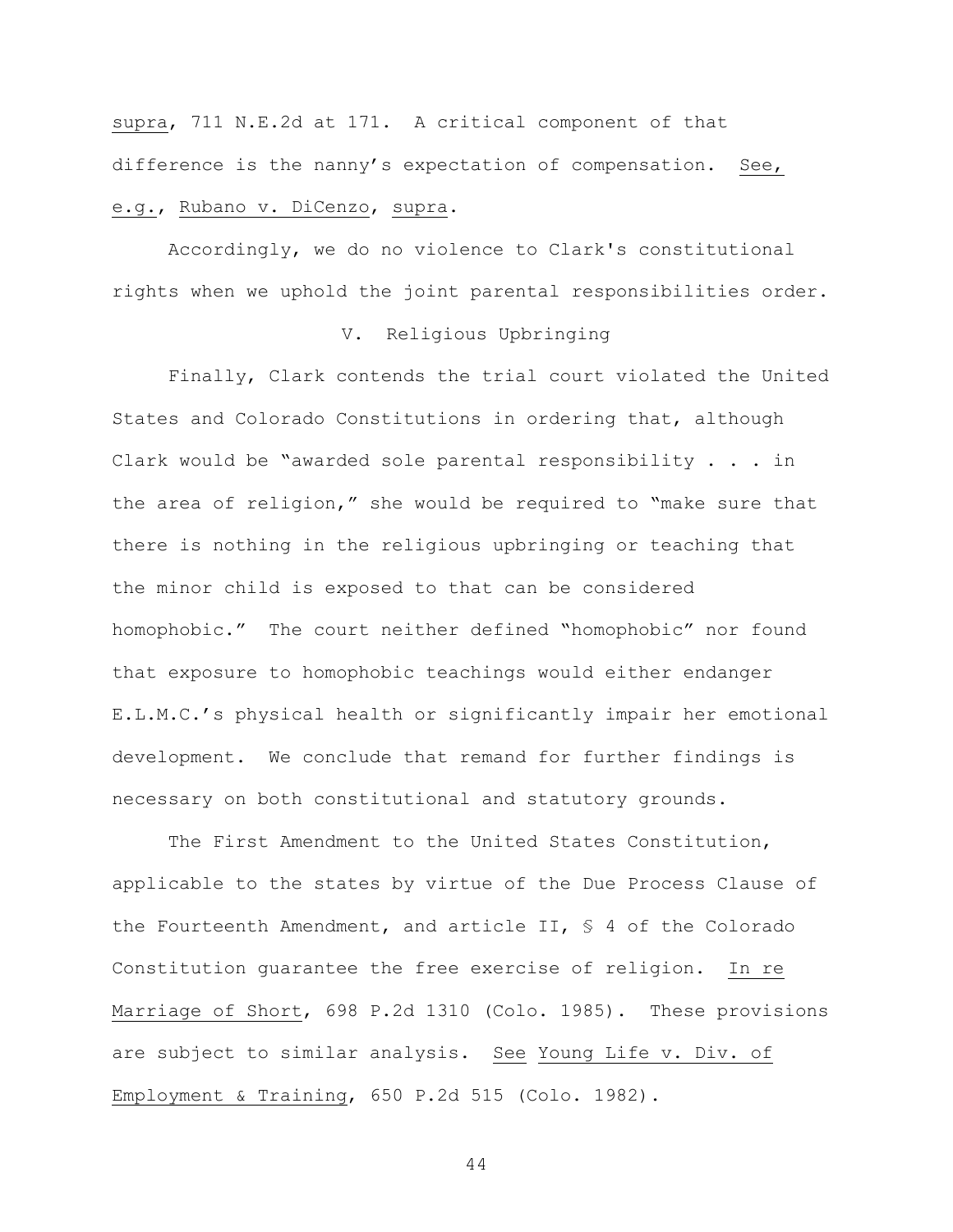While "[c]ourts are precluded by the free exercise of religion clause from weighing the comparative merits of the religious tenets of the various faiths or basing [their] custody decisions solely on religious considerations," the family "is not beyond regulation in the public interest as against a claim of religious liberty, and neither the rights of religion nor rights of parenthood are beyond limitation." In re Marriage of Short, supra, 698 P.2d at 1312-13. Thus, "evidence of beliefs or practices which are reasonably likely to cause present or future harm to the child is admissible in a custody proceeding." In re Marriage of Short, supra, 698 P.2d at 1313.

When parental responsibilities have been determined, § 14-10-130(1) allows the person with decision-making responsibility to determine "the child's upbringing, including his or her . . . religious training, unless the court, after hearing and upon motion by the other party, finds that, in the absence of a specific limitation of the person's . . . decision-making authority, the child's physical health would be endangered or the child's emotional development significantly impaired" (emphasis added).

In In re Marriage of Oswald, 847 P.2d 251 (Colo. App. 1993), the trial court granted the children's grandmother visitation and allowed her to take the children to her church each Sunday, over objection of their mother, who had custody.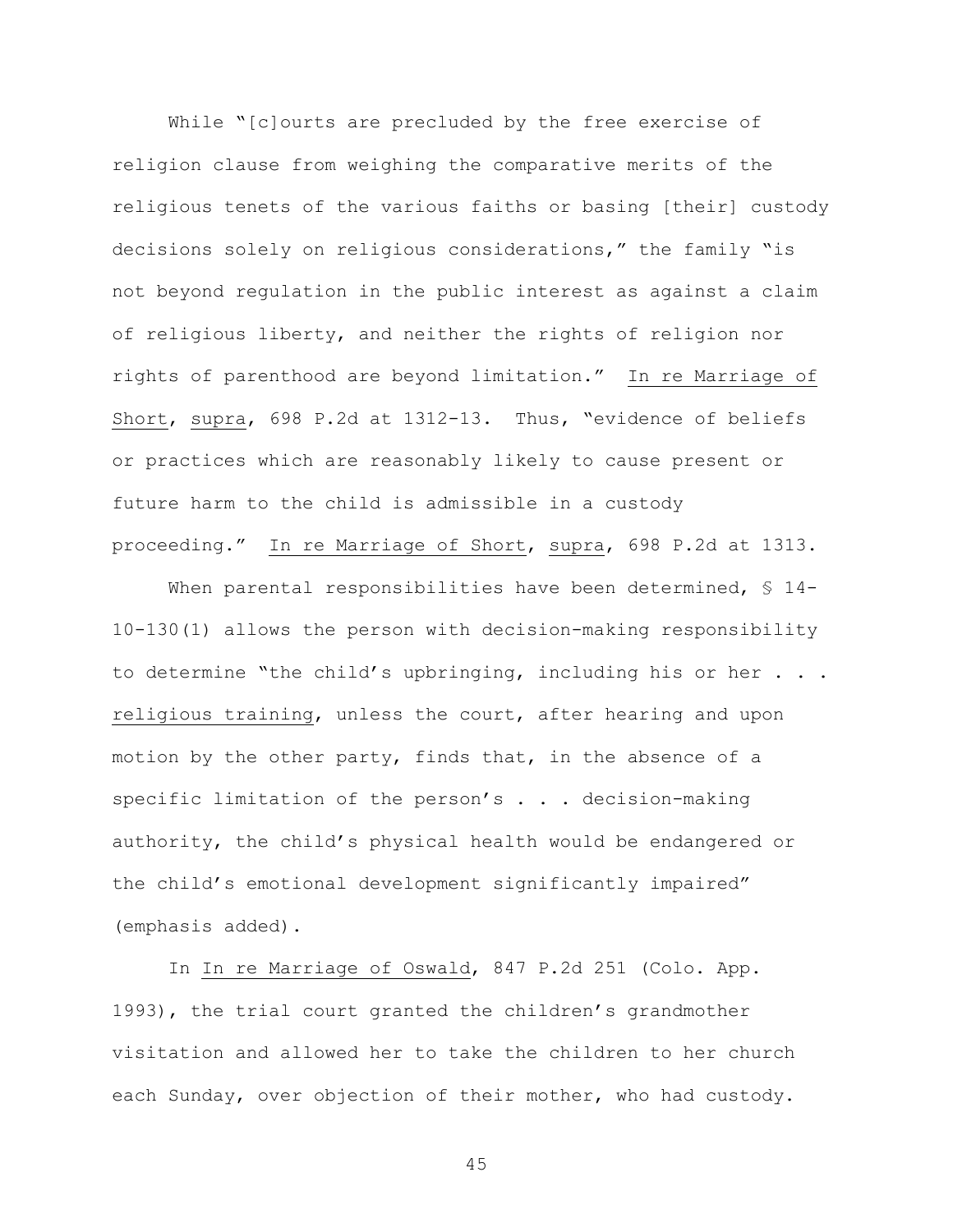Citing § 14-10-130(1) and the absence of any "suggestion whatsoever that the children's mental or physical health was at risk," a division of this court held that the trial court had "improperly interfered with mother's right to determine her children's religious training." In re Marriage of Oswald, supra, 847 P.2d at 253; see also In re Marriage of Jaeger, 883 P.2d 577 (Colo. App. 1994)(rejecting noncustodial father's First Amendment challenge to trial court order granting mother's request that child receive counseling from a mental health professional who was not a member of father's faith).

Courts in other states, which have not addressed the issue by statute, similarly recognize that harm to the child must be shown before a custodial parent's constitutional right to determine the child's religious upbringing can be restricted in resolving a custody dispute. See generally Annotation, Religion as Factor in Child Custody and Visitation Cases, 22 A.L.R.4th 971 (1983); see also George L. Blum, Annotation, Religion as Factor in Visitation Cases, 95 A.L.R.5th 533 (2002).

For example, in Kendall v. Kendall, 687 N.E.2d 1228 (Mass. 1997), a mother, who had adopted Orthodox Judaism, sought to limit exposure of the children to the father's fundamentalist Christian faith, although the father enjoyed joint custody. The court considered "[t]he determinative issue [to be] whether the harm found to exist in this case [is] so substantial so as to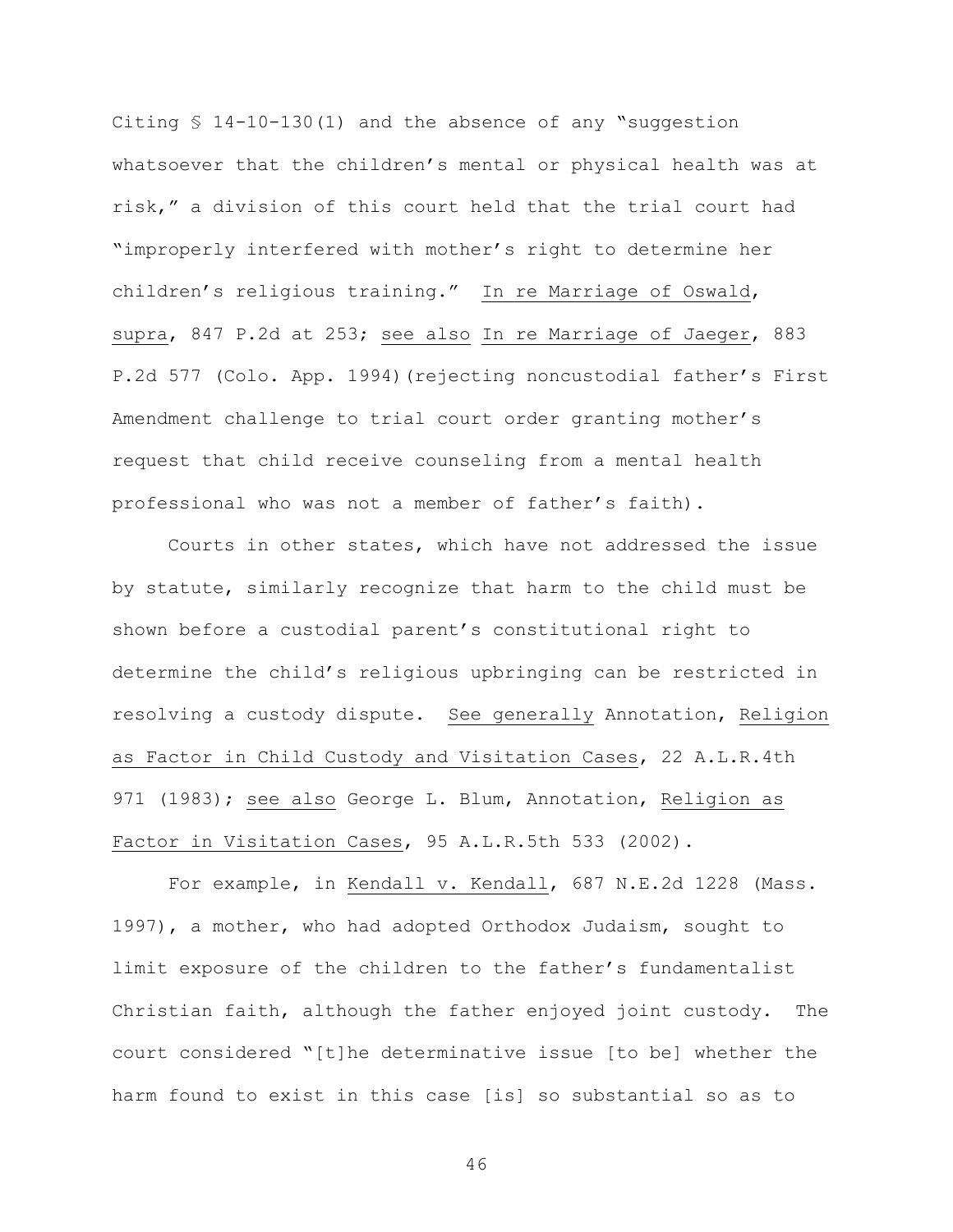warrant a limitation on the [father's] religious freedom." Kendall, supra, 687 N.W.2d at 1232. The court noted that the requisite substantial harm had been demonstrated in very few cases.

The Kendall court upheld a general restriction against indoctrinating the children "in a manner which substantially promotes their . . . alienation from either parent or their rejection of either parent," and a specific prohibition against the father's sharing his religious beliefs -– that persons "who do not accept Jesus Christ . . . are destined to burn in hell" - - with the children "if those beliefs cause the children significant emotional distress or worry about their mother or about themselves." Kendall, supra, 687 N.E.2d at 1231. The court explained that the restriction "was intended for a wholly secular purpose –- to limit the emotional harm to the children caused by exposure to negative messages presented by the [father's] religion." Kendall, supra, 687 N.E.2d at 1236; see also MacLagan v. Klein, 123 N.C. App. 557, 473 S.E.2d 778 (1996)(despite joint custody, order giving father sole control over child's religious training upheld because, since mother introduced child to activities at her church, child had experienced stress and anxiety from exposure to conflicting religions), overruled in part by Pulliam v. Smith, 348 N.C. 616, 501 S.E.2d 898 (1998).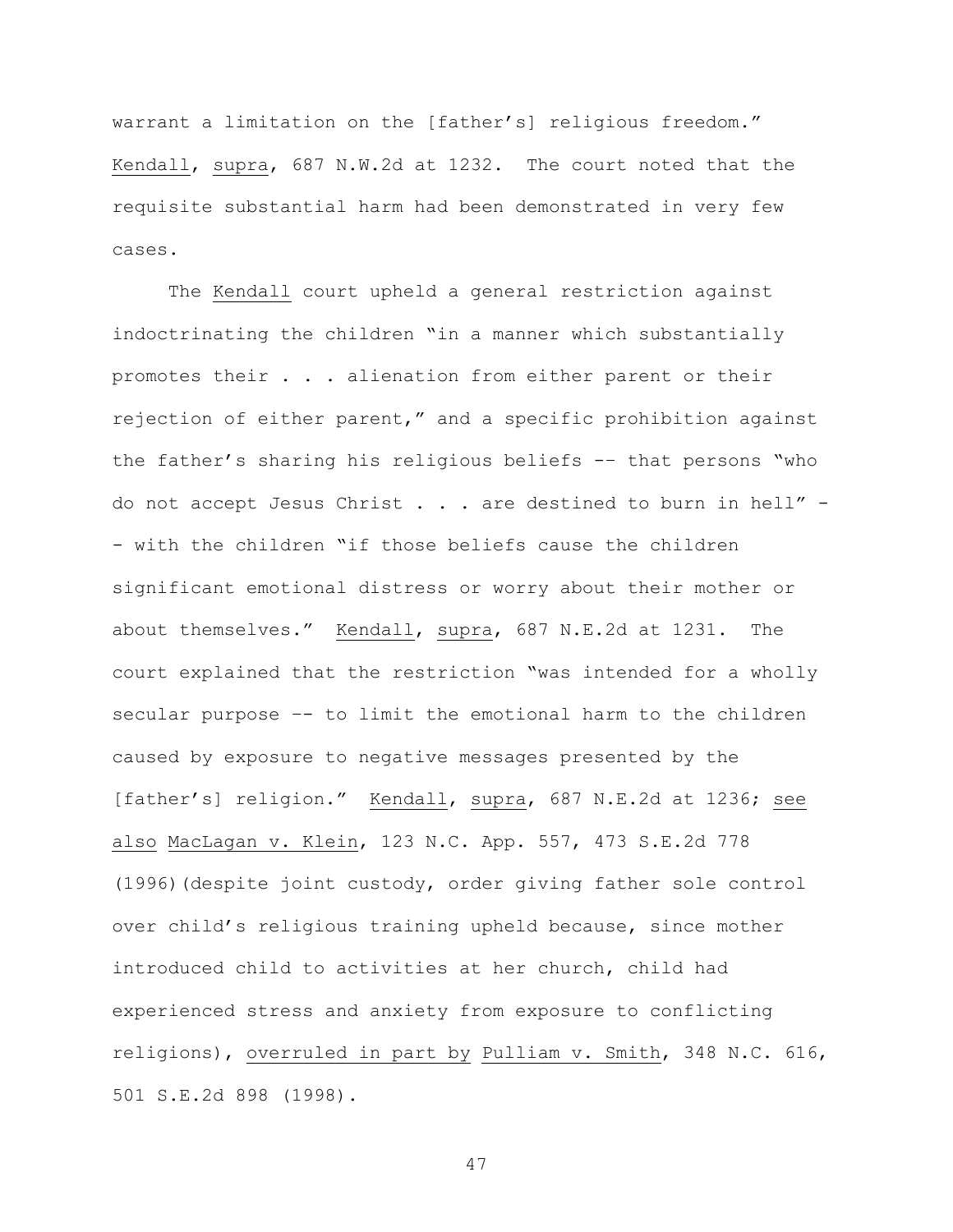Courts have applied a similar analysis in limiting a custodial parent's involvement of the child in door-to-door religious solicitation. Compare Morris v. Morris, 271 Pa. Super. 19, 34, 412 A.2d 139, 146 (1979)(restricting parent's involvement of child in door-to-door religious solicitation that "would probably, although not necessarily, result in some psychological impairment"), with Palmer v. Palmer, 249 Neb. 814, 545 N.W.2d 751 (1996)(rejecting limitation on door-to-door solicitation that posed no immediate and substantial threat to the child's mental or physical health).

Here, the trial court observed that Clark and McLeod "will never be able to agree regarding the religious upbringing of the minor child" and awarded Clark "sole parental responsibility" concerning religion. Thus, Clark is "the person . . . with responsibility for decision-making" within the meaning of § 14- 10-130(1).

We note that Random House Webster's Unabridged Dictionary 916 (2d ed. 1998), defines "homophobia" as the "unreasoning fear of or antipathy toward homosexuals and homosexuality." Another dictionary defines "homophobia" as "irrational hatred or fear of homosexuals or homosexuality." Webster's New World College Dictionary 684 (4th ed. 1999).

The parties present no authority describing homophobia in terms of religious doctrine. Nevertheless, we must address the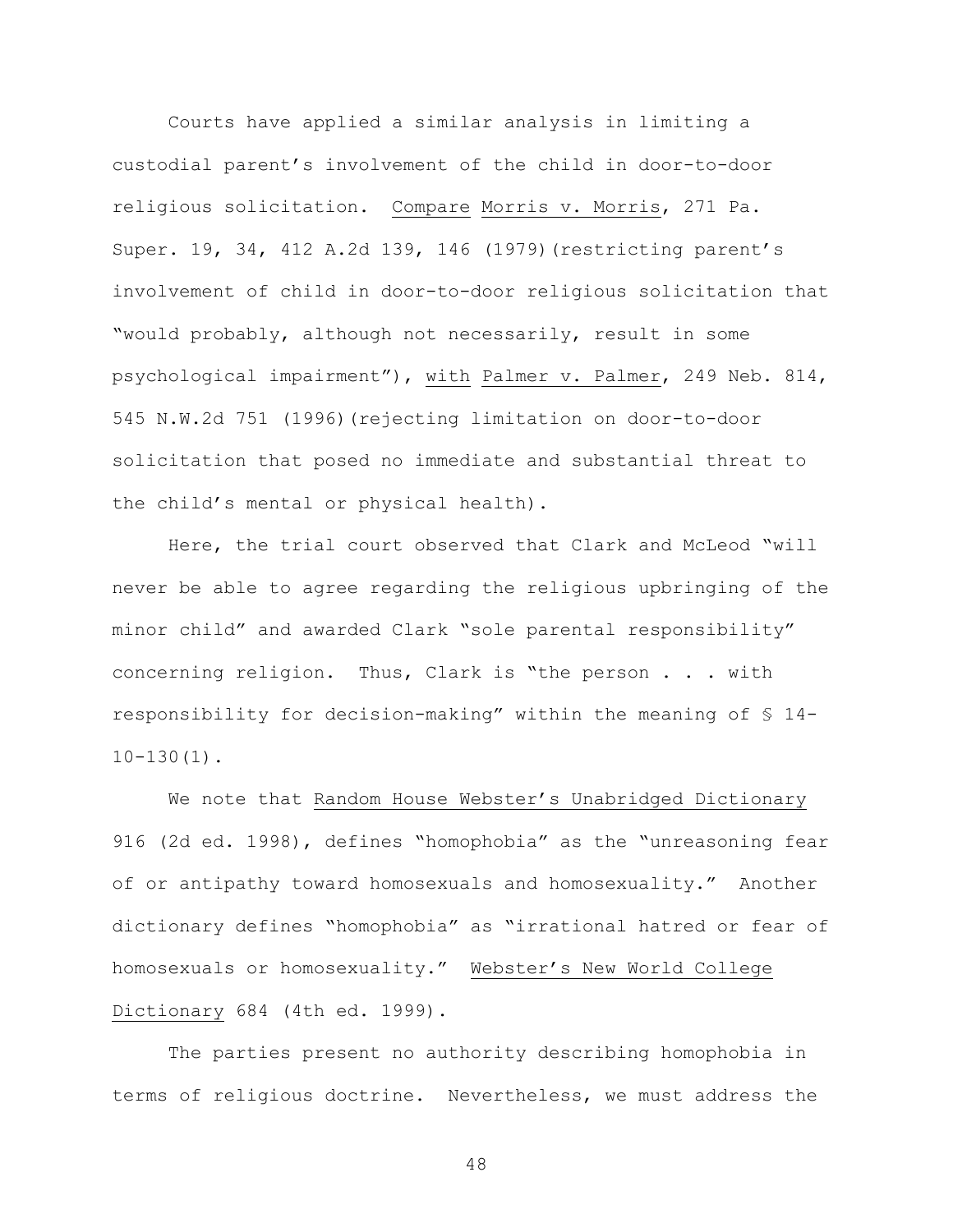trial court's pairing of its restriction on homophobic teachings with E.L.M.C.'s religious upbringing because courts have no jurisdiction over "quintessentially religious controversies." Van Osdol v. Vogt, 908 P.2d 1122, 1132 (Colo. 1996)(quoting Serbian E. Orthodox Diocese v. Milijevich, 426 U.S. 696, 720, 96 S.Ct. 2372, 2385, 49 L.Ed.2d 151 (1976)).

We review the legal standard applied by a trial court de novo. People in Interest of J.R.T., supra. Here, however, we cannot determine from the findings whether the trial court applied the correct standard in limiting Clark's right to determine the child's religious upbringing. See In re Marriage of Jensen-Branch, 78 Wash. App. 482, 899 P.2d 803 (1995)(while evidence may have shown actual or potential harm to children from parental conflict over religious upbringing, remand was required to resolve whether trial court had considered constitutional issues and lesser restrictions on rights of custodial parent).

Although McLeod argues this restriction is a mere nondisparagement clause, we cannot uphold it on this basis because it is not so described in the trial court's order. Nor is it mutual.

Hence, given the important role that religious freedom enjoys in our constitutional scheme of ordered liberty, Bowen v. Roy, 476 U.S. 693, 106 S.Ct. 2147, 90 L.Ed.2d 735 (1986), and